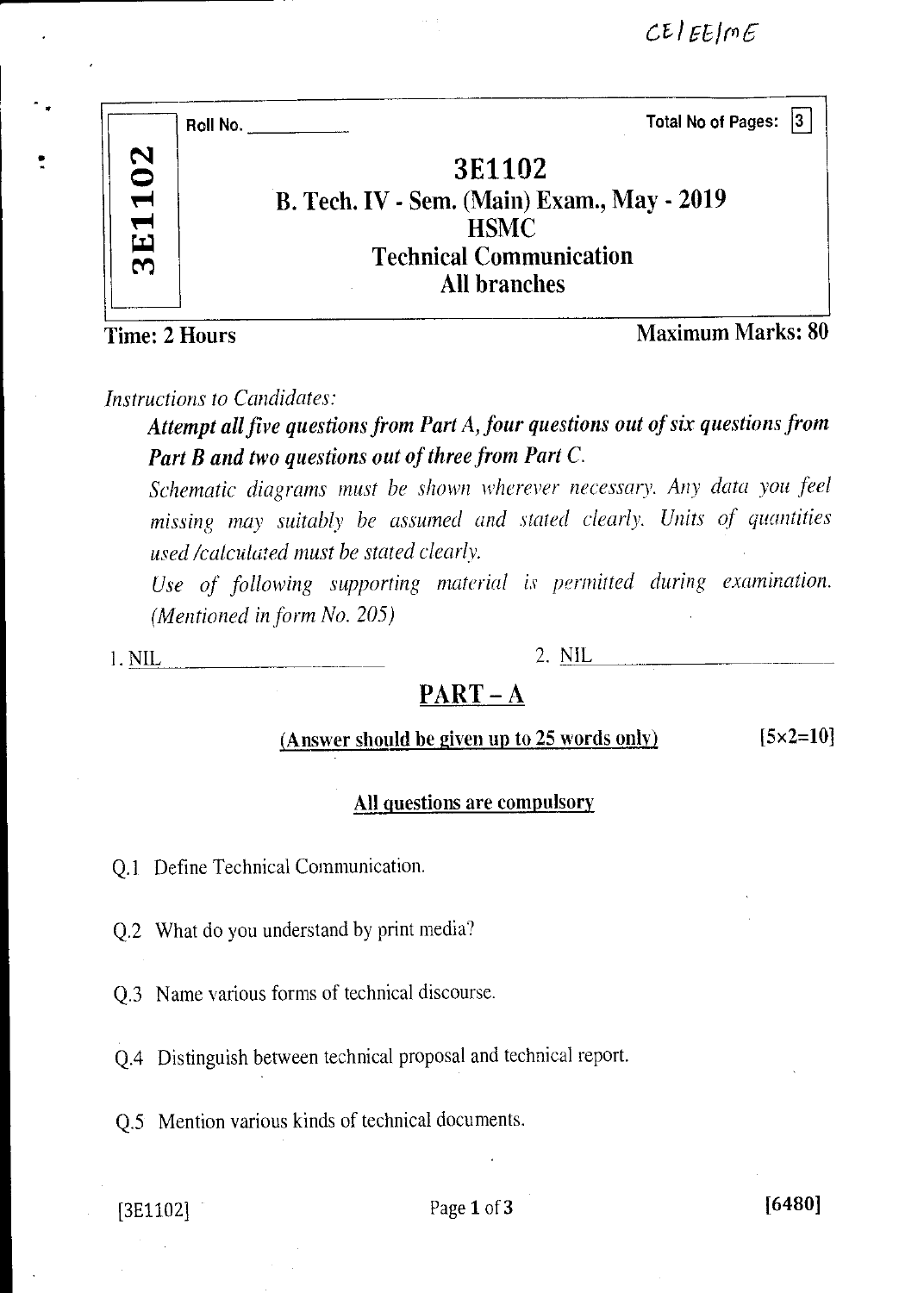# PART - B

 $312$ 

|                | (Analytical/Problem solving questions)                                              | $[4 \times 10 = 40]$ |  |
|----------------|-------------------------------------------------------------------------------------|----------------------|--|
|                | <b>Attempt any four questions</b>                                                   |                      |  |
|                | Q.1 Discuss the importance and characteristics of technical communication.          | $[5+5=10]$           |  |
|                | Q.2 Discuss the barriers to effective speaking.                                     |                      |  |
|                | Q.3 Describe the techniques to interpret and summarize technical texts.             |                      |  |
|                | Q.4 Spot the error and correct the following sentences:                             | $[10 \times 1 = 10]$ |  |
| (a)            | We have received no information.                                                    |                      |  |
| (b)            | I and he are brothers.                                                              |                      |  |
| (c)            | I have no any friends.                                                              |                      |  |
| (d)            | We should not make noise.                                                           |                      |  |
| (e)            | He has finished his letter last night.                                              |                      |  |
| (f)            | If I were rich I will help you.                                                     |                      |  |
| (g)            | She came yesterday, doesn't she?                                                    |                      |  |
| (h)            | The last bus had gone until we had to walk home.                                    |                      |  |
| (i)            | Will you male this letter immediately?                                              |                      |  |
| $\overline{U}$ | A person who can neither read or write is illiterate.                               |                      |  |
|                | Q.5 Draft an official email informing about the forthcoming meeting of your company |                      |  |
|                | regarding improving work atmosphere in the company.                                 | $[10]$               |  |
|                | Q.6 Explain the importance and types of technical articles.                         | $[4+6=10]$           |  |
|                |                                                                                     |                      |  |

[3E1102] Page 2 of 3 [6480]

•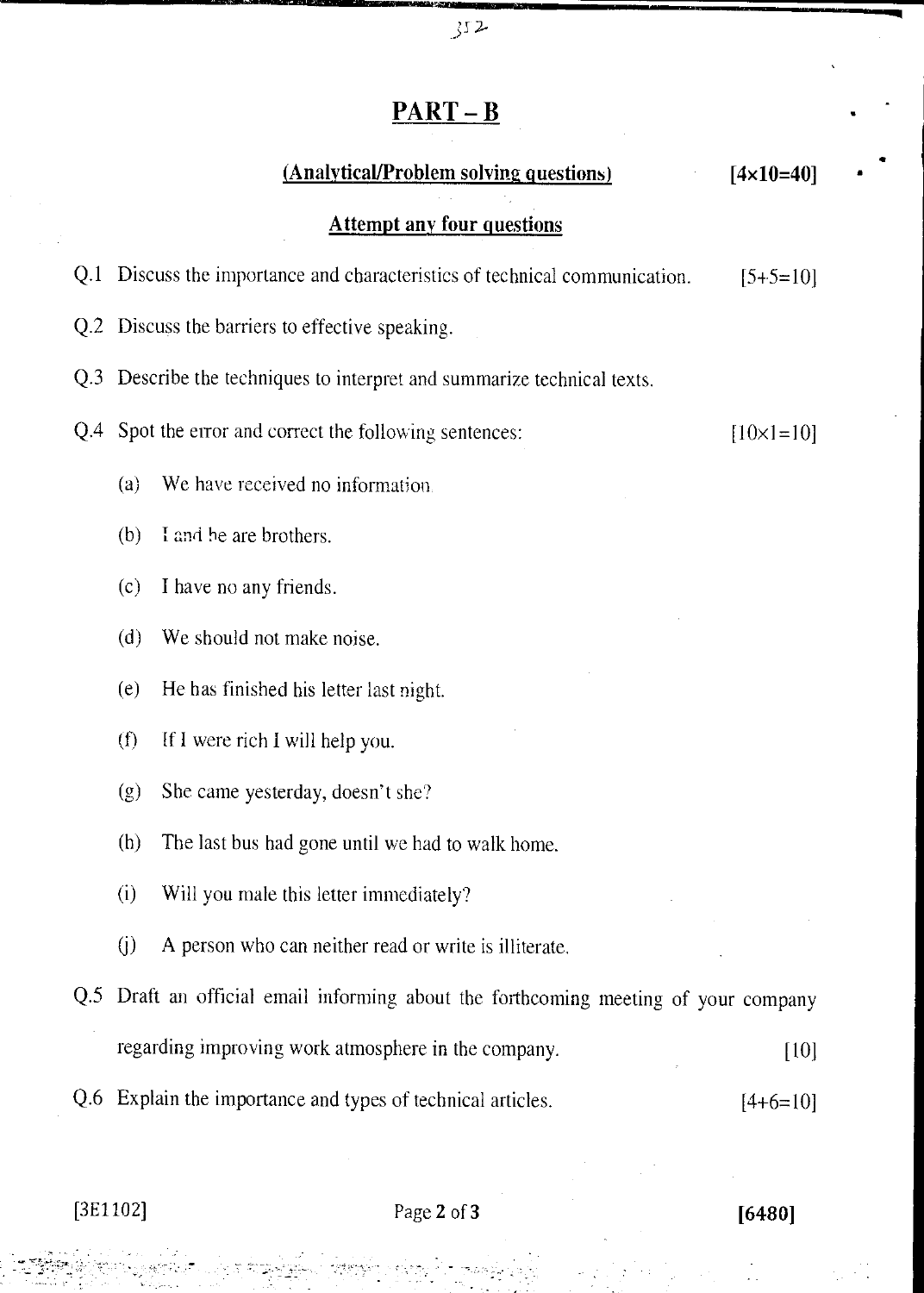# PART-C

 $\mathbb{Z}^{t_1 \cdots t_{n-1}}$ 

# (Descriptive/Analytical/Problem Solving/Design Question) [2x15=30]

# Attempt any two questions

- Q.I Describe four basic technical communication skills and how to develop these four essential skills of technical communication? [8+7=15]
- Q.2 Imagine yourself as Mehul Kumar of Kanpur, write a job application with resume in response to the advertisement for the post of Technical Executive in Tata Motors Ltd. Andheri East, Mumbai. [7+8=15]
- Q.3 Discuss the kinds of Technical Proposals. Draft the format of technical proposal.  $[8+7=15]$

\_\_\_\_\_\_\_\_\_\_\_\_\_\_\_\_\_\_\_\_\_\_\_\_\_\_\_\_\_\_\_\_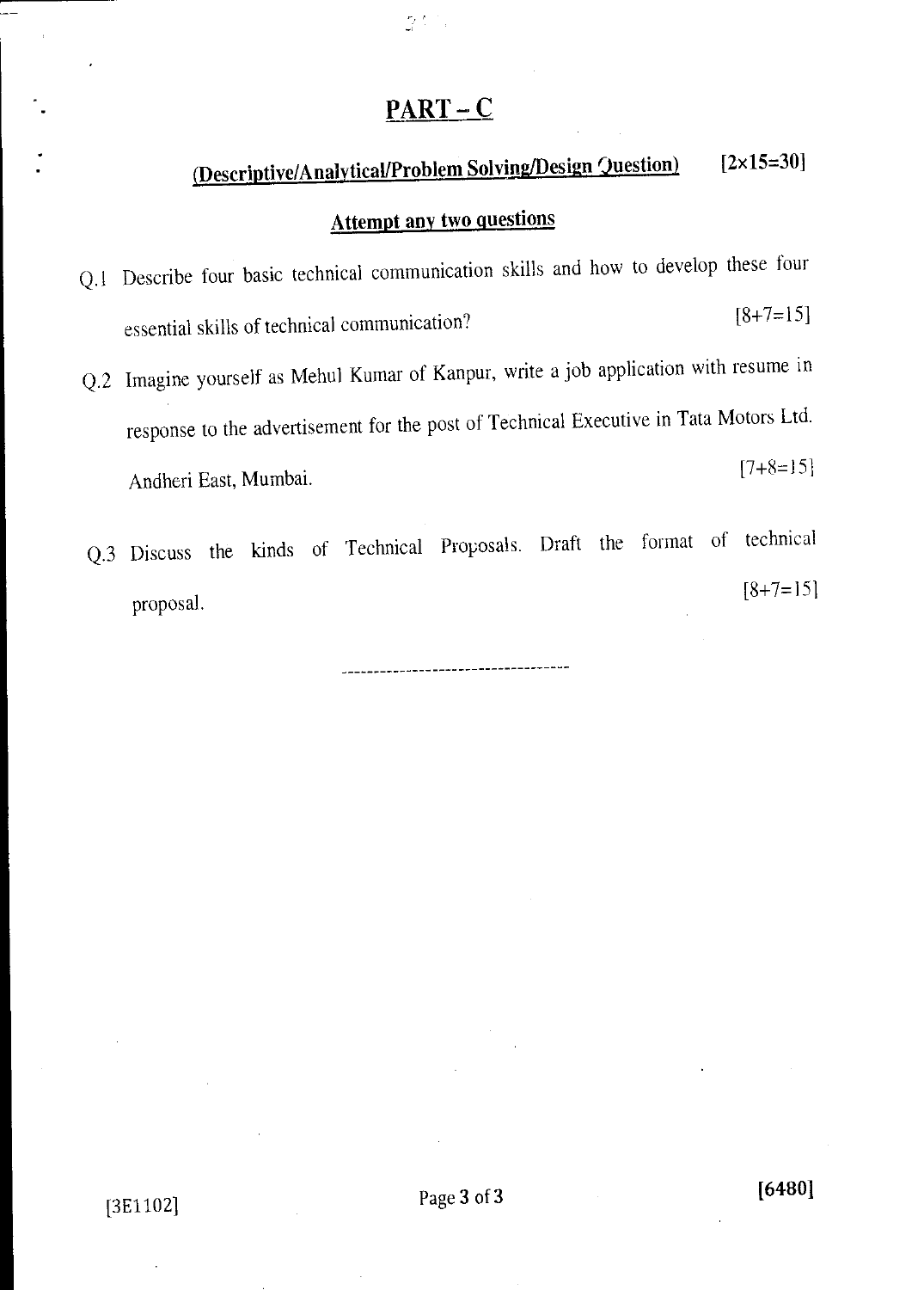

*Instructions to Candidates:* 

*Attempt all five questions from Part A, four questions out of six questions from Part B and two questions out of three from Part C.* 

*Schematic diagrams must be shown wherever necessary. Any data you feel missing may suitably be assumed and stated clearly. Units of quantities used /calculated must be stated clearly.* 

*Use of following supporting material is permitted during examination. (Mentioned in form No. 205)* 

*1.* NIL 2. NIL

# $PART - A$

#### (Answer should be given up to 25 words only)  $[5 \times 2 = 10]$

#### All questions are compulsory

- Q.1 What is the scope of studying Biology for Engineering students?
- Q.2 Give major differences between a Prokaryotic and Eukaryotic cell.
- Q.3 Write basic differences between Mitosis and Meiosis cell division.
- Q.4 Explain E. coli and D. Melanogaster as model organisms.
- Q.5 Differentiate between DNA and RNA.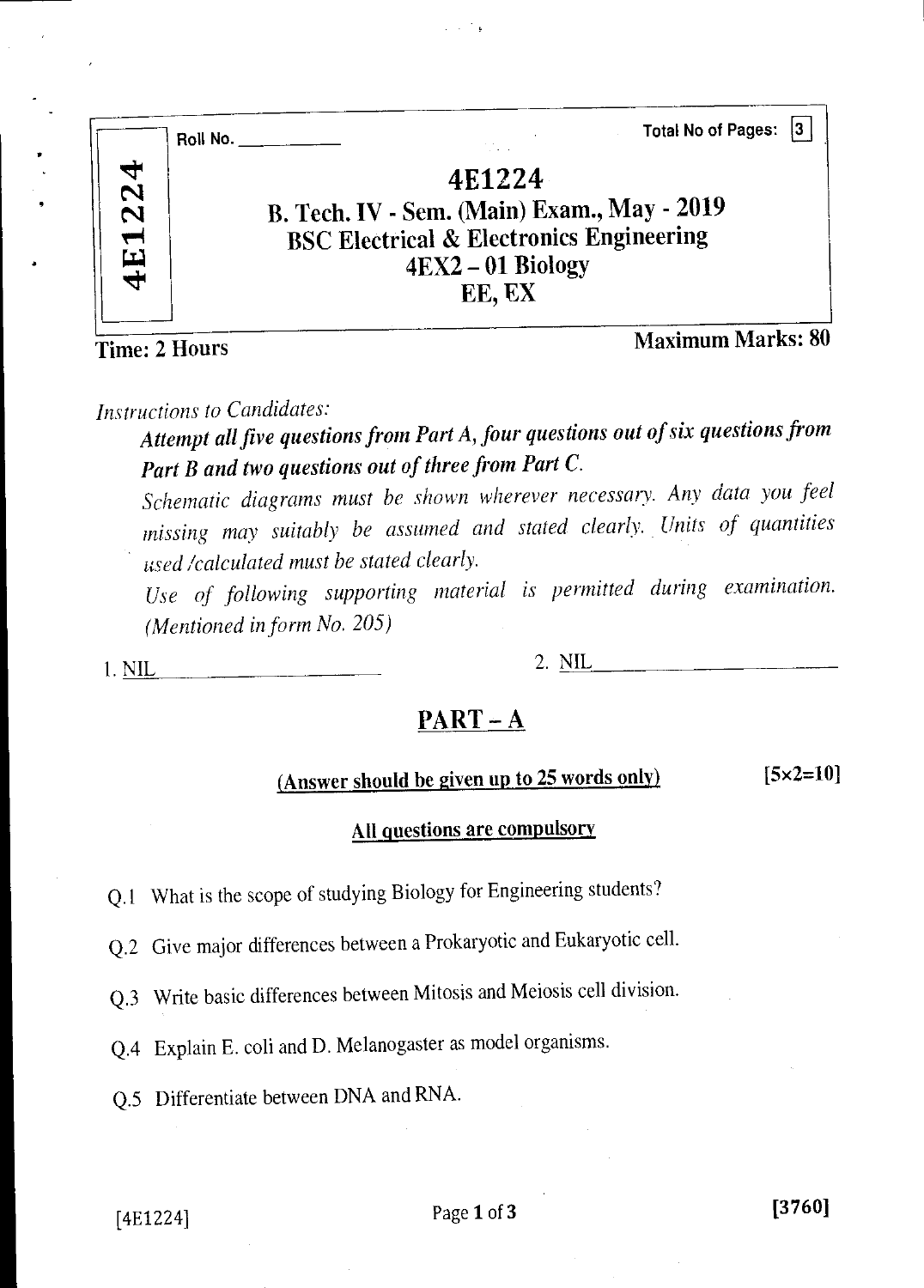# PART - B

# (Analytical/Problem solving questions) [4x10=40]

 $\frac{\partial \mathcal{F}}{\partial t} \mathcal{L}^{(0)} \mathcal{L}^{(0)}$ 

# Attempt any four questions

| Q.I               |      | Give fundamental differences between science and engineering by drawing a          |
|-------------------|------|------------------------------------------------------------------------------------|
|                   |      | comparison between:                                                                |
|                   | (i)  | eye and camera<br>$[5]$                                                            |
|                   | (ii) | bird flying and aircraft<br>$[5]$                                                  |
| Q.2               | (a)  | Describe Mendel's law of segregation.                                              |
|                   | (b)  | A tall homozygous pea plant (DD) is crossed with a dwarf homozygous pea plant      |
|                   |      | (dd). Show the schematic representation of this cross and state phenotypic and     |
|                   |      | genotypic ratio of this cross.<br>$[3+7=10]$                                       |
| Q.3               | (a)  | Discuss 'Lock and key' model displaying the mechanism of enzyme catalysis. [5]     |
|                   | (b)  | Describe enzyme kinetics and state on what factors does this kinetics depend. [5]  |
| Q.4               | (a)  | Explain briefly 'Gene mapping' and its advantages.<br>$[5]$                        |
|                   | (b)  | Explain 'Epistasis' with example of one dihybrid cross, in connection with gene    |
|                   |      | interaction.<br>[5]                                                                |
| Q.5               | (a)  | Describe replication of DNA.<br>$[5]$                                              |
|                   | (b)  | On the basis of molecular taxonomy, explain three major kingdoms of life.<br>$[5]$ |
| Q.6               | (a)  | Describe microbial ecology.<br>[5]                                                 |
|                   | (b)  | Explain growth kinetics of micro-organisms.<br>$[5]$                               |
|                   |      | $PART-C$                                                                           |
|                   |      | (Descriptive/Analytical/Problem Solving/Design Questions)<br>$[2 \times 15 = 30]$  |
|                   |      | <b>Attempt any two questions</b>                                                   |
| $Q.1^{\circ}$ (a) |      | Why ATP is considered as an energy currency?<br>$[5]$                              |
|                   | (b)  | Explain:<br>$[5+5=10]$                                                             |
|                   |      | Glycolysis and Krebs cycle<br>(i)                                                  |
|                   |      | Photosynthesis<br>(ii)                                                             |

 $\omega_{\rm{1}}^{-1}$ 

# [4E1224] Page 2 of 3 [3760]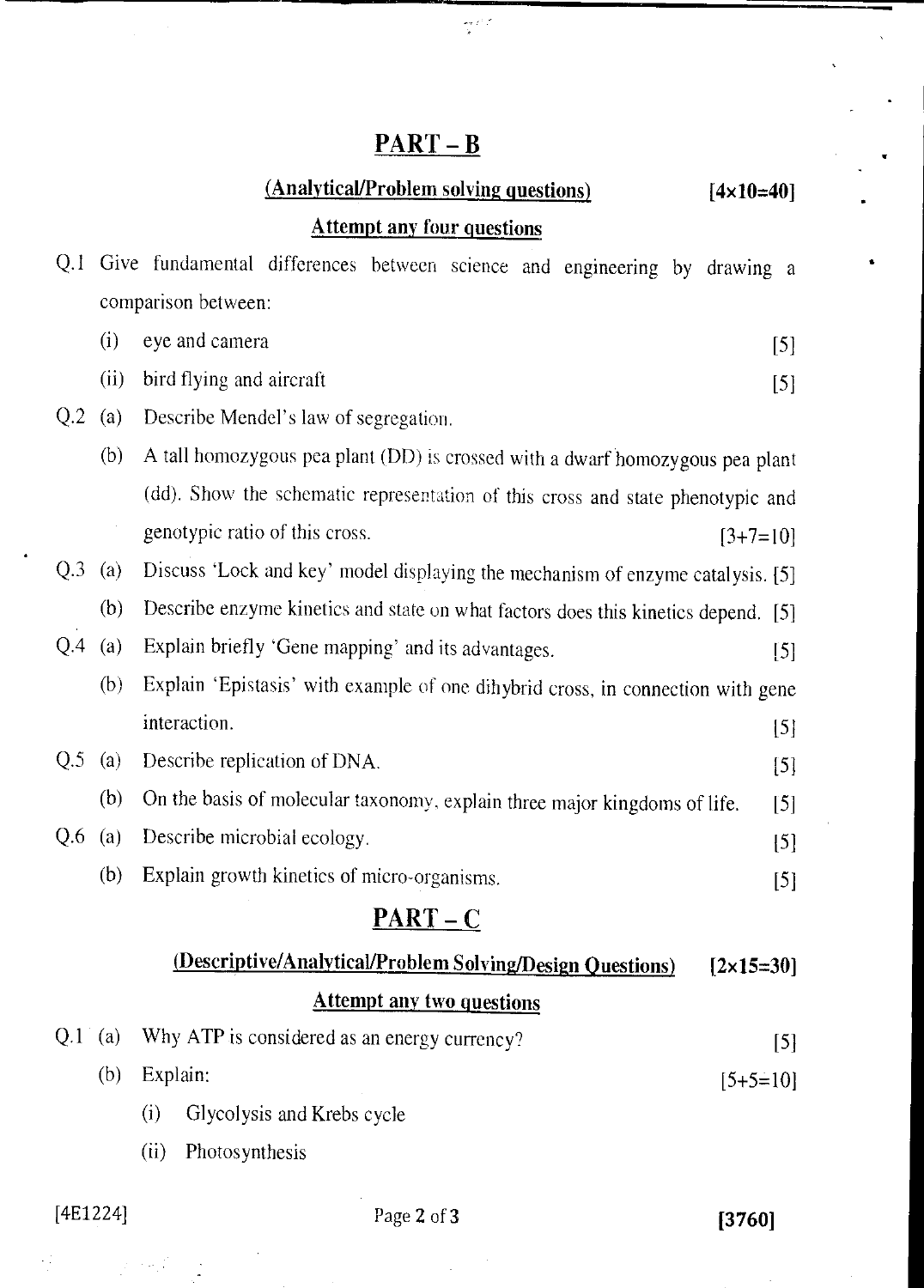Q.2 Carbohydrates and proteins are the major constituents in human nutrition. Considering this, discuss :  $[10+5=15]$ 

-------------------------

- (i) Sugars, starch and cellulose
- (ii) Amino acids and proteins
- Q.3 Explain the following:
	- (i) Classification of organisms based on ammonia excretion.
	- (ii) Importance of enzyme catalysis.
	- (iii) Single gene disorders in humans with examples.

 $[5+5+5=15]$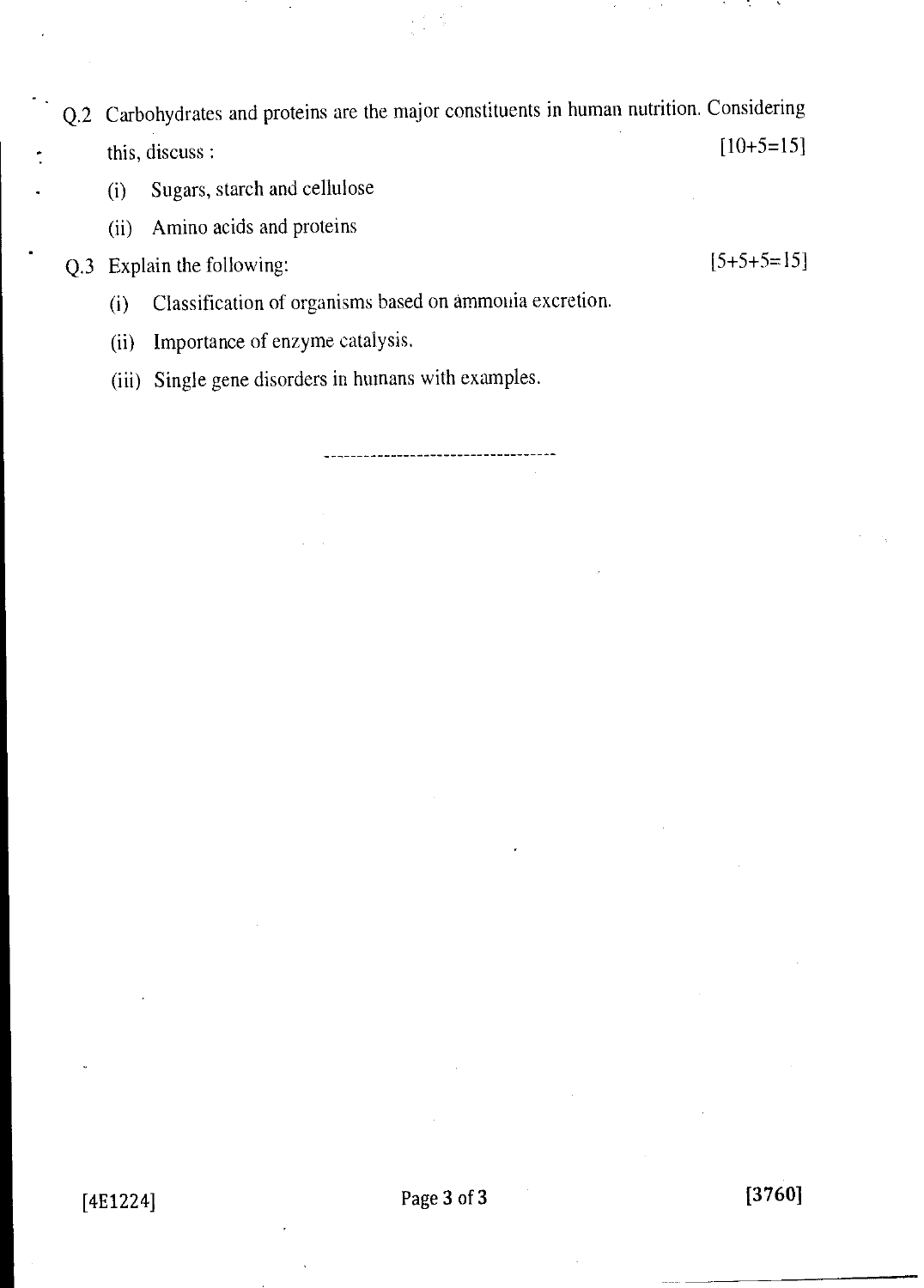|               | 13.<br><b>Total No of Pages:</b><br>Roll No.                                                                                                               |
|---------------|------------------------------------------------------------------------------------------------------------------------------------------------------------|
| 4E1225        | 4E1225<br>B. Tech. IV - Sem. (Main) Exam., May - 2019<br><b>ESC Electrical Engineering</b><br>4EE3 - 04 Electronic Measurement & Instrumentation<br>EE, EX |
| Time: 2 Hours | <b>Maximum Marks: 80</b>                                                                                                                                   |

*Instructions to Candidates:* 

*Attempt all five questions from Part A, four questions out of six questions from Part B and two questions out of three from Part C.* 

*Schematic diagrams must be shown wherever necessary. Any data you feel missing may suitably be assumed and stated clearly. Units of quantities used /calculated must be stated clearly.* 

*Use of following supporting material is permitted during examination. (Mentioned in form No. 205)* 

*1.* NIL 2. NIL

## PART — A

(Answer should be given up to 25 words only)  $[5 \times 2 = 10]$ 

#### All questions are compulsory

Q.1 Explain comparison between Current transformer and Potential transformer.

Q.2 Explain the term 'standardization' of a potentiometer.

Q.3 What is the importance of the value of earth's resistance?

Q.4 Why is it preferable in bridge circuits, that the equations of balance are independent of Frequency? Explain.

Q.5 Explain why PMMC instruments are the most widely used instruments.

 $[4E1225]$   $Page 1 of 3$   $[3760]$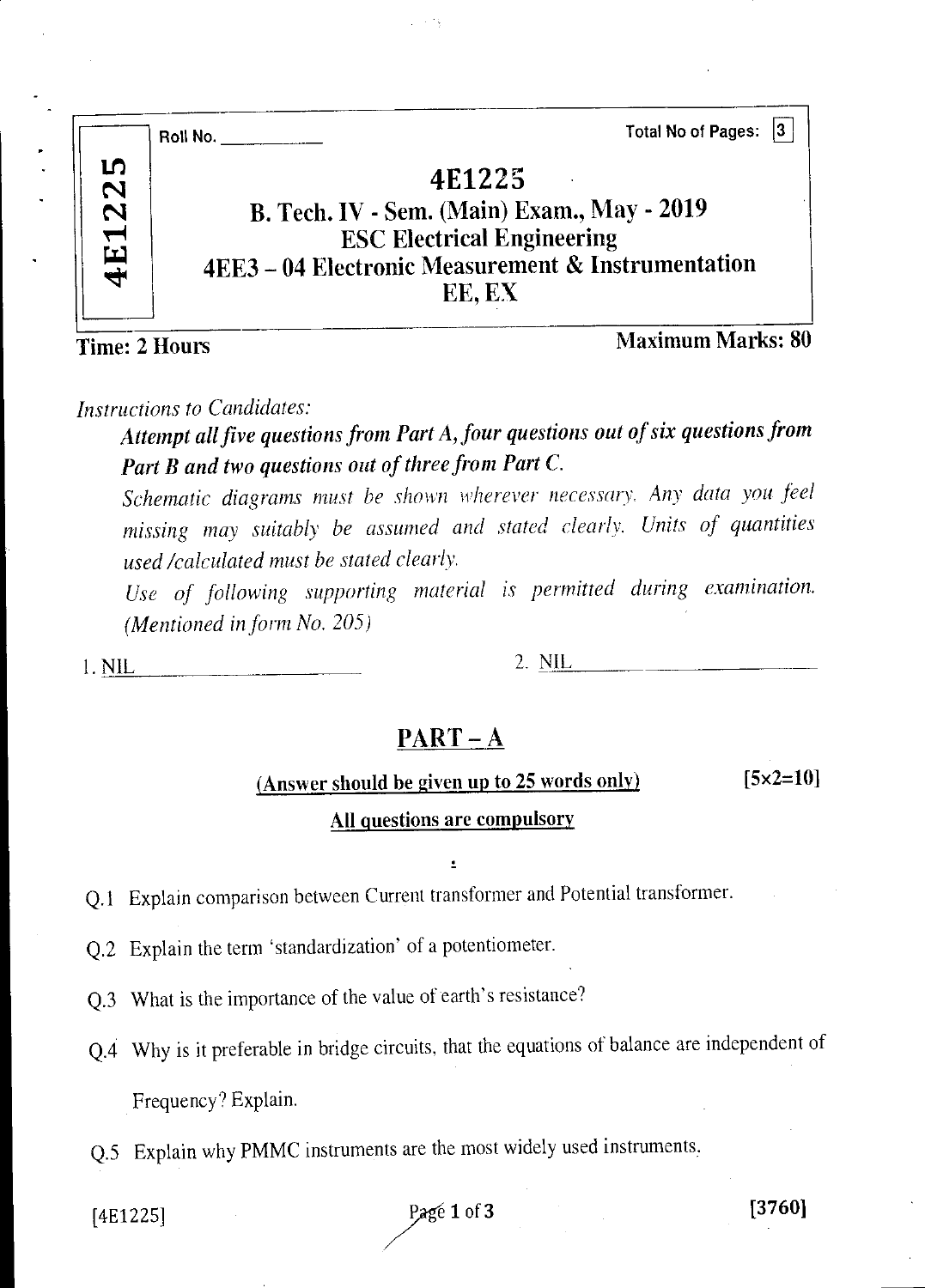#### PART - B

#### $(Analytical/Problem solving questions)$  [4x10=40]

#### Attempt any four questions

- Q.1 What are the sources of errors in bridge circuit? What are the precautions and methods used to minimize the errors?
- Q.2 Explain the working principle of single phase energy meter.
- Q.3 Explain classification of Resistance, how Wheatstone bridge method is employed to measure Resistance?
- Q.4 Discuss the measurement of power by two Wattmeter method.
- Q.5 Explain construction and operation of slide wire DC potentiometer.
- Q.6 Explain the following AC bridges with phasor diagrams.
	- (A) Heaviside Bridge
	- (B) Anderson Bridge

#### PART-C

#### (Descriptive/Analytical/Problem Solving/Design Questions) [2x15=30]

#### Attempt any two questions

- Q.1 Draw the equivalent circuit and phasor diagram of a current transformer. Also derive the expression for ratio and phase angle errors.
- Q.2 Explain the working of Co-ordinate AC potentiometer. How is it standardized? What are the functions of the transfer instrument and the phase shifting transformer?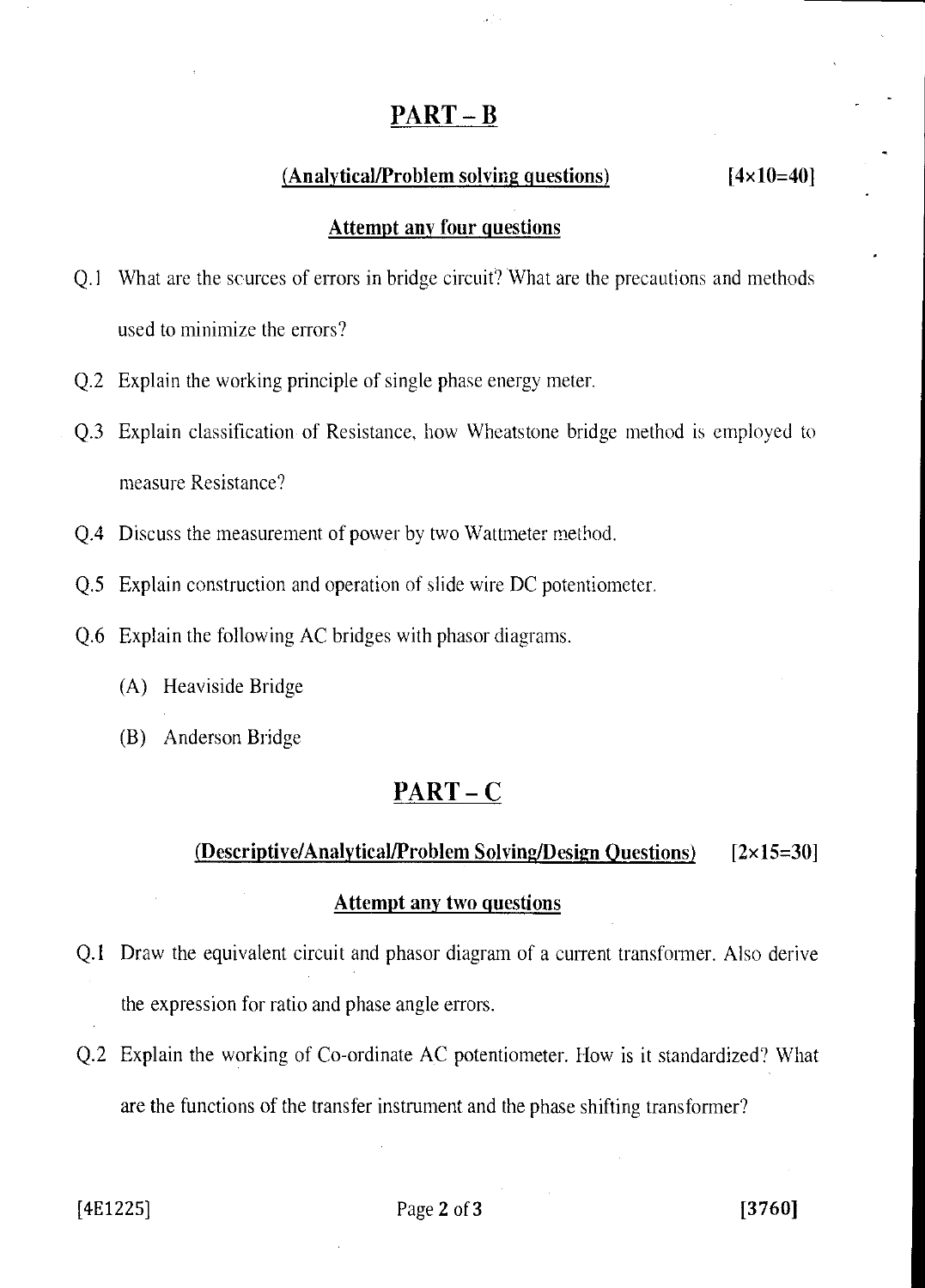|               | <b>Total No of Pages:</b><br> 3 <br>Roll No. _______ |
|---------------|------------------------------------------------------|
| $\circ$<br>22 | 4E1226                                               |
|               | B. Tech. IV - Sem. (Main) Exam., May - 2019          |
|               | <b>PCC Electrical Engineering</b>                    |
| 4E1           | 4EE4 – 05 Electrical Machine – II                    |
|               | EE, EX                                               |
|               |                                                      |

Time: 3 Hours Maximum Marks: 120

*Instructions to Candidates:* 

*Attempt all ten questions from Part A, five questions out of seven questions from Part B and four questions out of five from Part C.* 

*Schematic diagrams must be shown wherever necessary. Any data you feel missing may suitably be assumed and stated clearly. Units of quantities used /calculated must be stated clearly.* 

*Use of following supporting material is permitted during examination. (Mentioned in form No. 205)* 

1. NIL 2. NIL

# PART — A

|      | (Answer should be given up to 25 words only)                                                   | $[10 \times 2 = 20]$ |
|------|------------------------------------------------------------------------------------------------|----------------------|
|      | All questions are compulsory                                                                   |                      |
| O. 1 | What is meant by distribution factor and pitch factor?                                         | [2]                  |
|      | Q.2 Explain armature and field mmfs in AC machines.                                            | [2]                  |
|      | Q.3 Show that three phase current in a three phase winding always produce a rotating           |                      |
|      | magnetic field.                                                                                | $[2]$                |
|      | Q.4 State the operating conditions of the motor when the slip is either positive, greater than |                      |
|      | one or negative.                                                                               | $[2]$                |
|      | Q.5 Explain why rotor of an induction motor can never attain synchronous speed?                | [2]                  |
|      | Q.6 Write short note on "Rotor resistance control".                                            | [2]                  |
|      | [4E1226]<br>Page 1 of 3                                                                        | 3760]                |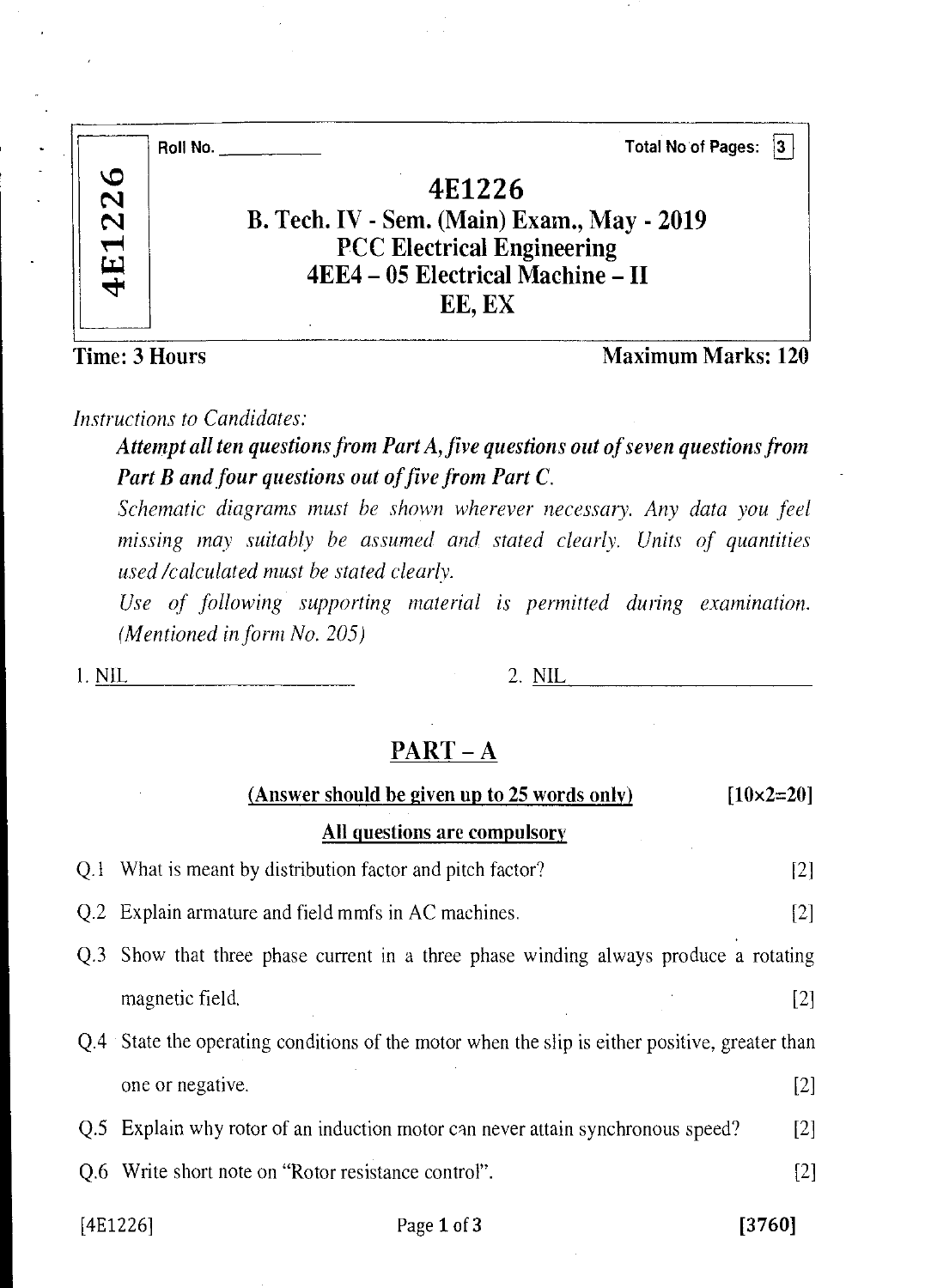| Q.7 Show that the starting torque of a single phase induction motor is zero.      |     |
|-----------------------------------------------------------------------------------|-----|
| Q.8 Why single phase induction motor is not self-starting?                        | [2] |
| Q.9 Define armature reaction, its bad effects on synchronous generator.           | [2] |
| Q.10 What is synchronizing of alternator? Write various methods of synchronizing. |     |

#### PART - B

#### (Analytical/Problem solving questions) [5x8=40]

#### Attempt any five questions

- Q.1 Explain how in a synchronous motor by changing the field excitation it is possible to operate the motor from logging to leading power factor while keeping the load Explain how in a synchronous motor by changing the field excitation it is possible to<br>operate the motor from logging to leading power factor while keeping the load<br>constant. [8]
- Q.2 Describe with neat sketches the construction and principle of operation of a 3-phase induction motor. Why rotor of an induction motor can never attain synchronous speed?

[8]

- Q.3 Explain in detail why a single phase induction motor is not self-staring? Explain its operation based on double revolving filed theory.  $[4+4=8]$
- Q.4 Explain by help of neat diagram about cascade connection in induction motor. [8]
- Q.5 Explain zero power factor characteristics and concept of Potier Triangle Method of voltage regulation of synchronous generator. 181

Q.6 Explain 'V' and inverted 'V' curves for synchronous motor. [8]

Q.7 Explain mmf generation in distributed winding with the help of suitable diagrams and waveforms. [8]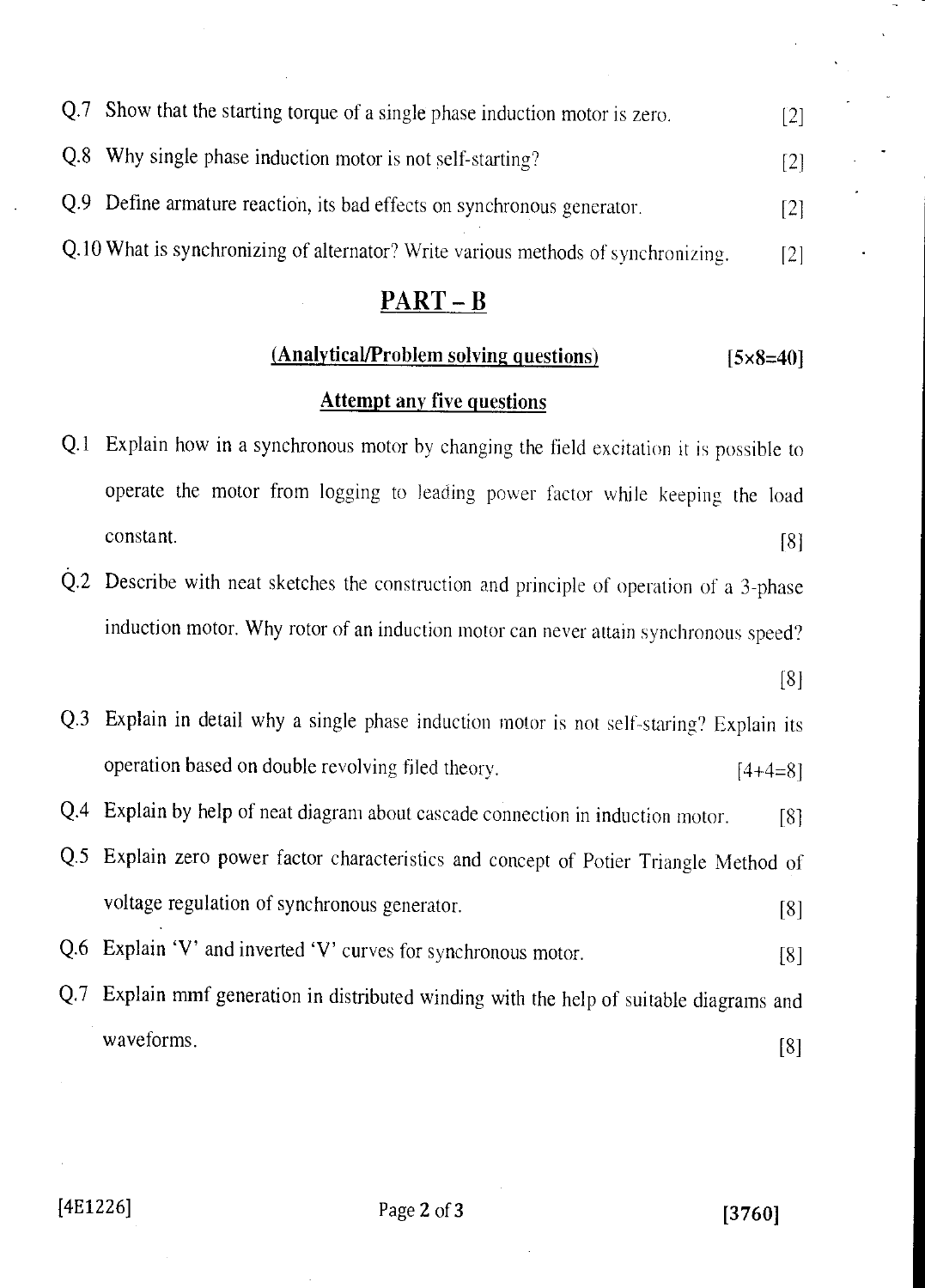# PART-C

# (Descriptive/Analytical/Problem Solving/Design Questions) [4x15=60] Attempt any four questions

| $Q.1$ (a) |     | Draw the torque slip characteristic of 3 phase induction motor and show with          |                    |
|-----------|-----|---------------------------------------------------------------------------------------|--------------------|
|           |     | suitable derivation that maximum torque is independent of rotor resistance.           | $\lceil 10 \rceil$ |
|           | (b) | A 8-pole, 50Hz, 3-phase induction motor develops a maximum torque of 150              |                    |
|           |     | N-m at 650 rpm. The rotor resistance is 0.6 $\Omega$ / phase. Find torque at 4% slip. |                    |
|           |     | Neglect stator Impedance.                                                             | $[5]$              |
| Q.2       |     | Explain various methods of speed control in 3-phase induction motor.                  | [15]               |
| Q.3       |     | Write short notes on the following-                                                   |                    |
|           | (a) | Double revolving field theory.                                                        | $[5]$              |
|           | (b) | Split phase induction motor.                                                          | $[5]$              |
|           | (c) | Shaded pole single phase induction motor.                                             | $[5]$              |
| Q.4       | (a) | Explain the two reaction theory of salient pole synchronous machines?                 | [8]                |
|           | (b) | State the conditions for parallel operation of a synchronous generator. Explain the   |                    |
|           |     | need of parallel operation.                                                           | $[7]$              |
|           | Q.5 | Describe with the help of diagrams, the principle, construction and phasor diagram    |                    |
|           |     | of synchronous motor at various excitation mode and derive expression for the         |                    |
|           |     | power developed.                                                                      | $[15]$             |
|           |     | ----------------------------                                                          |                    |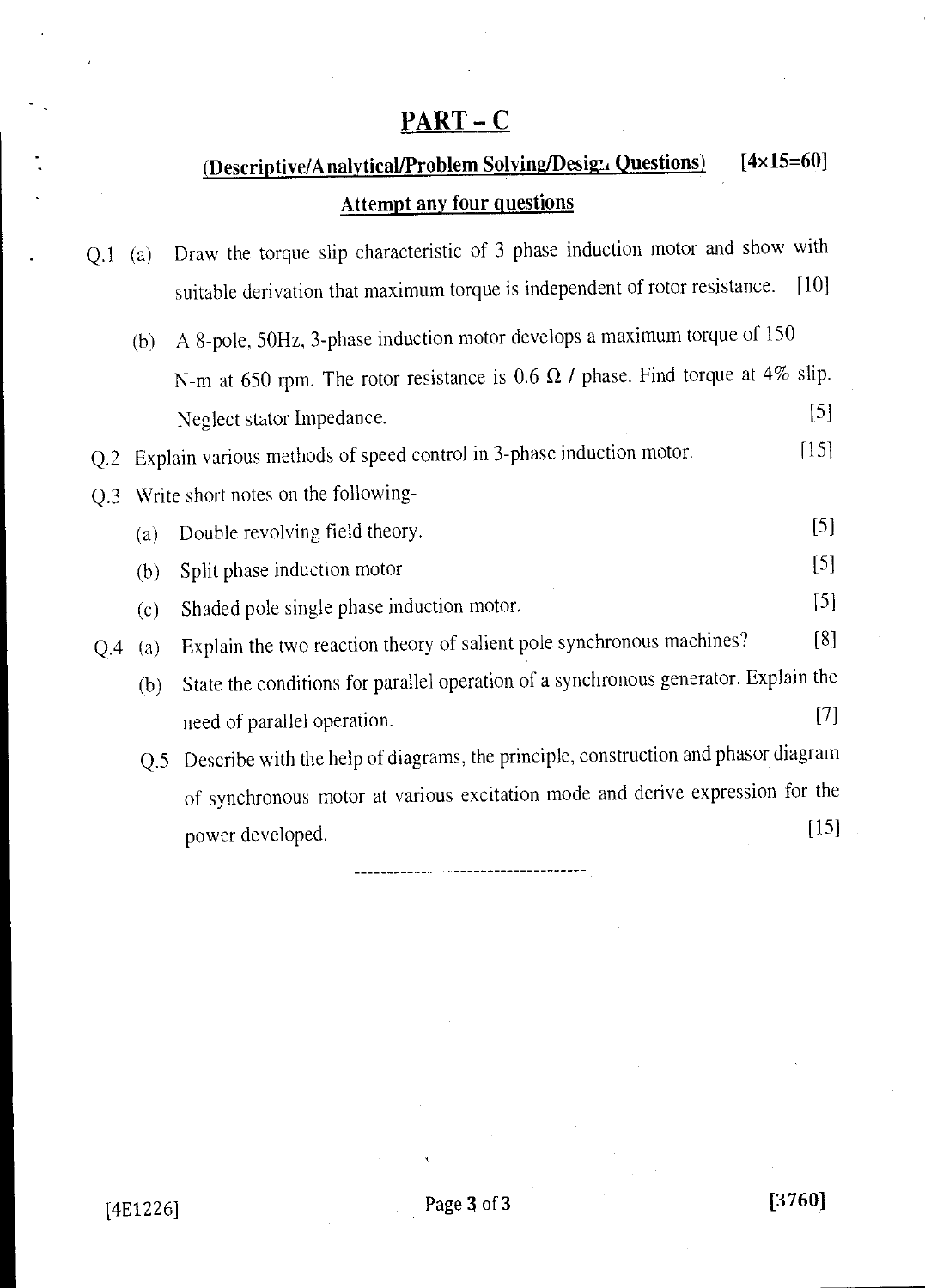|            | Total No of Pages:  4<br>Roll No.                                                                                                   |
|------------|-------------------------------------------------------------------------------------------------------------------------------------|
| 227<br>4E1 | 4E1227<br>B. Tech. IV - Sem. (Main) Exam., May - 2019<br><b>PCC Electrical Engineering</b><br>4EE4 - 06 Power Electronics<br>EE, EX |
|            | <b>Maximum Marks: 120</b>                                                                                                           |

Time: 3 Hours

*Instructions to Candidates:* 

*Attempt all ten questions from Part A, five questions out of seven questions from Part B and four questions out of five from Part C.* 

*Schematic diagrams must be shown wherever necessary. Any data you feel missing may suitably be assumed and stated clearly. Units of quantities used /calculated must be stated clearly.* 

*Use of following supporting material is permitted during examination. (Mentioned in form No. 205)* 

1. NIL 2. NIL

# $PART - A$

(Answer should be given up to 25 words only)  $[10 \times 2=20]$ 

# All questions are compulsory

- Q.1 Explain the safe operating areas of an IGBT.
- Q.2 What do you mean by commutation of SCR? What are the different classes of forced commutation method?
- Q.3 Explain the effect of freewheeling diode. Also justify the statement "Freewheeling diode improves the power factor of the system."
- Q.4 Explain the working of single phase fully controlled bridge converter in rectifying mode.
- Q.5 Why forced commutation is necessary for Chopper?
- Q.6 What are the merits and demerits of voltage commutated chopper?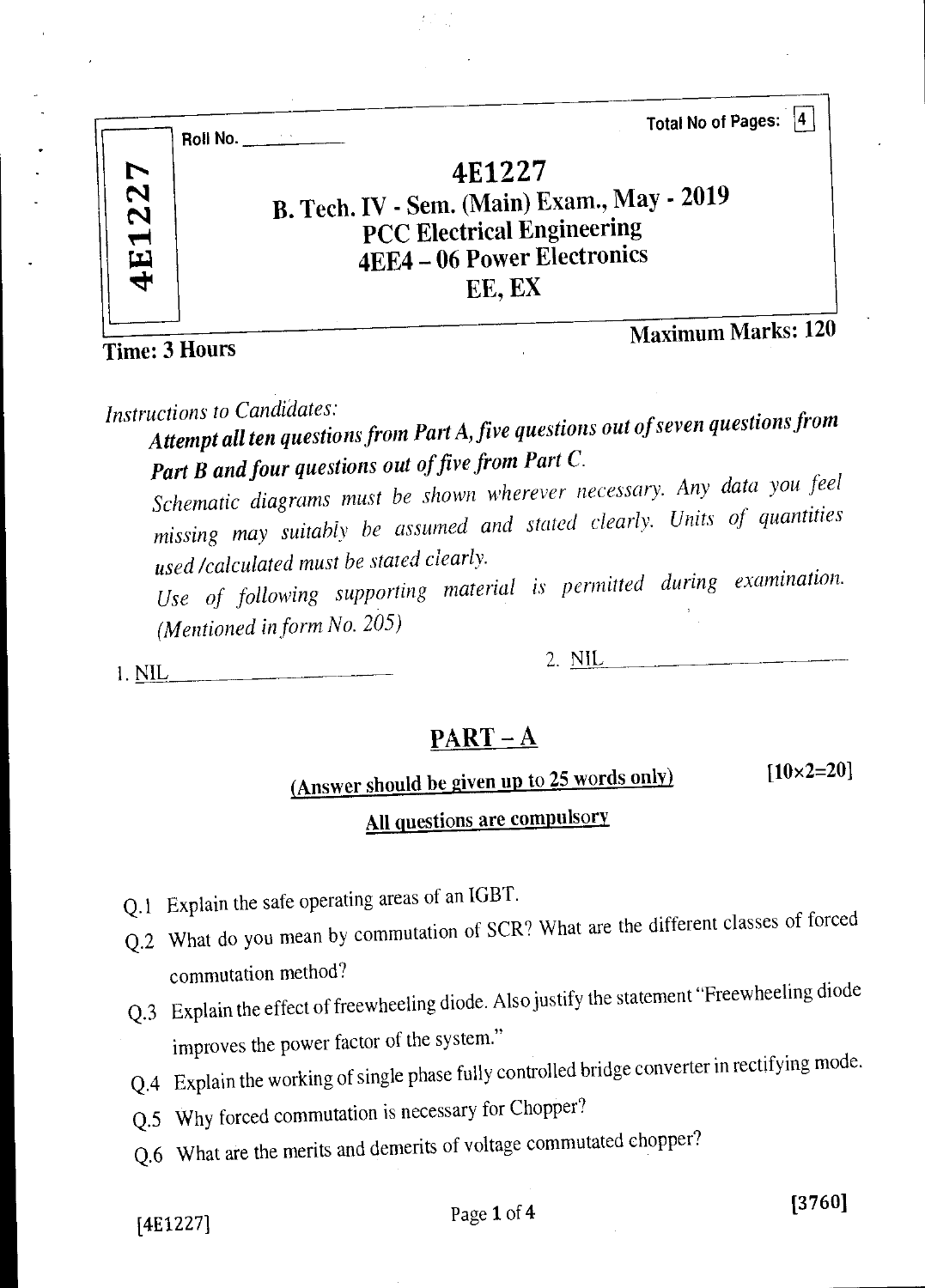- Q.7 Explain the time ratio control and current limit control of chopper.
- Q.8 What are the differences between Series inverter and Parallel inverter?
- Q.9 How are inverters classified?
- Q.10 Explain 3-d current source inverters.

# PART-B

# $(Analytical/Problem solving questions)$  [5×8=40] **Attempt any five questions**

- Q.1 A SCR has a  $V_g I_g$  characteristics given as  $V_g = 1.5 + 8 I_g$ . In a certain application, the gate voltage consists of rectangular pulses of 12V and of duration 50us with duty cycle  $0.2 -$ 
	- (i) Find the value of  $R_g$  series resistor in gate circuit to limit the Peak Power dissipation in the gate to 5W.
	- (ii) Calculate the average power dissipation in the gate.
- Q.2 A full wave full converter is having RE load (R = 100 $\Omega$ , E = 50V). Determine the current through 100 $\Omega$  load, if the thyristors are triggered at 30°. The converter is connected to a 20V 50Hz source.
- Q.3 A Chopper circuit is operating on TRC principle at a frequency of 1 kHz on a 220V d.c supply. If the load voltage is 180V, calculate the conducting and blocking period of thyristor in each cycle.
- Q.4 A buck boost converter is operated from a 24V battery and supplies an average load current of 2A. Its switching frequency is 50 kHz. Neglecting diode and switch drop, determine:
	- (i) Range of duty cycle variation required to maintain the output voltage at 15V given that the battery voltage ranges from 26V in the fully charged state to 21V in the discharged state.
	- (ii) The Peak to Peak Choke ripple current for the nominal supply voltage given that the choke value is 500gH.

# $[4E1227]$  Page 2 of 4 [3760]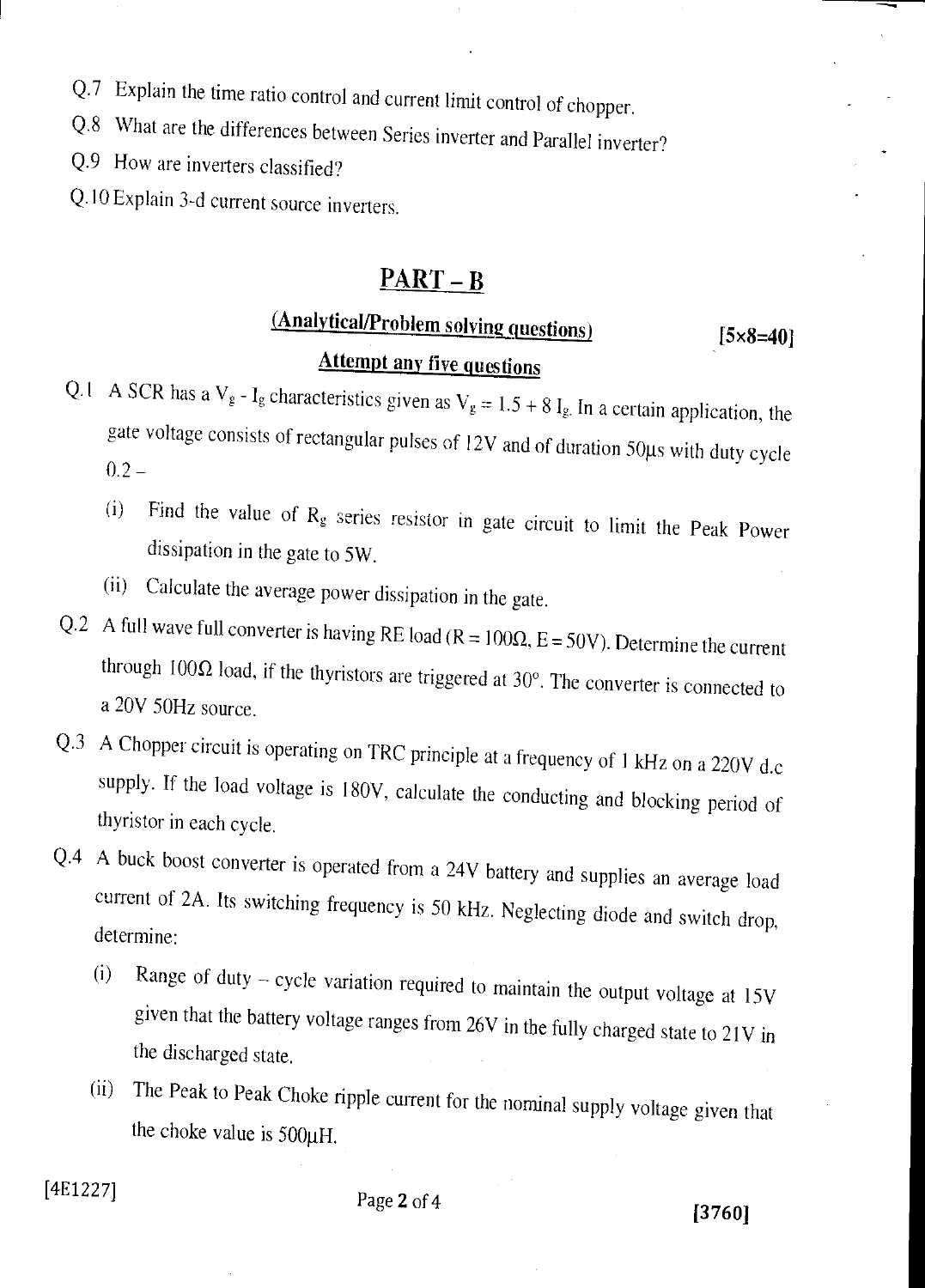- Q.5 The single phase half bridge inverter has a resistive load of  $10\Omega$  and the center tap dc input voltage is 96V. Compute-
	- (i) RMS value of the output voltage.
	- (ii) Fundamental component of the output voltage waveform.
	- (iii) First five harmonics of the output voltage waveform.
	- (iv) Fundamental Power consumed by the load.
	- (v) RMS Power consumed by the load.
- Q.6 Design a single phase parallel inverter to feed a load at 220V, 50Hz and Peak load current is 2A.

 $V_{dc} = 40V$ , Specify the ratings of commutating component.

- Q.7 For a three phase bridge inverter operating in 120° conduction mode, determine:
	- (i) dc voltage for a fundamental line voltage of 415V
	- (ii) rms line and phase voltage
	- (iii) Device voltage rating

#### PART - C

# (Descriptive/Analytical/Problem Solving/Design Questions) [4x15=60] Attempt any four questions

- Q.1 (a) Explain the working of SCR on the basis of two transistor analogy.
	- (b) In brief explain turn on and turn off switching characteristics of IGBT.
- Q.2 A three phase bridge rectifier using diodes, delivers power to a load of  $R = 10\Omega$  at a dc voltage of 400V. Determine the ratings of the diodes and of the three phase delta — star transformer when  $TUF = 0.9541$ .
- Q.3 (a) With the help of circuit diagram, explain the working of Step up / Step down Chopper.
	- (b) Enumerate the merits and demerits of load commutated chopper.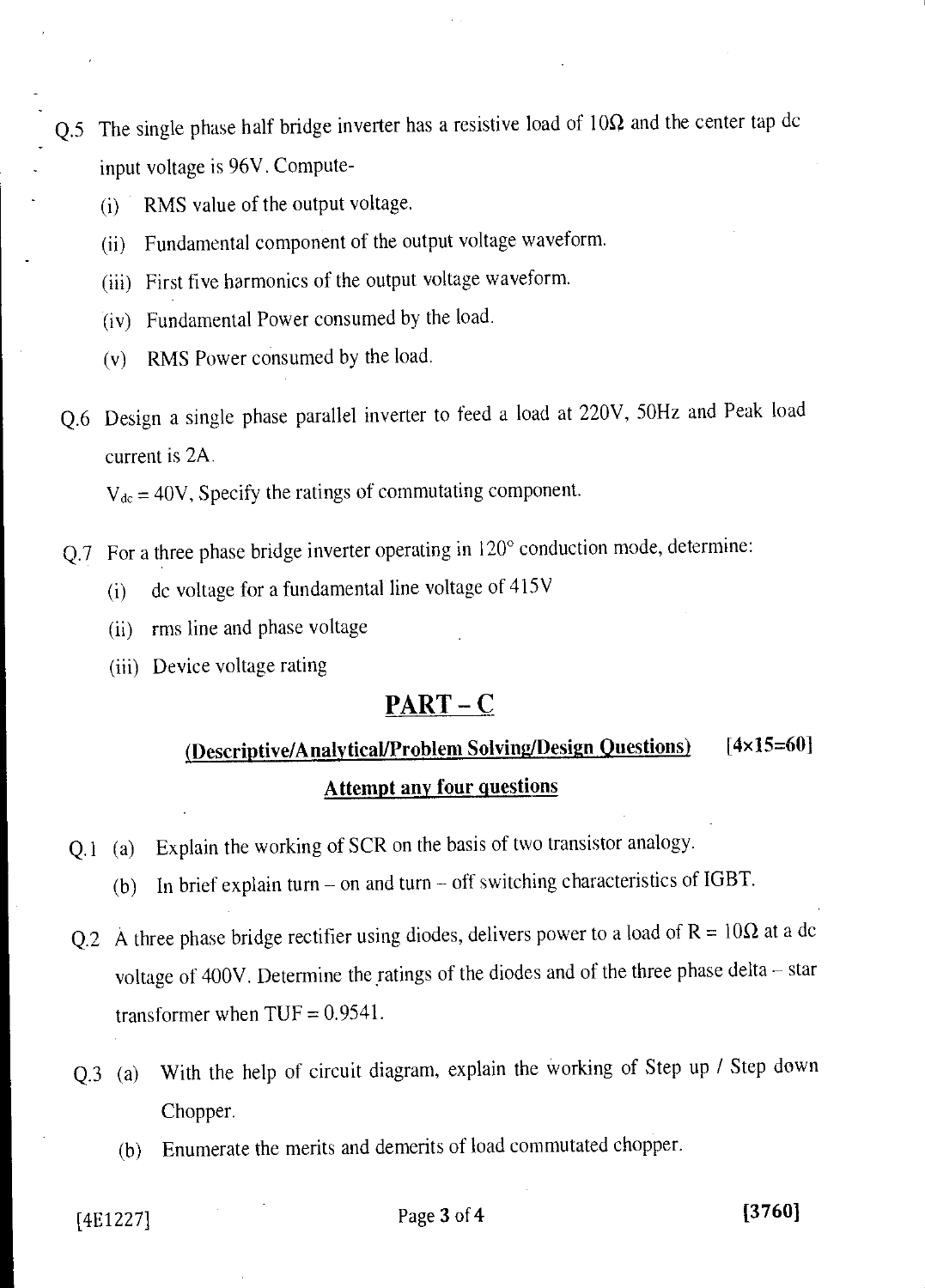Q.4 A capacitor commutated  $1 - \phi$  bridge inverter is operated at 50Hz with load resistance of 5 $\Omega$ . Thyristor turn – off time is 62 $\mu$ sec. Determine:

 $\frac{1}{2a}\left(\frac{p}{2}\right)^{2}+\frac{1}{2}$ 

- (i) Commutating capacitor 'C' for successful commutation of SCR
- (ii) Load Current IL
- (iii) F critical for reliable commutation
- (iv) R critical
- Q.5 A three phase bridge inverter is fed from a 480V dc source. The inverter operates in 180° conduction mode and it supplies a purely resistive star connected load  $R = 10\Omega$ / phase. Determine:
	- (a) the rms value of load current
	- (b) rms value of thyristor current
	- (c) Power delivered to the load
	- (d) Average source current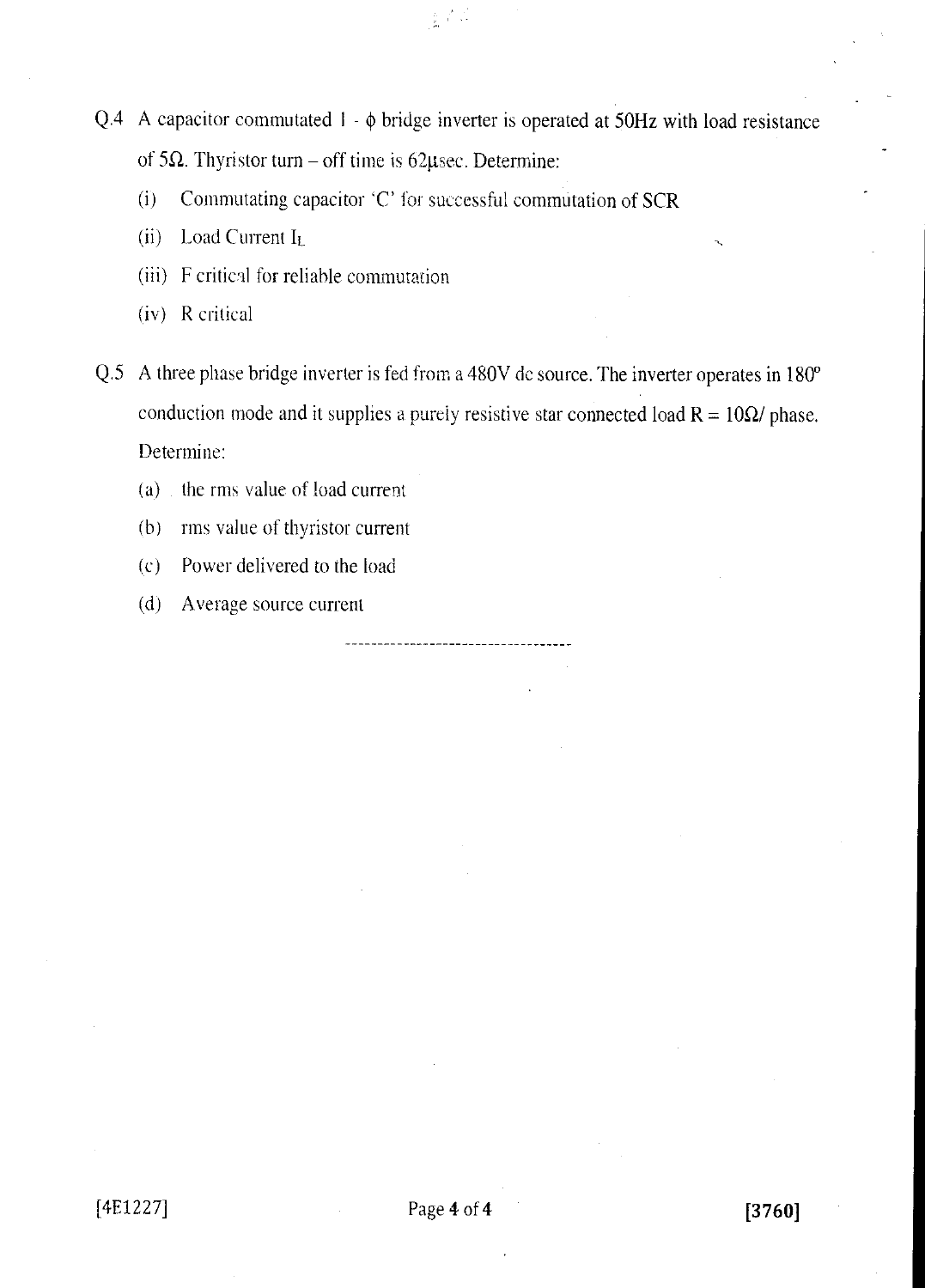| <b>Total No of Pages:</b><br>Roll No.       |
|---------------------------------------------|
| 4E1228                                      |
| B. Tech. IV - Sem. (Main) Exam., May - 2019 |
| <b>PCC Electrical Engineering</b>           |
| 4EE4 - 07 Signals & Systems                 |
| EE, EX                                      |
|                                             |

Time: 3 Hours Maximum Marks: 120

#### *Instructions to Candidates:*

*Attempt all ten questions from Part A, five questions out of seven questions from*  Part B and four questions out of five from Part C.

*Schematic diagrams must be shown wherever necessary. Any data you feel missing may suitably be assumed and stated clearly. Units of quantities used /calculated must be stated clearly.* 

*Use of following supporting material is permitted during examination. (Mentioned in form No. 205)* 

*I.* NIL 2. NIL

# PART — A

(Answer should be given up to 25 words only)  $[10 \times 2=20]$ All questions are compulsory

- Q.1 What is signal? Define continuous time signal and discrete time signal.
- Q.2 Differentiate between causal and non causal systems?
- Q.3 Give the relationship between unit impulse function, unit step function and unit ramp function.
- Q.4 Discuss the following terms for LTI system
	- (a) Invariability (b) Memory
- Q.5 What are Dirichlet conditions?
- Q.6 Give the relationship between Laplace Transform and Fourier Transform.
- Q.7 What is the difference between linear and circular convolution?
- Q.8 Discuss the significance of z transform.
- Q.9 Define the term sampling period and sampling rate.v
- Q.10 What is Aliasing Phenomenon? How can aliasing be eliminated?

### $[4E1228]$  Page 1 of 3 [3760]

 $\varphi \in \mathcal{V}$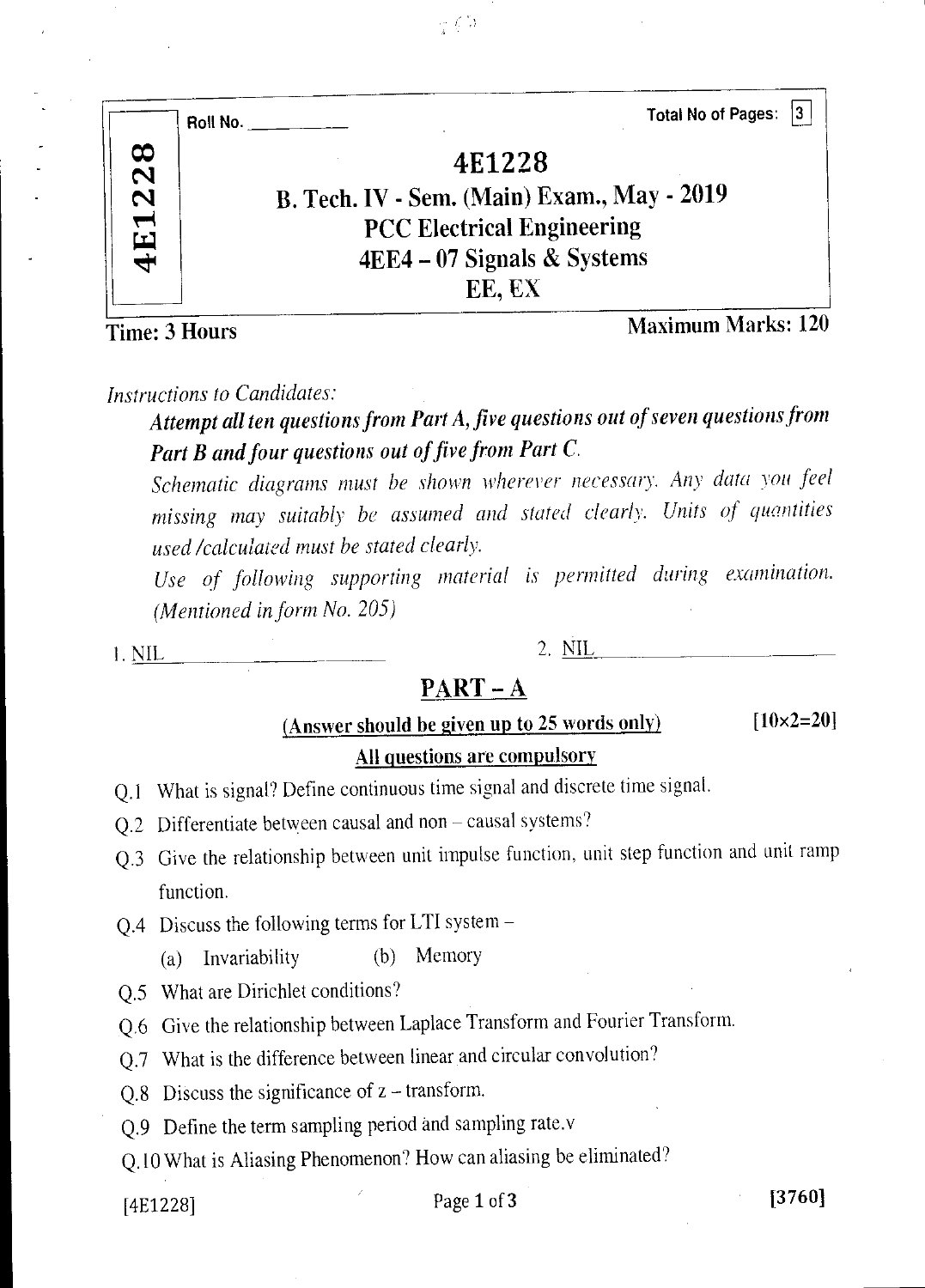#### PART — B

#### (Analytical/Problem solving questions) [5x8=40]

#### Attempt any five questions

Q.1 The systems given below have input  $x(t)$  or  $x[n]$  and output  $y(t)$  or  $y[n]$  respectively. Determine whether each of them is stable, causal, linear and time — invariant —

(a)  $y(t) = x(t^2)$  (b)  $y[n] = 2x[n]u[n]$ 

Q.2 Find the convolution of the following signals —

 $x(t) = e^{-2t} u(t)$ ;  $h(t) = u (t + 2)$ 

A

fig (a).  $\qquad \qquad \blacklozenge^{X(t)}$ 

Q.3 Obtain the trigonometric fourier series for the half wave rectified sine wave as shown in

t



- Q.4 Prove the following properties of CTFT
	- (a) Duality Property (b) Modulation Property
- Q.5 State and prove the initial value and final value theorem for Laplace transform.
- Q.6 Find the  $z$  terms of the following discrete time signals
	- (a)  $x[n] = n a^n u[n]$  (b)  $x[n] = u[n] u[n-3]$
- Q.7 Determine the Nyquist rate and Nyquist interval corresponding to each of the following signals —
	- (a)  $x(t) = 1 + \cos(2000 \pi t) + \sin(400 \pi t)$
	- (b)  $x(t) = \frac{\sin(4000 \pi t)}{\pi t}$
	- $=\left[\frac{\sin(4000 \pi t)}{2}\right]^2$  $l$   $\pi t$
	- (d)  $x(t) = \text{sinc} (50\pi t) \text{ sinc} (100\pi t)$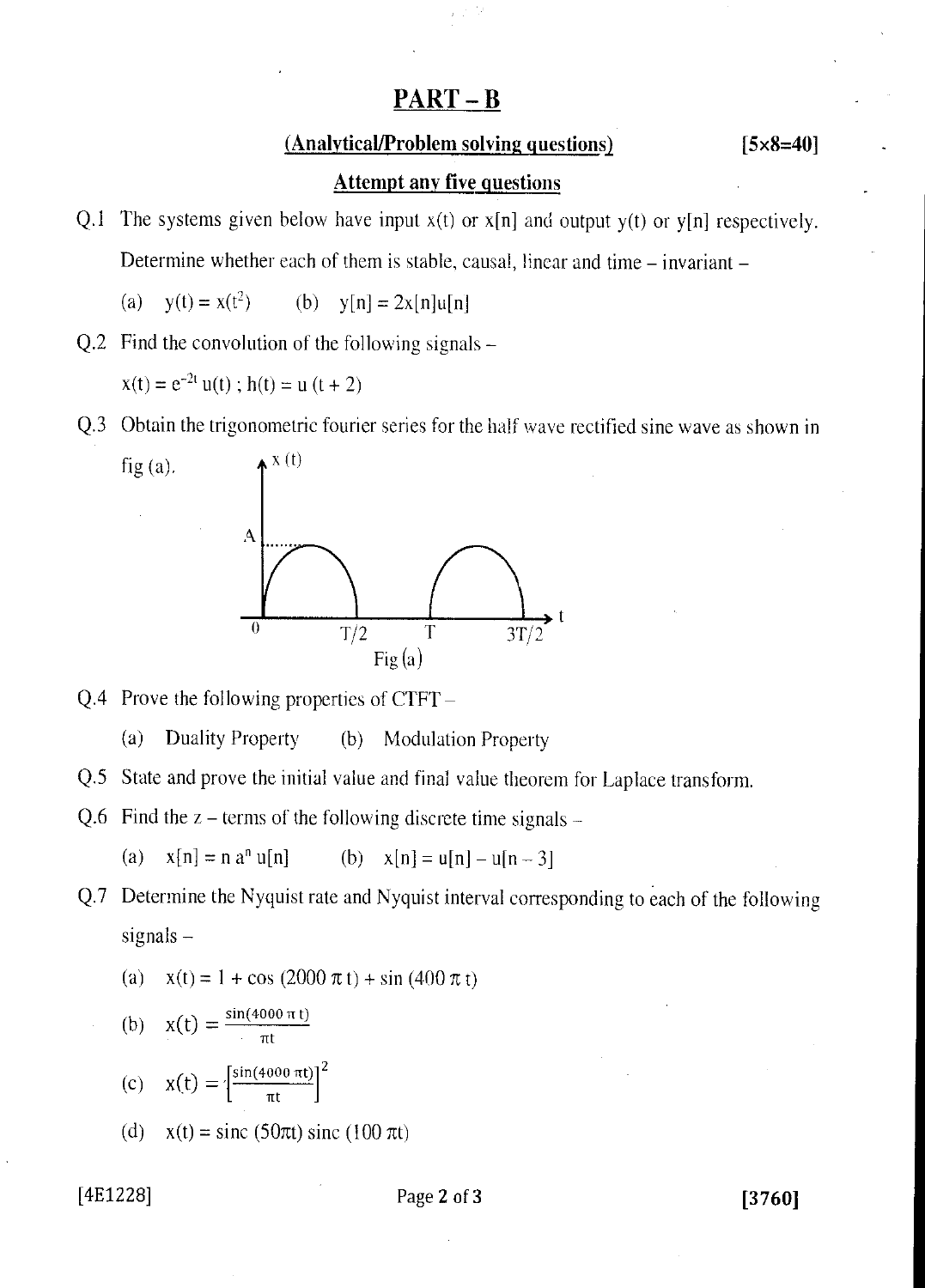## PART-C

# (Descriptive/Analytical/Problem Solving/Design Questions) [4x15=60]

## Attempt any four questions

Q.1 Verify Parseval's theorem for the following discrete time sequence-

$$
x[n] = \left(\frac{1}{2}\right)^n u[n]
$$

- Q.2 A system has transfer function H(s) as given below. Determine response h(t) assuming that —
	- (ii) System is stable (i) System is causal

$$
H(s) = \frac{s^2 + 5s + 9}{(s + 1)(s^2 - 2s + 10)}
$$

Q.3 Find the inverse Z— transform of the following function using partial fraction expansion-

$$
x(z)=\,\frac{1-\frac{1}{2}z^{-1}}{1+\frac{3}{4}z^{-1}+\frac{1}{8}z^{-2}}
$$

for the following ROC —

(a)  $|z| > \frac{1}{2}$  (b)  $|z| < \frac{1}{4}$  (c)  $\frac{1}{4} < |z| < \frac{1}{2}$ 

Q.4 Describe all the properties of DFT in detail.

Q.5 State and prove the sampling theorem. Also explain interpolation with zero — order hold circuit.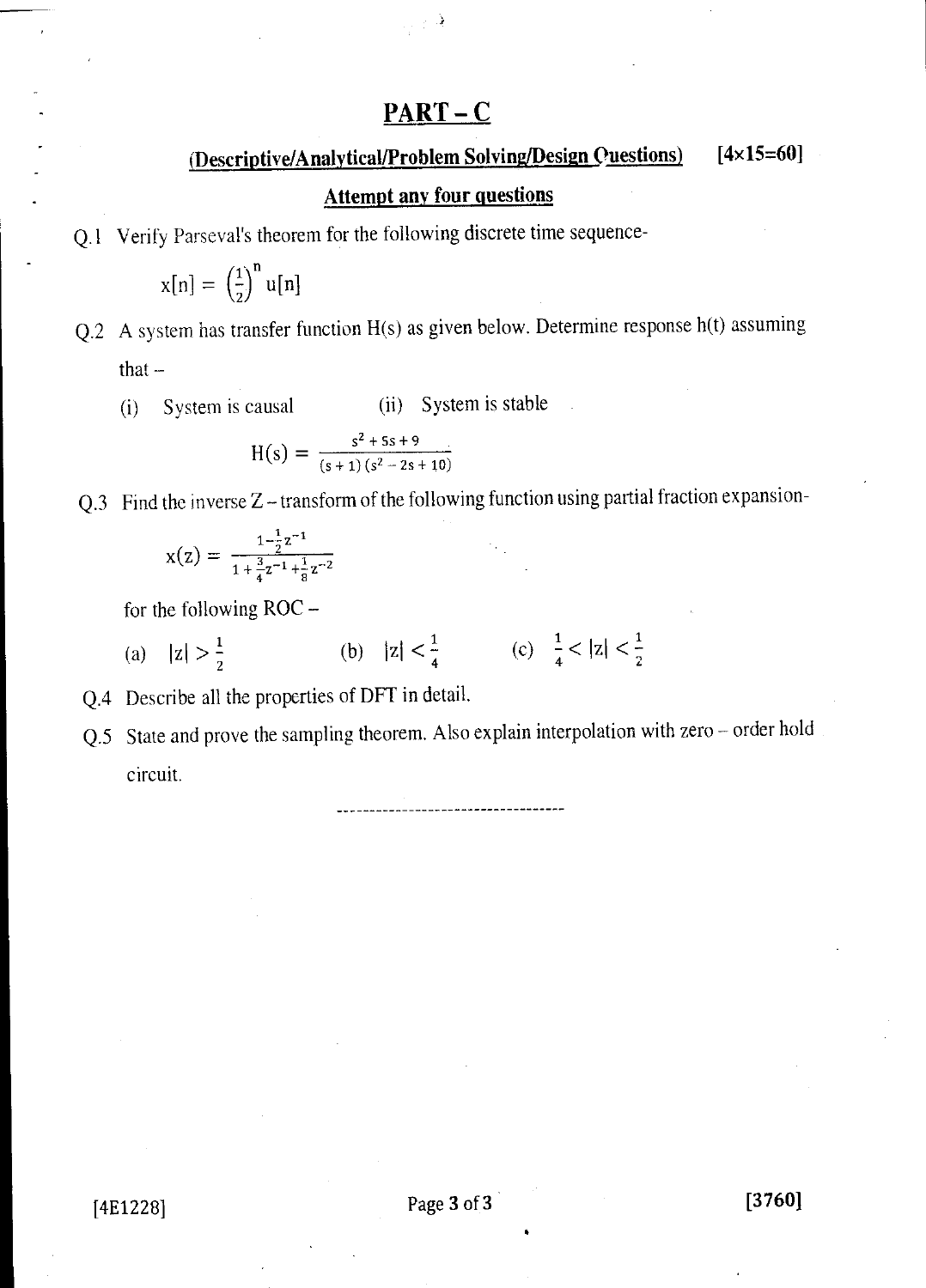|        | Total No of Pages: 2<br>Roll No. $\_\_\_\_\_\_\_\_\$  |
|--------|-------------------------------------------------------|
| 4E1229 | 4E1229<br>B. Tech. IV - Sem. (Main) Exam., May - 2019 |
|        | <b>PCC Electrical Engineering</b>                     |
|        | 4EE4 - 08 Digital Electronics<br>EE, EX               |
|        | $\blacksquare$ Monkey QA                              |

Time: 2 Hours **Maximum Marks: 80** 

## *Instructions to Candidates:*

*Attempt all five questions from Part A, four questions out of six questions from Part B and two questions out of three from Part C.* 

*Schematic diagrams must be shown wherever necessary. Any data you feel missing may suitably be assumed and stated clearly. Units of quantities used /calculated must be stated clearly.* 

*Use of following supporting material is permitted during examination. (Mentioned in form No. 205)* 

 $1. \underline{\text{NIL}}$  2.  $\underline{\text{NIL}}$ 

### PART - A

(Answer should be given up to 25 words only)  $[5 \times 2=10]$ 

## All questions are compulsory

- Q.1 Find the value of x in  $(A1x)_{16} = (274)_{10} + (1001)_{2}$ .
- Q.2 Draw the truth table for  $Y = (A' B + C)D$
- Q.3 Find the minimum no. of NAND gate when  $Y = A' B$  is implemented using NAND gate only.

Q.4 Calculate the no of selection line required when a  $16 \times 1$  mux is implemented using

 $4 \times 1$  mux.

Q.5 Write the full form of CPLDs.

 $[4E1229]$  Page 1 of 2 [3760]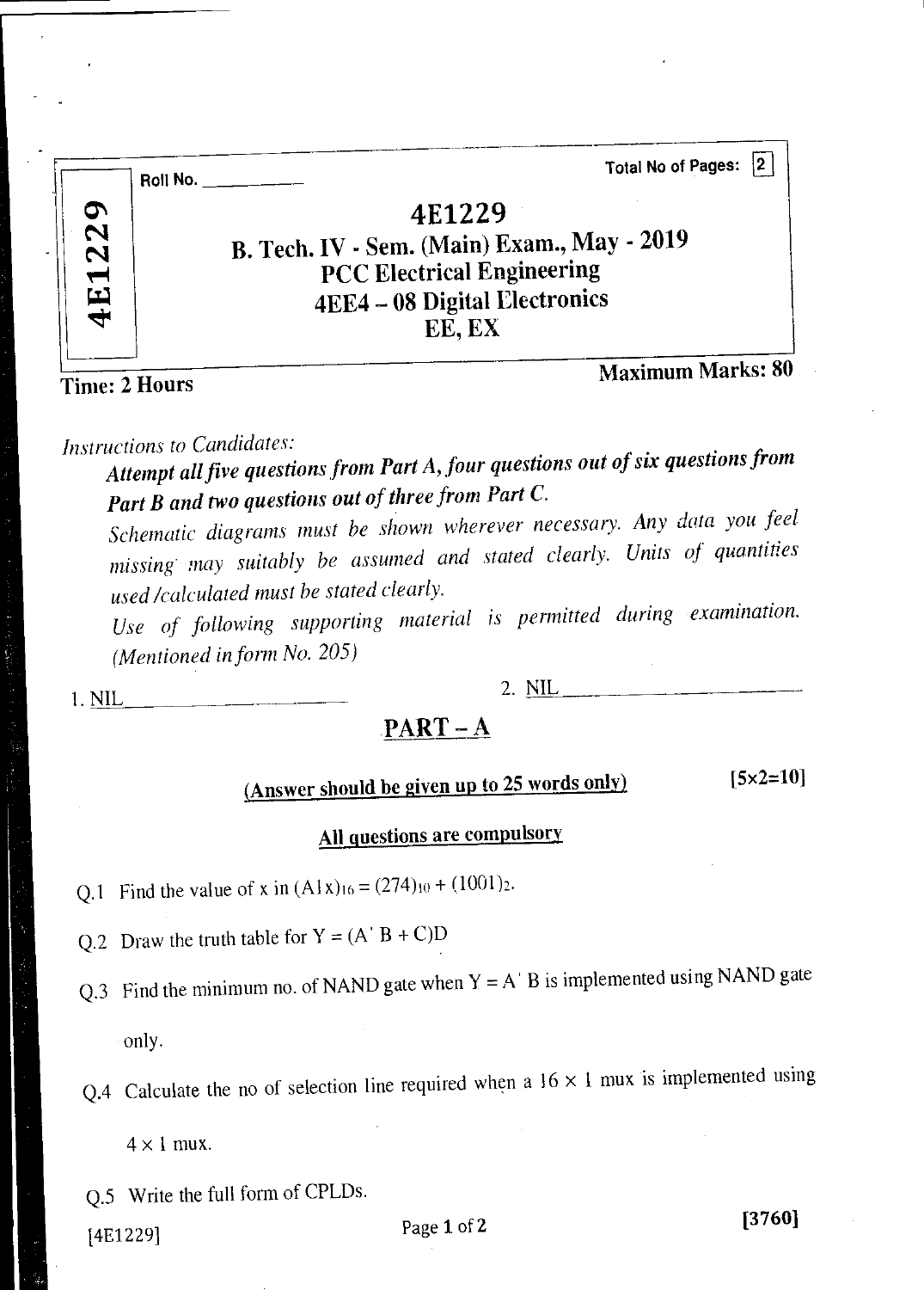#### $PART - B$

#### (Analytical/Problem solving questions) [4x10=40]

#### Attempt any four questions

- Q.1 Implement a XNOR gate using NAND gate only.
- Q.2 Simplify  $Y = \sum m (0, 1, 2, 5, 6, 7) + d (8, 9, 10)$  using K map.

i I1

- Q.3 Implement combinational logic  $Y = \sum m (0, 1, 2, 4, 6)$  using mux.
- Q.4 Draw the state diagram of a 4 hit down counter.
- Q.5 Draw the circuit diagram of any two Dynamic memory cell.
- Q.6 Draw the  $R 2 R$  ladder type D/A converter which accepts 4 bit digital input. Find its analog output for the digital input 1101 when reference supply is 9 volt.

#### $PART - C$

#### (Descriptive/Analytical/Problem Solving/Design Questions) [2x 15=30]

#### Attempt any two questions

- Q.1 Simplify  $Y = \sum m (4, 5, 11, 12) + d (8, 9)$  and implement it.
- Q.2 Design MOD 17 synchronous counter and draw its counting state.
- Q.3 Draw the block diagram of a successive approximation A/D converter and explain its working. Also compare its total time in terms of clock to convert the signal as 6 bit output.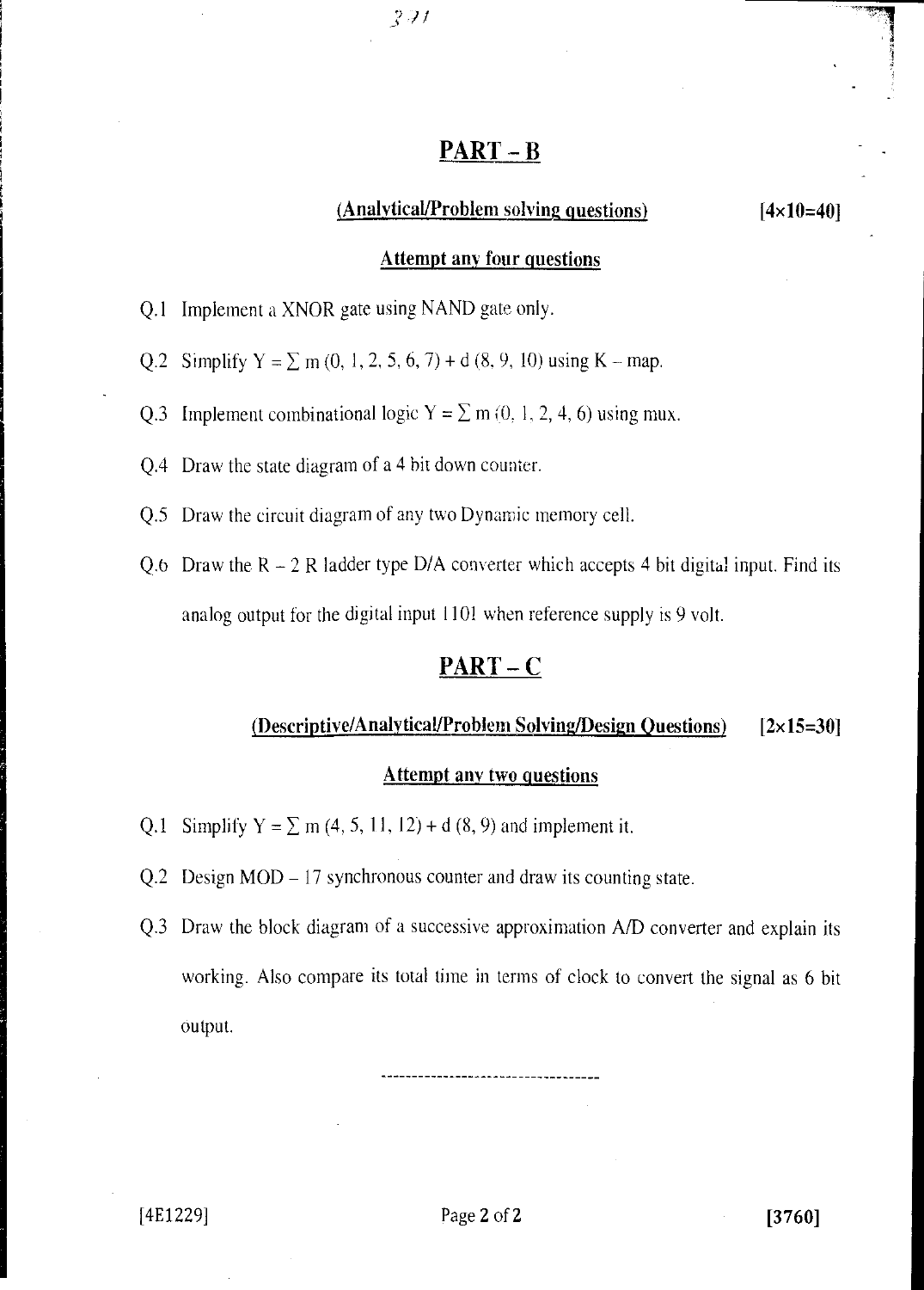$\mathbb{C}^{n+1}$ 

|        | Total No of Pages:  4<br>Roll No. $\_\_\_\_\_\$                                                                                                         |
|--------|---------------------------------------------------------------------------------------------------------------------------------------------------------|
| 4E4120 | 4E4120<br>B. Tech. IV Sem. (Back) Exam., May - 2019<br><b>Electrical Engineering</b><br><b>4EE1A Analog Electronics</b><br>Common to EE, EX, EC, and EI |
|        | <b>Maximum Marks: 80</b>                                                                                                                                |

Maximum Marks: 80 Time: 3 Hours<br>Min. Passing Marks: 24

*Instructions to Candidates:* 

*Attempt any five questions, selecting one question from each unit. All questions carry equal marks. Schematic diagrams must be shown wherever necessary. Any data you feel missing suitably be assumed and stated clearly. Units of quantities used/calculated must be stated clearly. Use of following supporting material is permitted during examination. (Mentioned in form No. 205)* 

I. NIL

2. NIL

# UNIT- I

Find the type of feedback in amplifier shown in fig. — 1. If the resistances are  $R_c = 10k\Omega$ ,  $R_f = 400k$ ,  $R_s = 10k\Omega$  and h – parameter value are: [4+3×4=16] Q.1

$$
h_{ie}=2k\Omega\qquad \qquad h_{fe}=30\qquad h_{re}=h_{oe}=0
$$

Then calculate the value of

(i)  $A_{vf}$  (ii)  $R_{if}$  (iii)  $R_{of}$ 



[6680]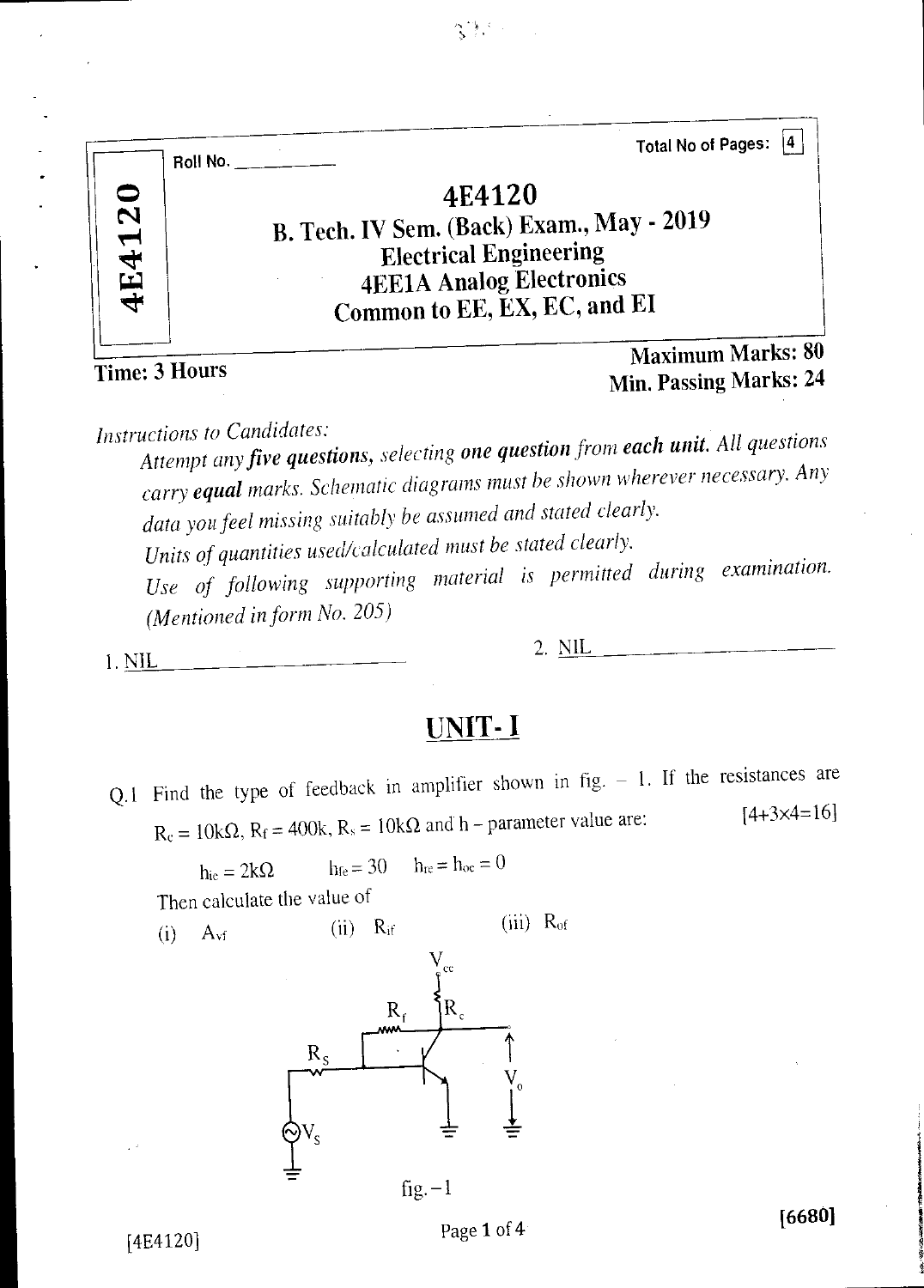#### **OR**

 $\mathcal{E}$  )  $\mathcal{S}$ 

Q.1 (a) Design a voltage amplifier with voltage series feedback to reduce its open loop voltage gain variation with temperature from 50% to 0.5%. Assume the  $h$  – parameter values are: [12]

 $h_{\text{ie}} = 10\Omega$  h<sub>fe</sub> = 40 h<sub>ve</sub> =  $h_{\text{oe}} = 0$ 

(b) How gain band width product changes with positive and negative feedback? Justify your answer with expressions. [4]

#### UNIT- II

Q.2 (a) Calculate the node voltages in fig  $-2$  under both stable states at node A, B, C, D



Assume  $h_{FE} = 50$ ,  $V_{CE\ sat} = 0.2$   $V_{BE\ sat} = 0.8v$  [12]

(b) How we define the stability of an oscillator? Compare the stability range of different oscillators? [4]

#### **OR**

- Q.2 (a) Design a clock generator using a stable multivibrator such that its duty cycle is 60% and clock frequency is  $f = 10KHz$ . [8]
	- (b) Find the expression of  $\beta$  (S) in a Wien bridge oscillator and Draw the frequency response of  $\beta$  (S). Also locate the oscillation frequency on it if : [8] A  $(S) = 30$  at  $S = jw = 10$ .

#### $[4E4120]$  Page 2 of 4 [6680]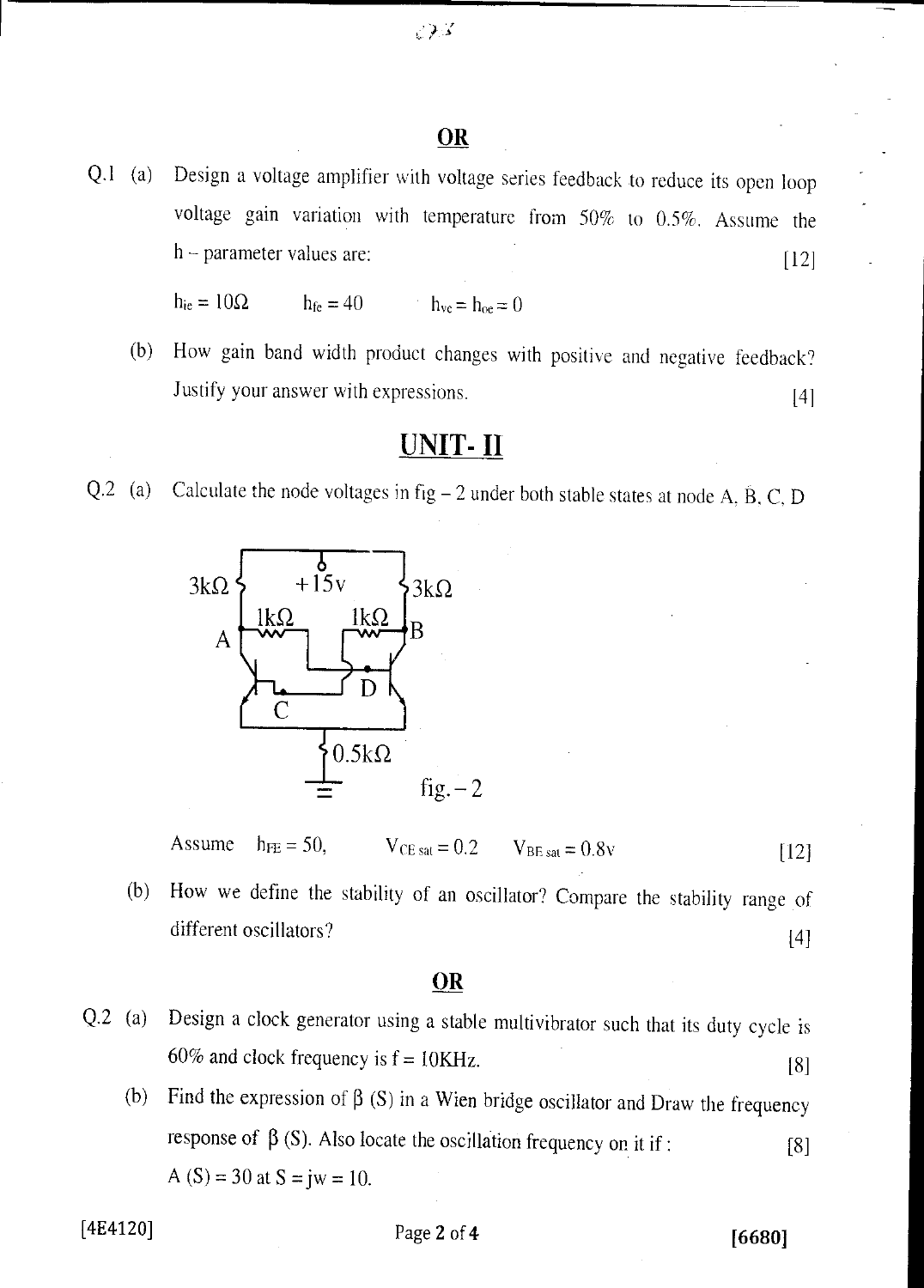# UNIT- III

Q.3 Find the expression of:  $[2 \times 8 = 16]$ 

(i) Unity gain and

(ii)  $3 - dB$  frequency of for a emitter follower using hybrid  $-\pi$  model

#### OR

- Q.3 (a) Calculate the hybrid  $\pi$  model parameter if the value of h parameters are: [8]  $h_{\text{ie}} = 10k\Omega$ ,  $h_{\text{fe}} = 40$  hre =  $10^{-3}$  hoe = 0.001 Assume the collector current  $I_c = 10 \text{mA}$ 
	- (b) Give the reasons for different capacitive parameter in hybrid  $\pi$  model. Also find the expression for emitter Junction capacitance in terms of Junction parameter (viz — depletion width and diode resistance). [81

## UNIT- IV

Q.4 Draw the circuit diagram and draw their frequency response of :  $[2 \times 8 = 16]$ 

- (i) Single tuned amplifier
- (ii) Stagger tuned amplifier

#### OR

Q.4 Define the following for tuned amplifier:  $[2 \times 8 = 16]$ 

- $(i)$  Q factor
- (ii) Bandwidth

And find their expression for single tuned amplifier.

#### UNIT- V

- Q.5 Write the basic difference between power amplifier and small signal amplifier with respect to:  $[4 \times 4 = 16]$ 
	- (i) Construction
	- (ii) Efficiency
	- (iii) Distortion
	- (iv) Bandwidth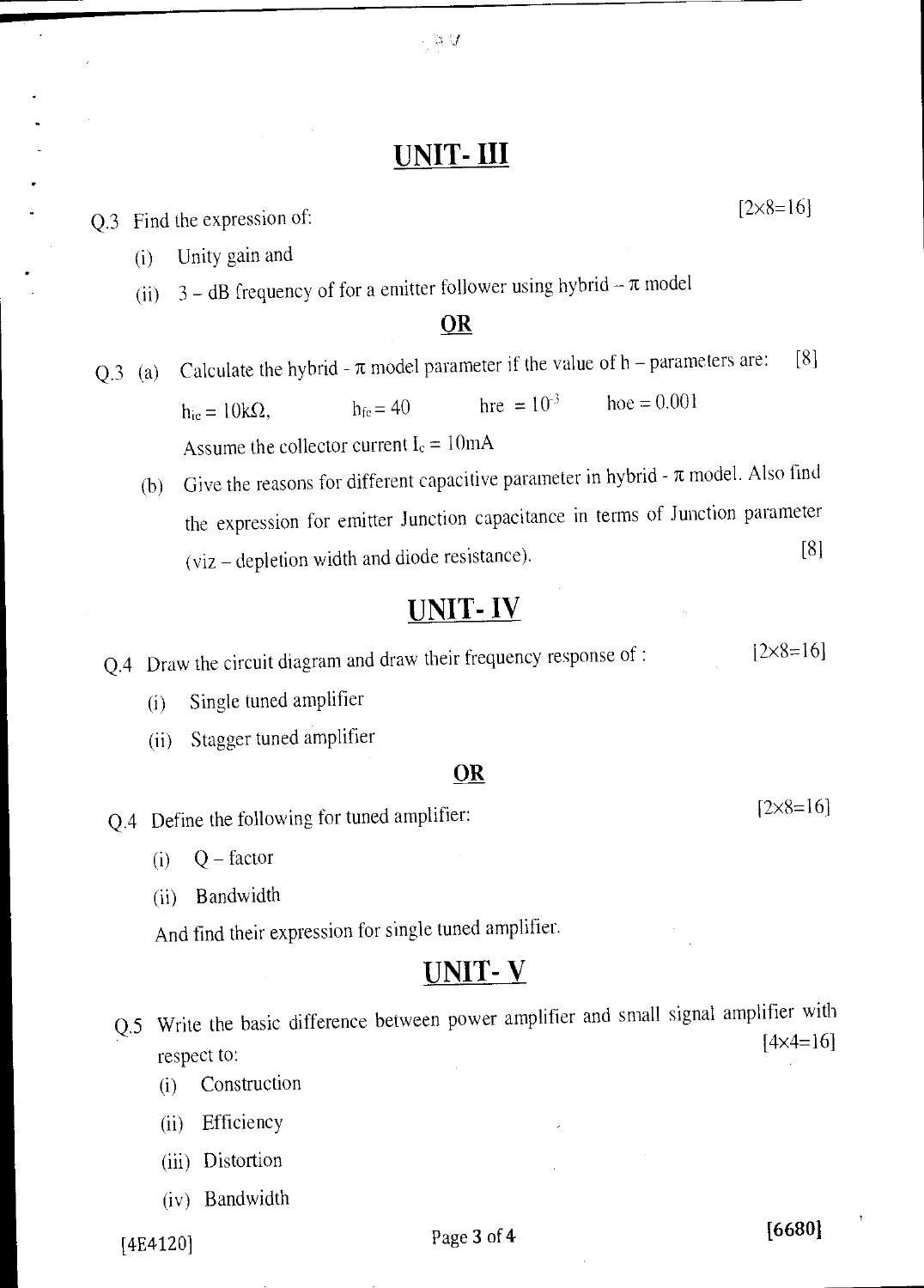$\chi(\lambda)$ 

# OR

Q.5 Draw the circuit diagram of :  $[2 \times 8 = 16]$ 

(a) Class — B Push pull Amplifier and

(b) Class — A Push pull Amplifier

Also explain their working difference.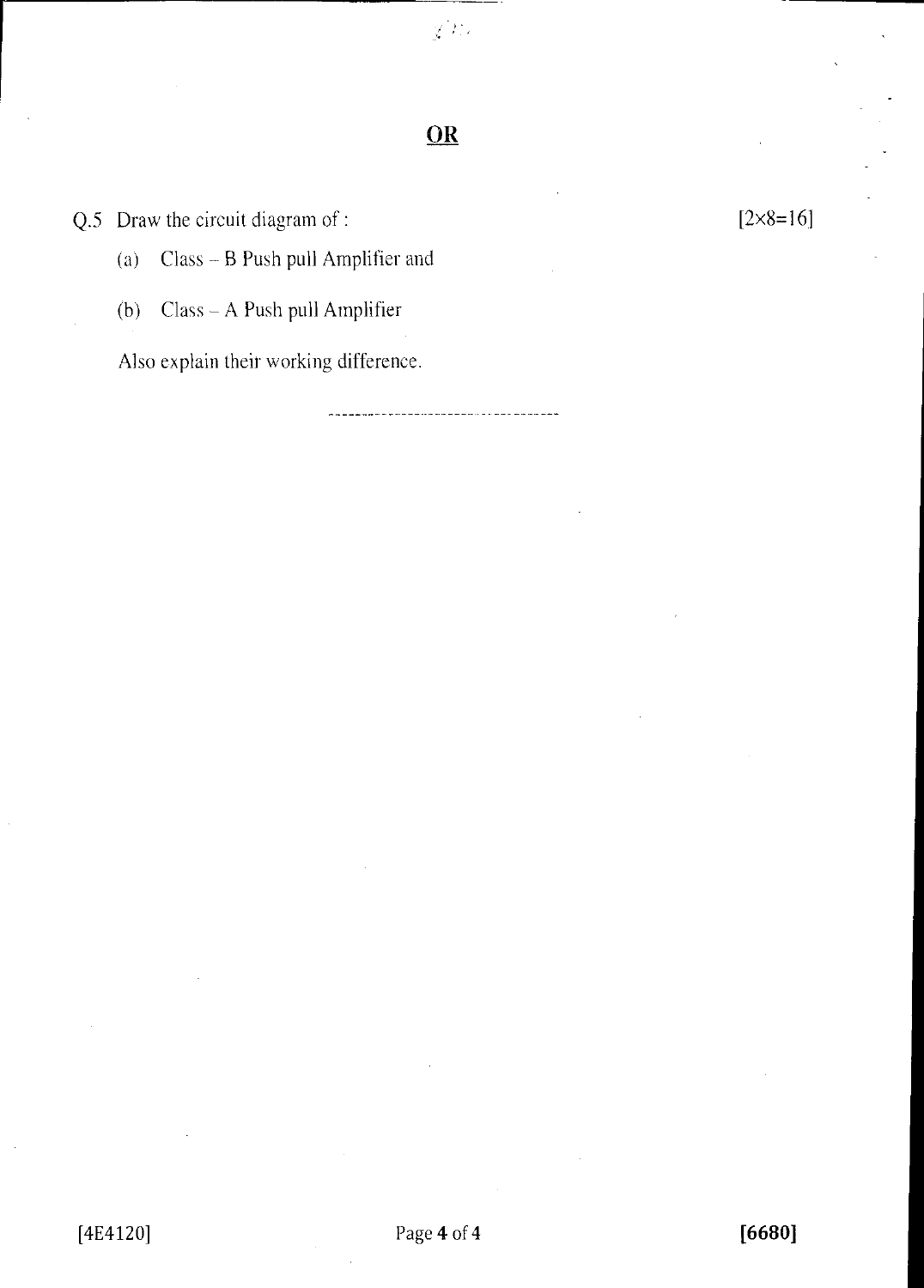|               | Roll No. | Total No of Pages:                                                                                                         |
|---------------|----------|----------------------------------------------------------------------------------------------------------------------------|
| 4E4172        |          | 4E4172<br>B. Tech. IV Sem. (Back) Exam., May - 2019<br><b>Electrical Engineering</b><br><b>4EE2A Circuit Analysis - II</b> |
| Time: 3 Hours |          | <b>Maximum Marks: 80</b><br>Min. Passing Marks: 26                                                                         |

*Instructions to Candidates:* 

*Attempt any five questions, selecting one question from each unit. All questions carry equal marks. Schematic diagrams must be shown wherever necessary. Any data you feel missing suitably be assumed and stated clearly. Units of quantities used/calculated must be stated deafly. Use of following supporting material is permitted during examination. (Mentioned in form No. 205)* 

*I.* NIL 2. NIL

# UNIT- I

Q.1 (a) Explain the concept of complex frequency. [8]

(b) What is the impedance and admittance functions in the circuit of given figure in

complex frequency domain? [8]

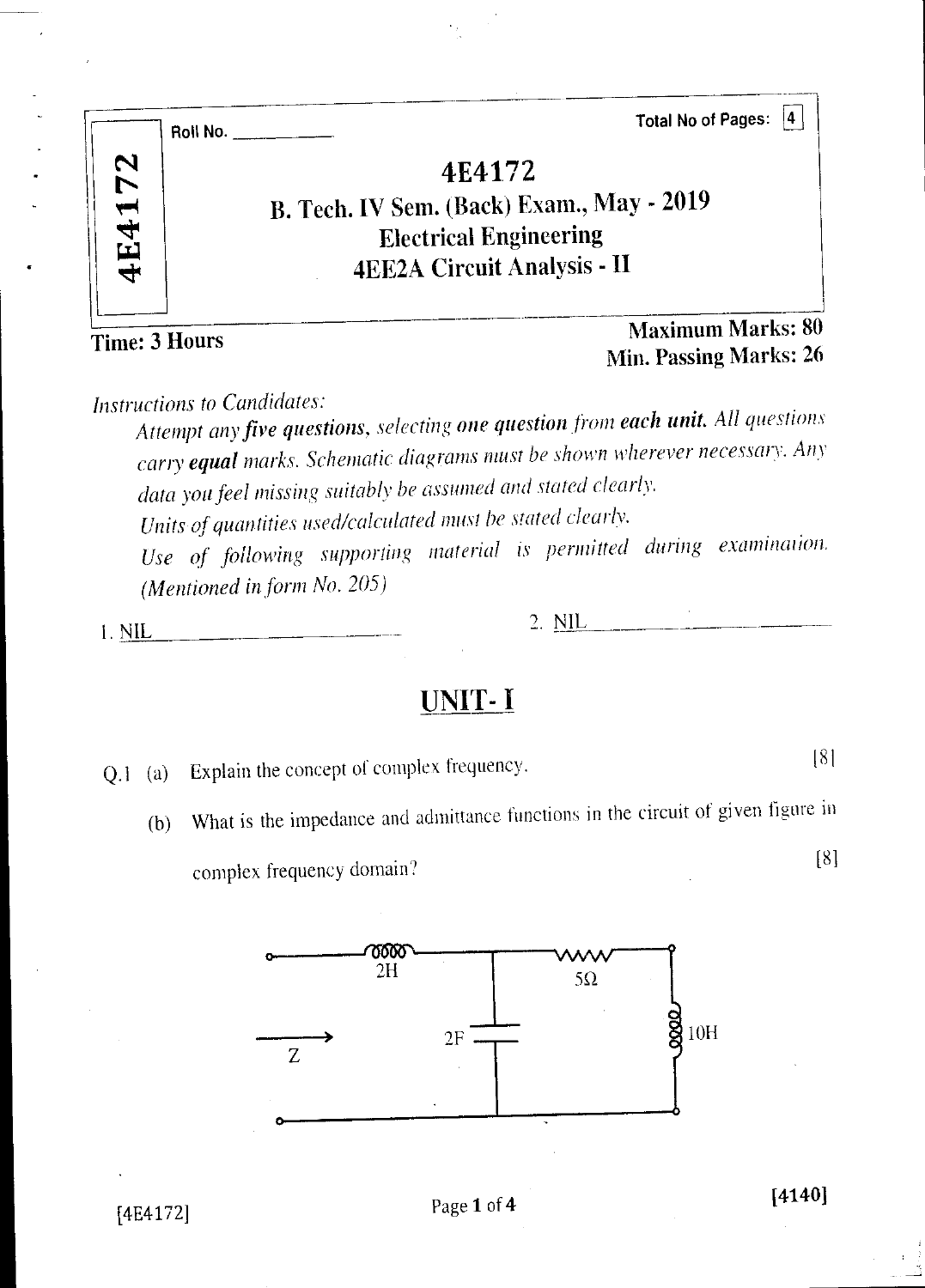#### OR

 $\frac{1}{2} \frac{1}{2} \frac{1}{F}$ 

Q.1 (a) What is the driving point and transfer impedance of the network shown in  $figure?$  [8]



(h) Explain the driving point impedance and transfer impedance with suitable circuit diagram. [81

# UNIT-II

|  | Q.2 (a) Explain the necessary conditions for transfer functions.                                  |  | [8] |
|--|---------------------------------------------------------------------------------------------------|--|-----|
|  | (b) A current transfer function is given by $I(S) = \frac{5S}{(S+2)(S^2+2S+2)}$ . Obtain its time |  |     |
|  | domain response.                                                                                  |  |     |

#### OR

- Q.2 (a) Explain the restriction on location of poles and zeros in driving point functions. [8]
	- (b) Obtain the current transfer ratio of the network shown in figure. [8]

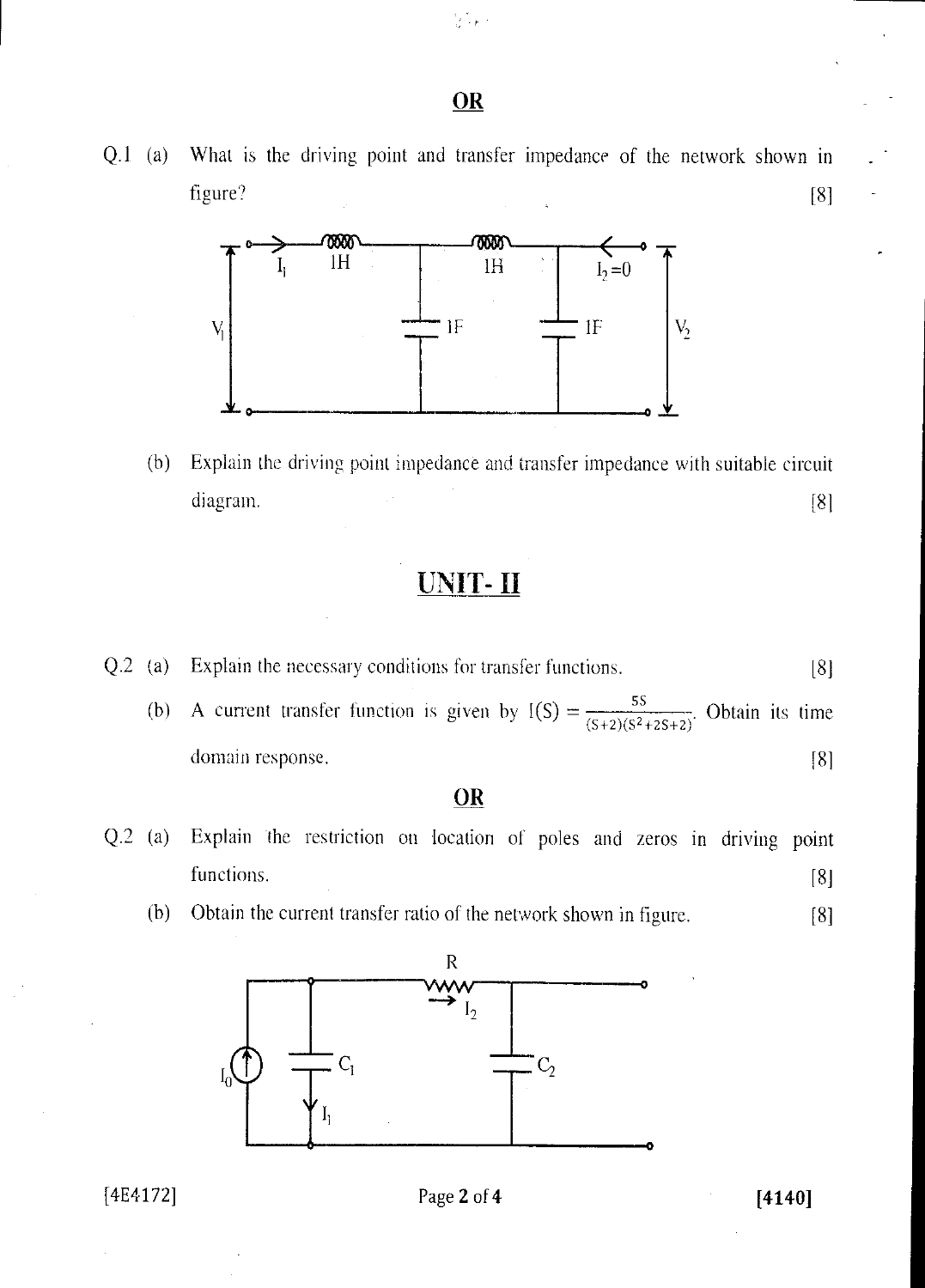|           | <b>TINIT. III</b>                                        |     |
|-----------|----------------------------------------------------------|-----|
| $Q.3$ (a) | A function is given by -                                 | [8] |
|           | $z(s) = \frac{s^3 + 5s^2 + 9s + 3}{s^3 + 4s^2 + 7s + 9}$ |     |
|           | Find the positive realness of the functions.             |     |
| (b)       | Find the first form of Cauer of RC network -             | [8] |
|           | $z(s) = \frac{(s+3)(s+6)}{(s+1)(s+5)}$                   |     |
|           |                                                          |     |

 $\mathbb{R}^2$ 

Q.3 (a) The driving point impedance of a one port reactive is given by [8]

$$
z(s) = 4 \frac{s(s^2+1)}{(s^2+1)(s^2+16)}
$$

Obtain the foster forms of LC network realisation.

(b) Find the range of values of m in  $P(s)$ . So that  $P(s)$  is Hurwitz. [81

# UNIT- IV

|  |  | Q.4 (a) Derive the condition of reciprocity and symmetry in ABCD parameters. | [8] |
|--|--|------------------------------------------------------------------------------|-----|
|--|--|------------------------------------------------------------------------------|-----|

(b) Find the z-parameters of circuit shown in given figure :- 181



| [4E4172] | Page 3 of 4   |  |                                                               |  | [4140] |                                                                      |  |     |
|----------|---------------|--|---------------------------------------------------------------|--|--------|----------------------------------------------------------------------|--|-----|
|          | z-parameters. |  |                                                               |  |        |                                                                      |  | [8] |
|          |               |  |                                                               |  |        | (b) Derive the expression of input and output impedances in terms of |  |     |
|          |               |  | $Q.4$ (a) Explain the Cascade connection of two port network. |  |        |                                                                      |  |     |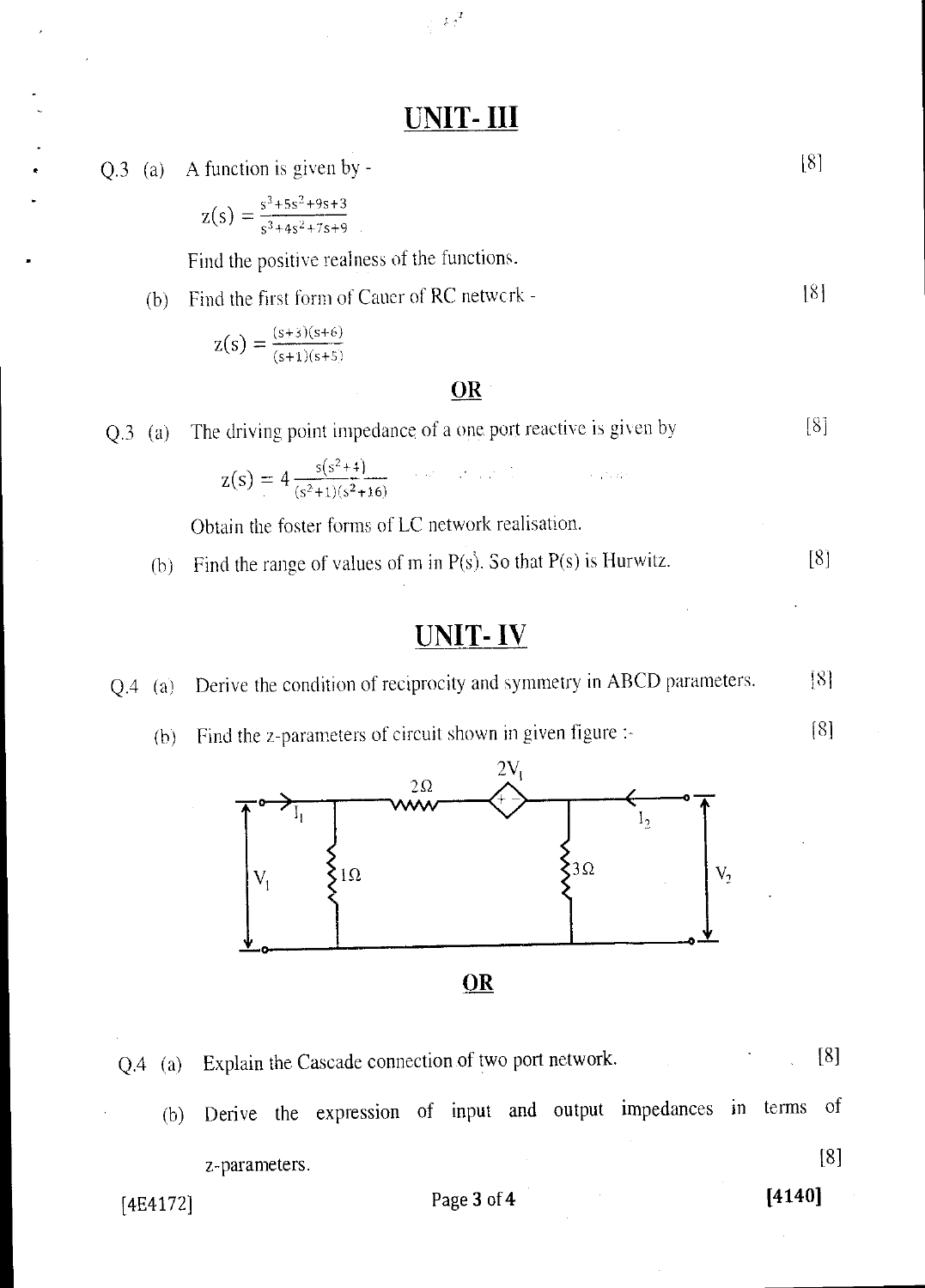## UNIT-V

 $\mathbf{v} \in \mathbb{R}^d$ 

- Q.5 (a) Derive the value of characteristics impedance for  $\pi$  type k type High Pass filter.  $[8]$ 
	- (h) Design a m derived T section low pass filter having cut off frequency  $f_c$  = 7kHz, design impedance R<sub>o</sub> = 600 $\Omega$  and frequency of infinite attenuations  $f_{\alpha} = 10.5 \text{ kHz.}$  [8]

#### OR

- $Q.5 \cdot (a)$  Derive the impedance characteristics of m-derived low pass filter. [8]
	- (b) Design a T and  $\pi$  section constant k type high pass filter having cut off frequency of 12 kHz and nominal impedance  $R_0 = 500\Omega$ . Also find :- [8]
		- (0 Its chin acieristics impedance and phase constant at 24 kHz and
		- (ii) Attenuation at 4 kHz.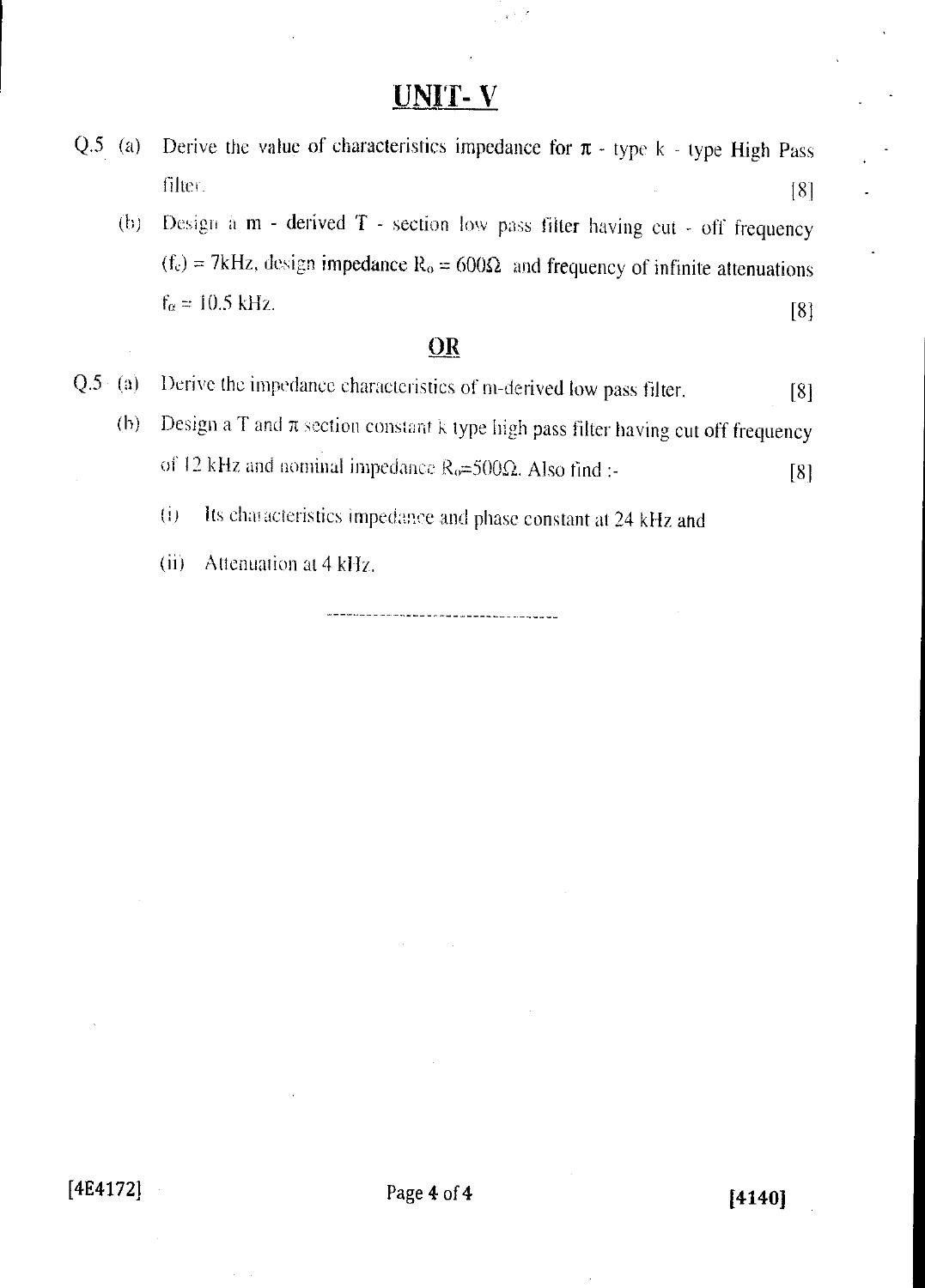Total No of Pages: 4

# **N** 4E4122

# B. Tech. IV Sem. (Back) Exam., May - 2019 Electronics Instrumentation & Control Engineering 4EI3A Electrical Measurement

Time: 3 Hours

 $\vec{r}$ 

dii

## Maximum Marks: 80 Min. Passing Marks: 24

*Instructions to Candidates:* 

Roll No.

*Attempt any five questions, selecting one question from each unit. All questions carry equal marks. Schematic diagrams must be shown wherever necessary. Any data you feel missing suitably be assumed and stated clearly.* 

*Units of quantities used/calculated must be stated clearly.* 

*Use of following supporting material is permitted during examination. (Mentioned in form No. 205)* 

1. NIL 2. NIL

# UNIT- I

- Explain the working of attraction type moving iron instrument with the help of neat diagram. Describe the method of producing controlling and doming torques in it. Explain why their meter can be used on both a.c and d.c [8]  $Q.1$  (a)
	- (b) The relationship between inductance of a moving iron ammeter. The current and [8] position of the pointer is as follows -

|  |  |  | $1 \t1.2 \t1.4 \t1.6 \t1.8$<br>Deflection (degree) 16.5 26 36 46.5 57 70 2<br>527.8 573.9 575 576.2 577.3 578.35 579.45 |
|--|--|--|-------------------------------------------------------------------------------------------------------------------------|

Calculate the deflecting torque when the current 1.5 A and 2.1 A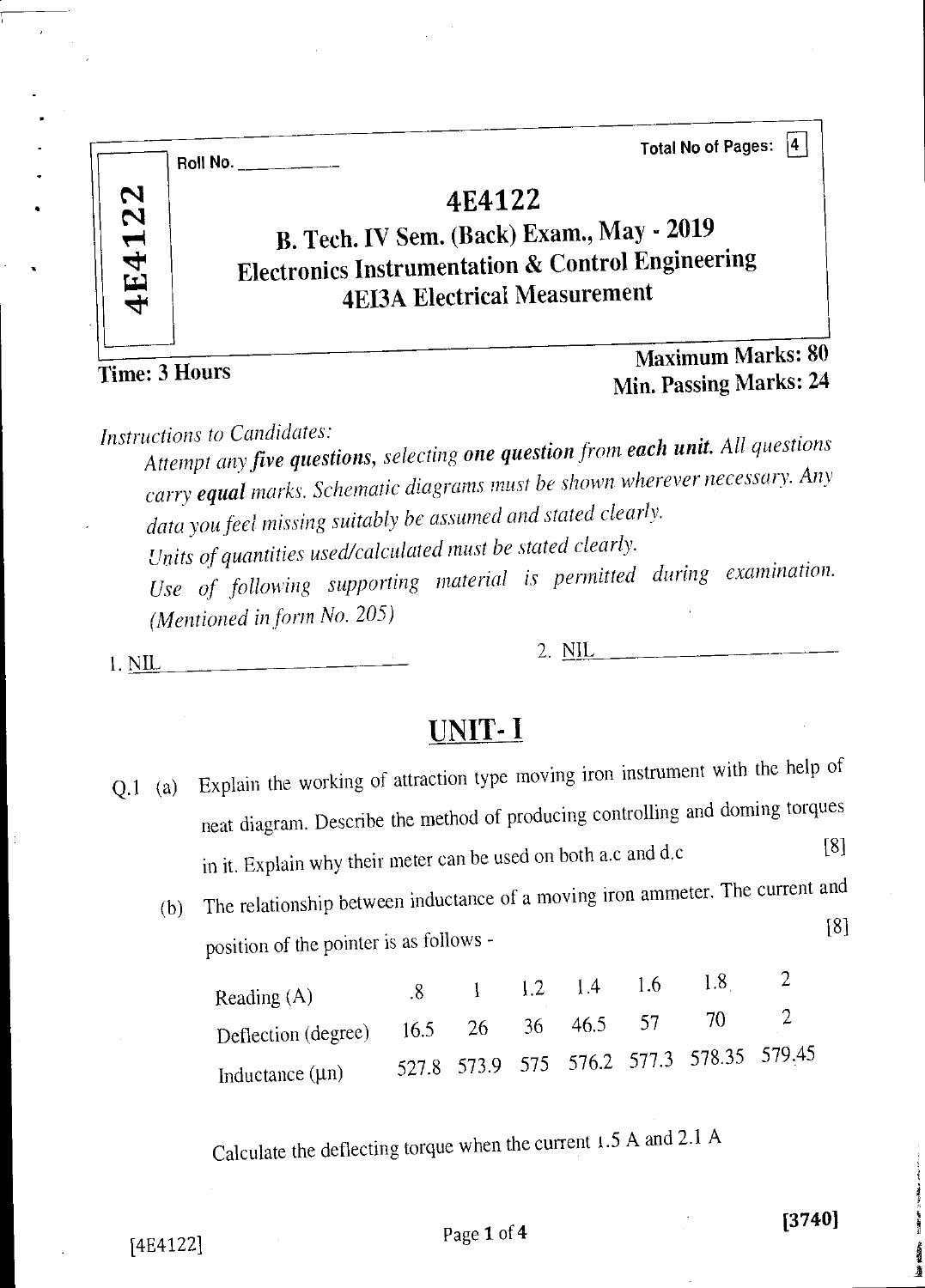#### OR

 $\mathbb{R}^{\tilde{\varphi}I}$ 

- Q.1 (a) Describe the construction and working of PNMC instrument. Derive the equation for deflection if the instrument is spring controlled. [8]
	- (b) A moving coil instrument has the following data [8] Number of turn = 100, Width of coil = 20 mm Depth of coil = 30 mm, flux density in the gap =  $.1 \text{Wb/m}^2$ Calculate deflecting torque when carrying a current of 10 mA. Also calculate deflection if the control spring constant is  $2 \times 10^{-6}$  Nm/degree.

# UNIT- II

- Q.2 (a) Draw the equivalent circuit and phasor diagram of current transformer. Derive the expression for ratio and phase angle error. [8]
	- (b) A current Transformer with a bar primary has 300 turns in its secondary winding. The resistance and reactance of the secondary circuit are  $1.5\Omega$  and  $1\Omega$  respectively including the Transformer winding. With 5A flowing in the secondary winding the magnetizing mmt is 100A and the iron loss in 102 W. Determine the ratio and phase angle errors. [8]

#### OR

- Q.2 (a) When two wattmeter method is used for measurement of power in a three phase balance circuit, comment upon the reading of the two wattmeter's under following conditions. Support your answer by drawing phasor diagram. Assume that the system is star connected.
	- (i) When the power factor is unity  $[4]$
	- (ii) When power factor is zero lagging. [4]
	- (b) A 3 phase 500V Motor Load has a power factor of .4. Two Wattmeters are connected to measure the input. They show the input to be 30 kW. Find the reading of each instrument. [8]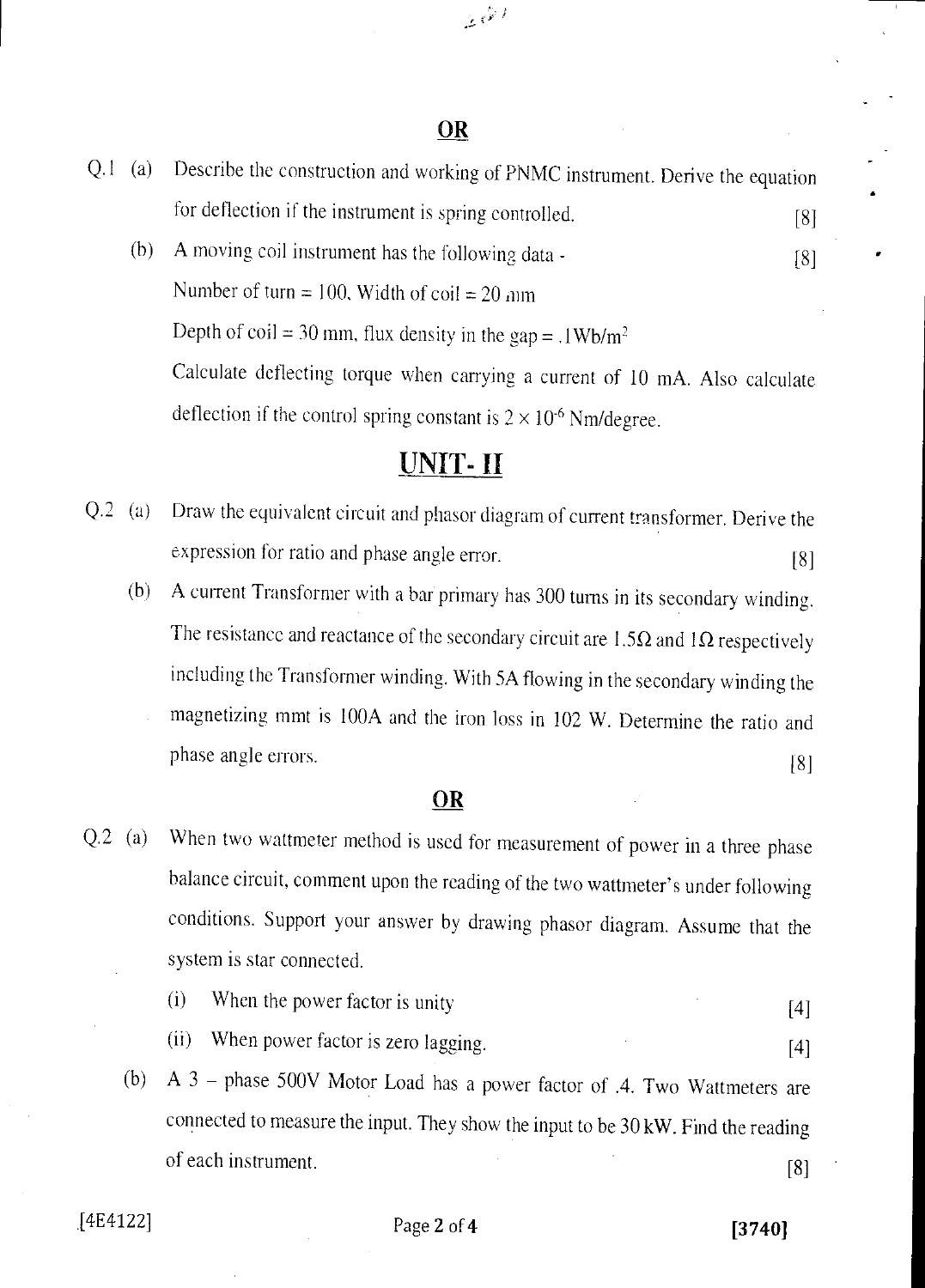7225

# UNIT-III

- Q.3 (a) Describe the construction of a co-ordinate type a.c potentiometer. How is it standardi zed? 81
	- (b) A co-ordinate type potentiometer is used for determination of impedance of a coil and the result obtained are voltage across a  $1\Omega$  resistor in series with the coil + .238 V on in phase dial and -0.085 on quadrature dial.

Voltage across a  $10:1$  potential divider used with the coil 0.3375 V on in phase dial and 0.232V on quadrature dial. Calculate Resistance and reactance of 181 coil.

#### OR

- Q.3 (a) Describe with the help of suitable diagram how a d.c potentiometer can be used  $for -$ 
	- ) Calibration of a voltmeter [4]
	- (ii) Calibration of an ammeter 141
	- (b) During the measurement of a low resistance using a potentiometer, the following readings were obtained-Voltage drop across low resistance under test = 0.4221V

Voltage drop across a  $0.1\Omega$  standard Resistance = 1.0235V

Calculate the value of unknown resistance, current, and the power loss in it. [8]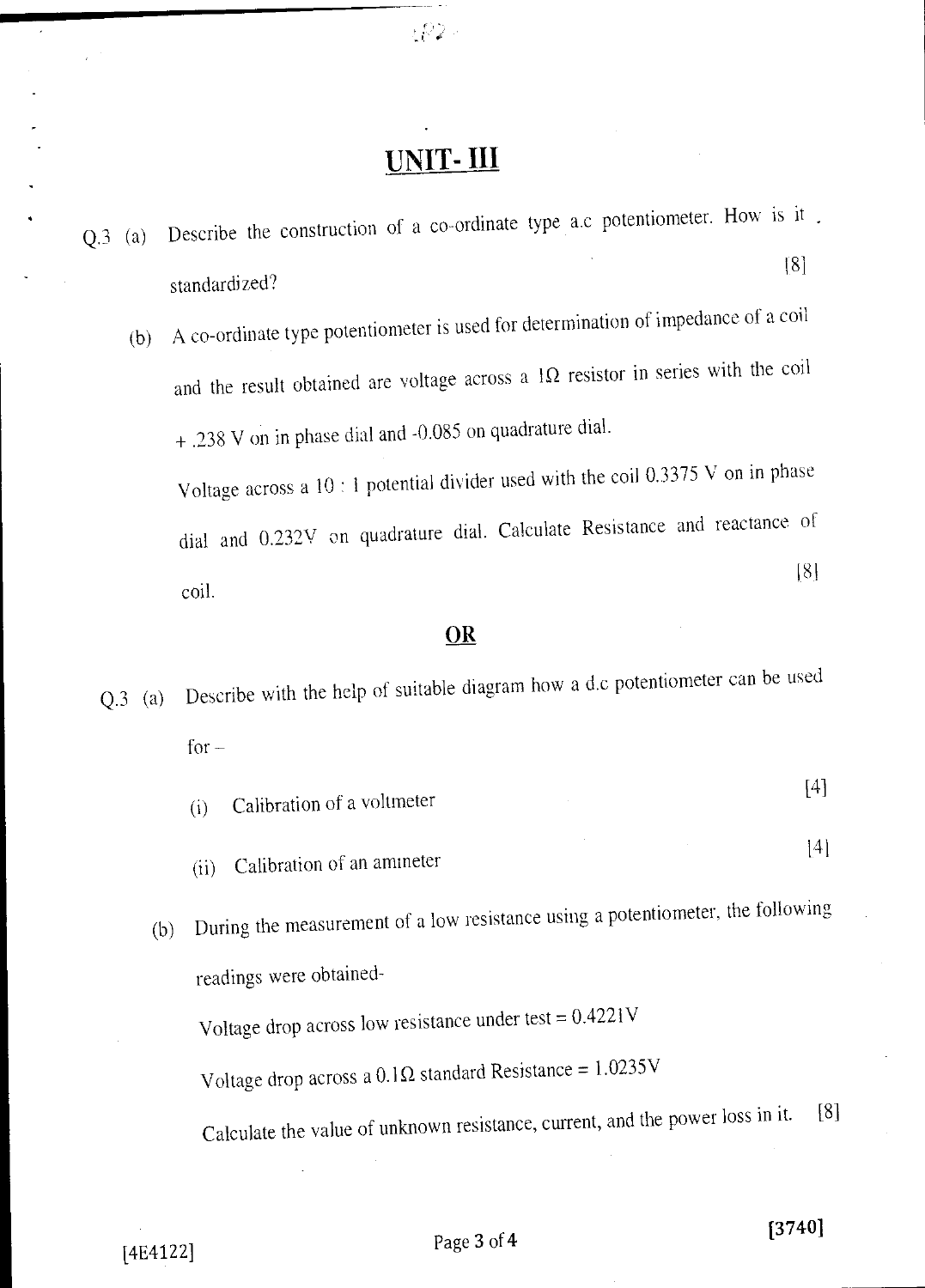# UNIT- IV

 $\mathcal{V}$  )

Q.4 What is the importance of the value of earth resistance? What are the factors which influence its value. Describe the fall of potential method for measurement of Earth influence its value. Describe the fall of potential method for measurement of Earth<br>Resistance. [16]

#### OR

- Q.4 (a) Draw the circuit of a Kelvin's Double Bridge used for measurement of low resistances. Derive condition for balance. [8]
	- (b) A Kelvin's bridge is balanced with the following constants:

Outer ratio arm :100 $\Omega$  and 1000 $\Omega$ Inner arm ratio 99.92 $\Omega$  and 1000.6 $\Omega$ Resistance of link  $0.1\Omega$ Standard Resistance  $0.00377\Omega$ Calculate value of unknown resistance. [8]

### UNIT- V

Q.5 Describe the working of Hay's bridge for measurement of inductance. Derive the equations for balance and draw the phasor diagram under balance condition. Why is this bridge suited for measurement of inductance of high Q coils? [16]

#### OR

Q.5 Derive the equations of balance for an Anderson's bridge. Draw the phasor diagram for condition under balance. Discuss advantages and disadvantages of bridge. [16]

 $[4E4122]$  Page 4 of 4 [3740]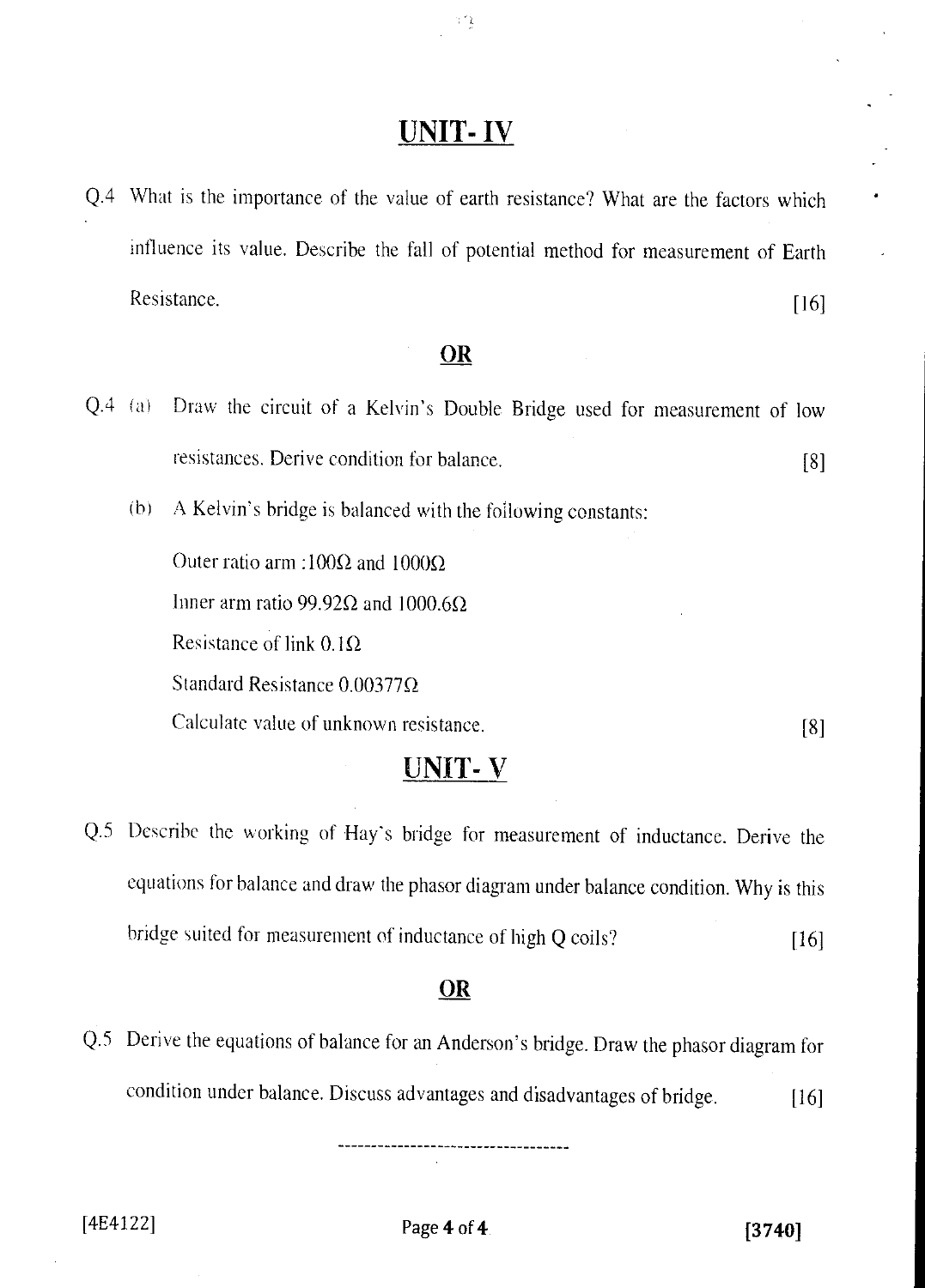|               | Roll No. | <b>Total No of Pages:</b><br>I3.                                                                                                    |
|---------------|----------|-------------------------------------------------------------------------------------------------------------------------------------|
| 4E4174        |          | 4E4174<br>B. Tech. IV Sem. (Back) Exam., May - 2019<br><b>Electrical Engineering</b><br><b>4EE4A Generation of Electrical Power</b> |
| Time: 3 Hours |          | <b>Maximum Marks: 80</b><br><b>Min. Passing Marks: 26</b>                                                                           |

 $\frac{1}{2}$ 

*instructions to Candidates:* 

*Attempt any five questions, selecting one question from each unit.* All *questions carry equal marks. Schematic diagrams must be shown wherever necessary. Any data you feel missing suitably be assumed and stated clearly. Units of quantities used/calculated must he stated clearly. Use of following supporting material is permitted during examination. (Mentioned in form No. 205)* 

*1.* NIL 2. NIL

# UNIT- I

| Q <sub>1</sub> | $\left( a\right)$ | Draw the schematic diagram of thermal power plant. And explain superheat steam, |     |
|----------------|-------------------|---------------------------------------------------------------------------------|-----|
|                |                   | economiser, pulverising plant, and air-preheater.                               | [8] |
|                | (b)               | Distinguish between : fissile and a fertile material, fusion and fission.       | [8] |
|                |                   | OR                                                                              |     |
| Q.I            | $\left( a\right)$ | Draw the schematic diagram Hydro power plant. And explain surge tank, forebay,  |     |
|                |                   | spillway, and penstock.                                                         | [8] |
|                | (b)               | Write a short note on combined gas and steam cycle plants.                      | [8] |
|                |                   | UNIT-II                                                                         |     |
|                | $Q.2$ (a)         | How can solar energy are converted into electrical energy? Give a diagram       |     |
|                |                   | showing the elements of such a plant.                                           | [8] |
|                | (b)               | Write short notes on Green House Effect (Global Warming).                       | [8] |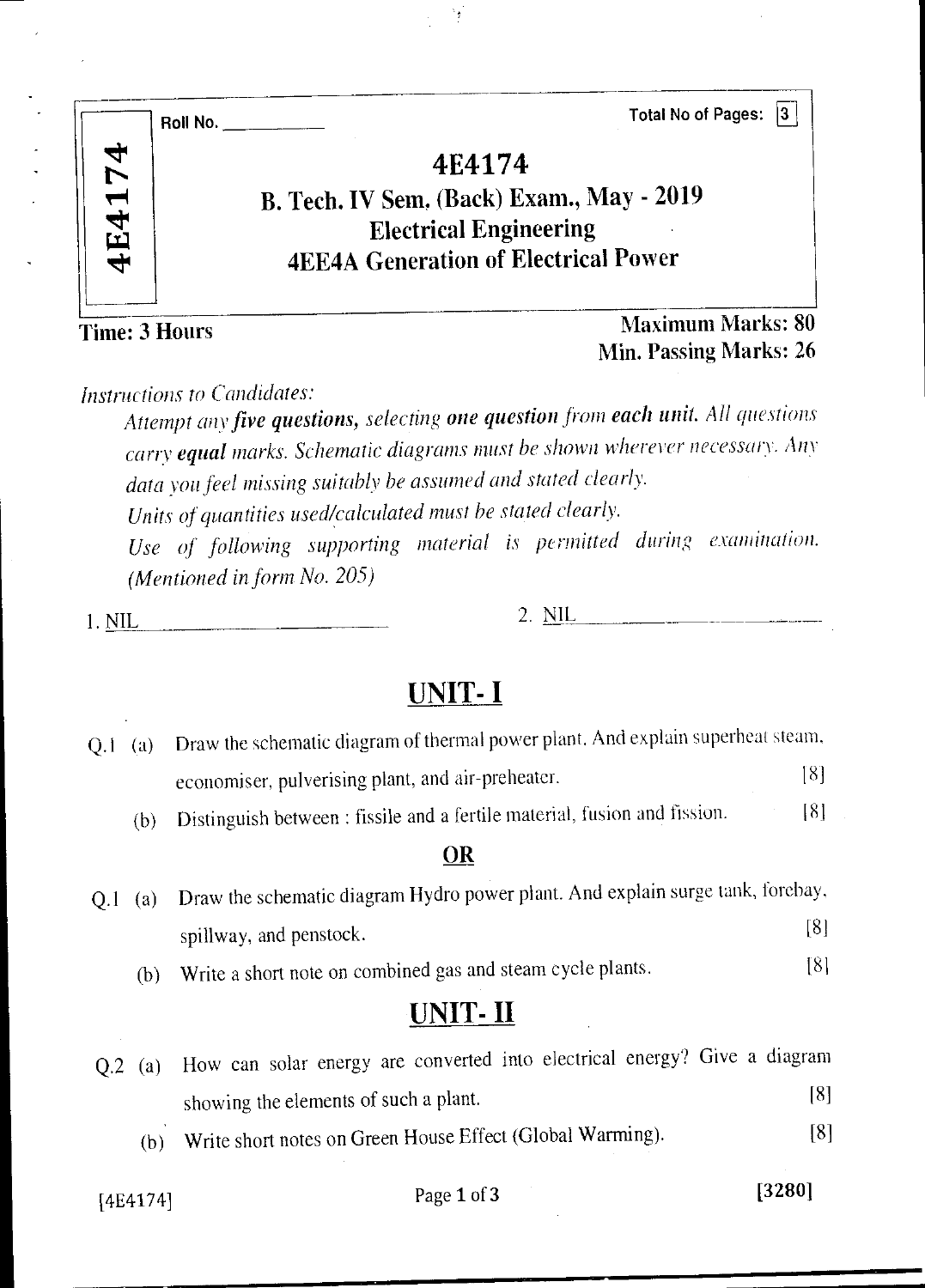|     |                   | OR                                                                           |     |
|-----|-------------------|------------------------------------------------------------------------------|-----|
| Q.2 | (a)               | Explain generation of electrical energy by help of wind.                     | [8] |
|     | (b)               | What is the future of non-conventional energy sources in India?              | [8] |
|     |                   | <u>UNIT- III</u>                                                             |     |
| Q.3 | $\left( a\right)$ | Define following terms for a power station.                                  | [8] |
|     |                   | Demand factor<br>(i)                                                         |     |
|     |                   | (ii)<br>Load factor                                                          |     |
|     |                   | Capacity factor<br>(iii)                                                     |     |
|     |                   | (iv) Diversity factor                                                        |     |
|     | (b)               | What do you understand by the load curve and load duration curve?            | [8] |
|     |                   | <u>OR</u>                                                                    |     |
| Q.3 | (a)               | What do you mean by power factor? What are disadvantage of low power factor  |     |
|     |                   | and how it can be improved?                                                  | [8] |
|     | (b)               | The maximum demand of a power plant is 40 MW. The capacity factor is 0.5 and |     |
|     |                   | the utilization factor is $0.8$ . Find $-$                                   | [8] |
|     |                   | Load factor<br>(i)                                                           |     |
|     |                   | Plant capacity<br>(ii)                                                       |     |
|     |                   | Reserve capacity<br>(iii)                                                    |     |
|     |                   | (iv) Annual energy production                                                |     |
|     |                   | <b>UNIT-IV</b>                                                               |     |
| Q.4 | (a)               | Explain the following:                                                       | [8] |
|     |                   | Capital cost of plant<br>(i)                                                 |     |
|     |                   | Operating cost of plant<br>(ii)                                              |     |
|     |                   | Annual fixed cost of plant<br>(iii)                                          |     |
|     |                   | Generation cost of plant<br>(iv)                                             |     |

 $\frac{1}{2} \frac{1}{2} \frac{1}{2} \frac{1}{2} \frac{1}{2}$ 

 $[4E4174]$  Page 2 of 3 [3280]

 $\ddot{\phantom{0}}$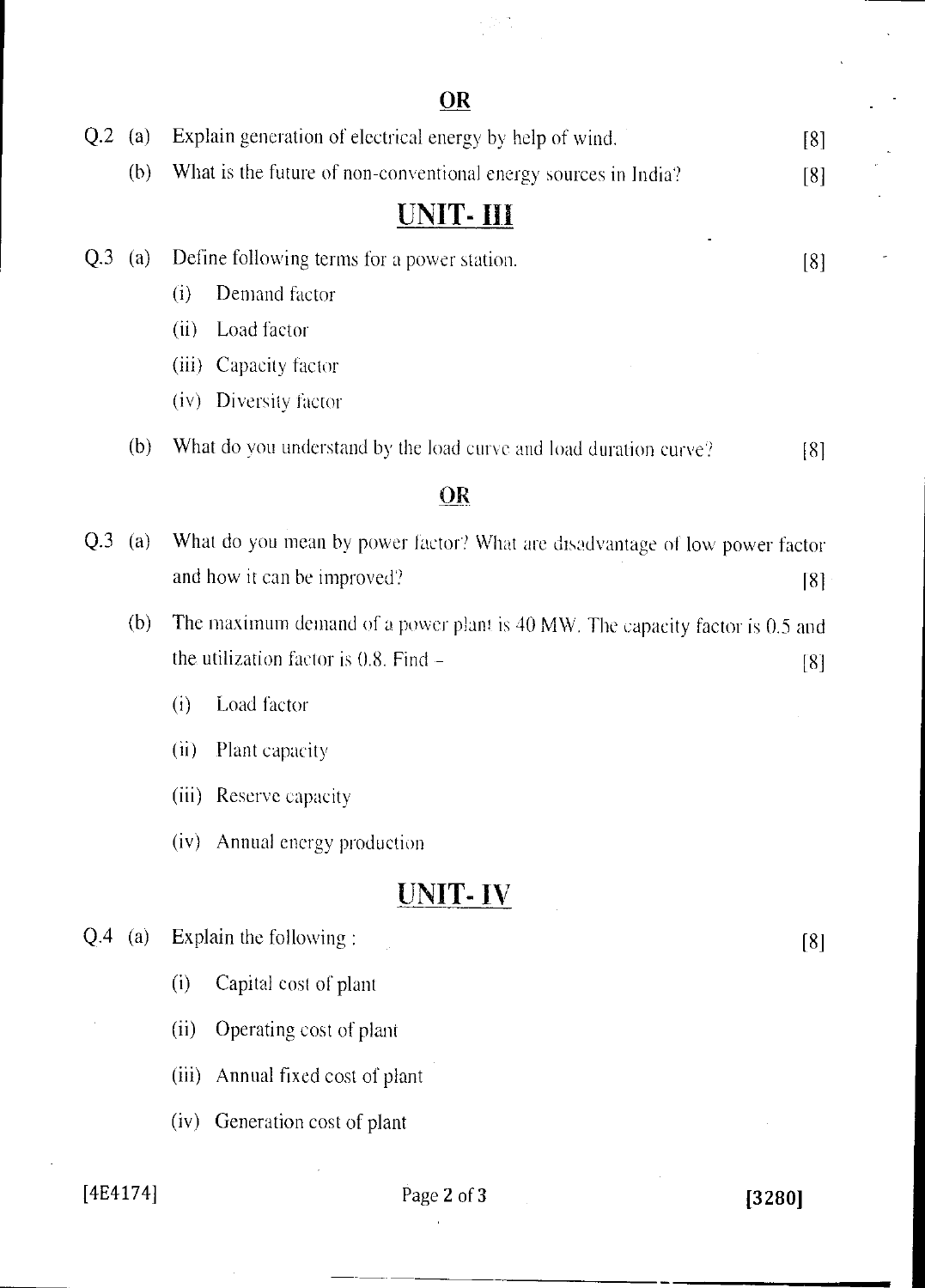(b) The equipment in a power station costs  $\bar{\tau}$  156000 and has a salvage value of  $\bar{\tau}$  6000 at the end of 25 years. Determine the depreciated value of the equipment at the end of 20 years on the following methods: [8]

 $\sim$   $\sim$   $\sim$ 

- (i) Straight line method
- (ii) Diminishing value method
- (iii) Sinking fund method at 5% compound interest annually

#### OR

Q.4 (a) Calculate most economical power factor when KVA demand is constant. [8] (b) Discuss the various methods of the depreciation of the plant. [8]

### UNIT-V

| $Q.5$ (a) | Discuss the objectives of tariffs? What is the general form of tariff? Describe the |                   |
|-----------|-------------------------------------------------------------------------------------|-------------------|
|           | block meter rate and Hopkinson demand rate tariffs.                                 | [8]               |
|           | Distinguish between operating and spinning reserve.                                 | $\lceil 8 \rceil$ |

#### **OR**

- Q.5 (a) What considerations govern the selection of site for a hydro power plant? [8]
	- (b) Calculate annual bill of a consumer whose maximum demand is 100kW, pf= 0.8 lagging and load factor = 60%. The tariff used is  $\overline{5}$  75 per kVA of maximum demand plus 15 paise per kWh consumed. [8]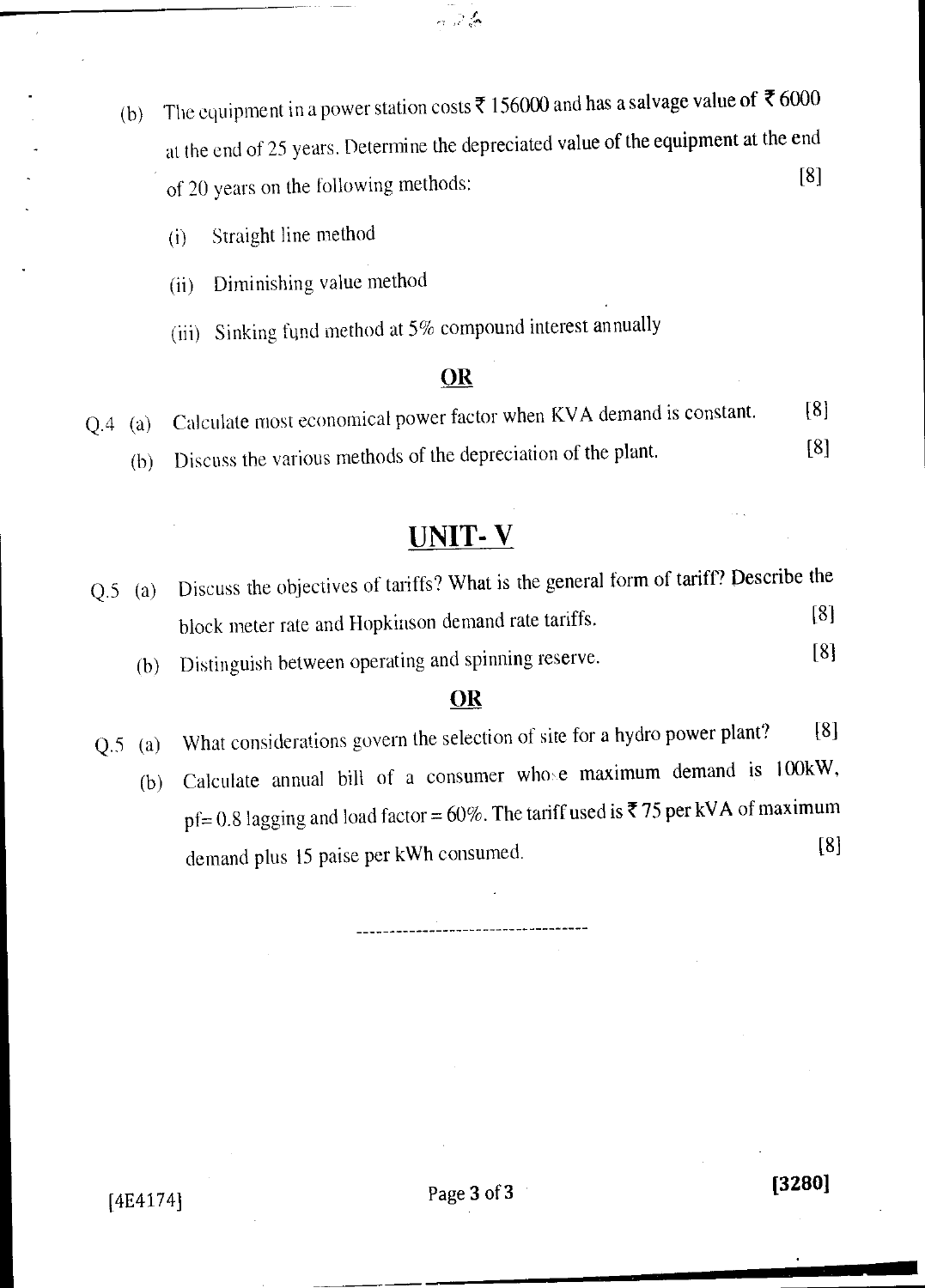|             | Roll No.      | Total No of Pages:<br>4                                                                                                       |
|-------------|---------------|-------------------------------------------------------------------------------------------------------------------------------|
| LŊ<br>4E417 |               | 4E4175<br>B. Tech. IV Sem. (Back) Exam., May - 2019<br><b>Electrical Engineering</b><br><b>4EE5A Electrical Machines - II</b> |
|             | Time: 3 Hours | <b>Maximum Marks: 80</b>                                                                                                      |
|             |               | Min. Passing Marks: 26                                                                                                        |

*Instructions to Candidates:* 

*Attempt any five questions, selecting one question from each unit. All questions carry equal marks. Schematic diagrams must he shown wherever necessary. Any data you feel missing suitably be assumed and stated clearly. Units of quantities used/calculated must he stated clearly. Use of following supporting material is permitted during examination. (Mentioned in form No. 205)* 

1. Graph Paper 2. NIL

# UNIT- I

| $Q.1$ (a) | How can we eliminate $rth$ normonic by using short pitch winding?<br>[4]                  |     |
|-----------|-------------------------------------------------------------------------------------------|-----|
| (b)       | $[4]$<br>What are the advantages of distributed winding?                                  |     |
| (c)       | 30, 16 poles, Synchronous Generator has resulting air gap flux of 0.06 wb/pole.           |     |
|           | The flux is distributed sinusoidally over the pole. The stator has 2 slots per pole       |     |
|           | per phase and 4 conductors per slot are accommodated in two layers the coil span          |     |
|           | is $150^{\circ}$ electrical. Calculate the phase and line voltage when machine rms at 325 |     |
|           | rpm.                                                                                      | [8] |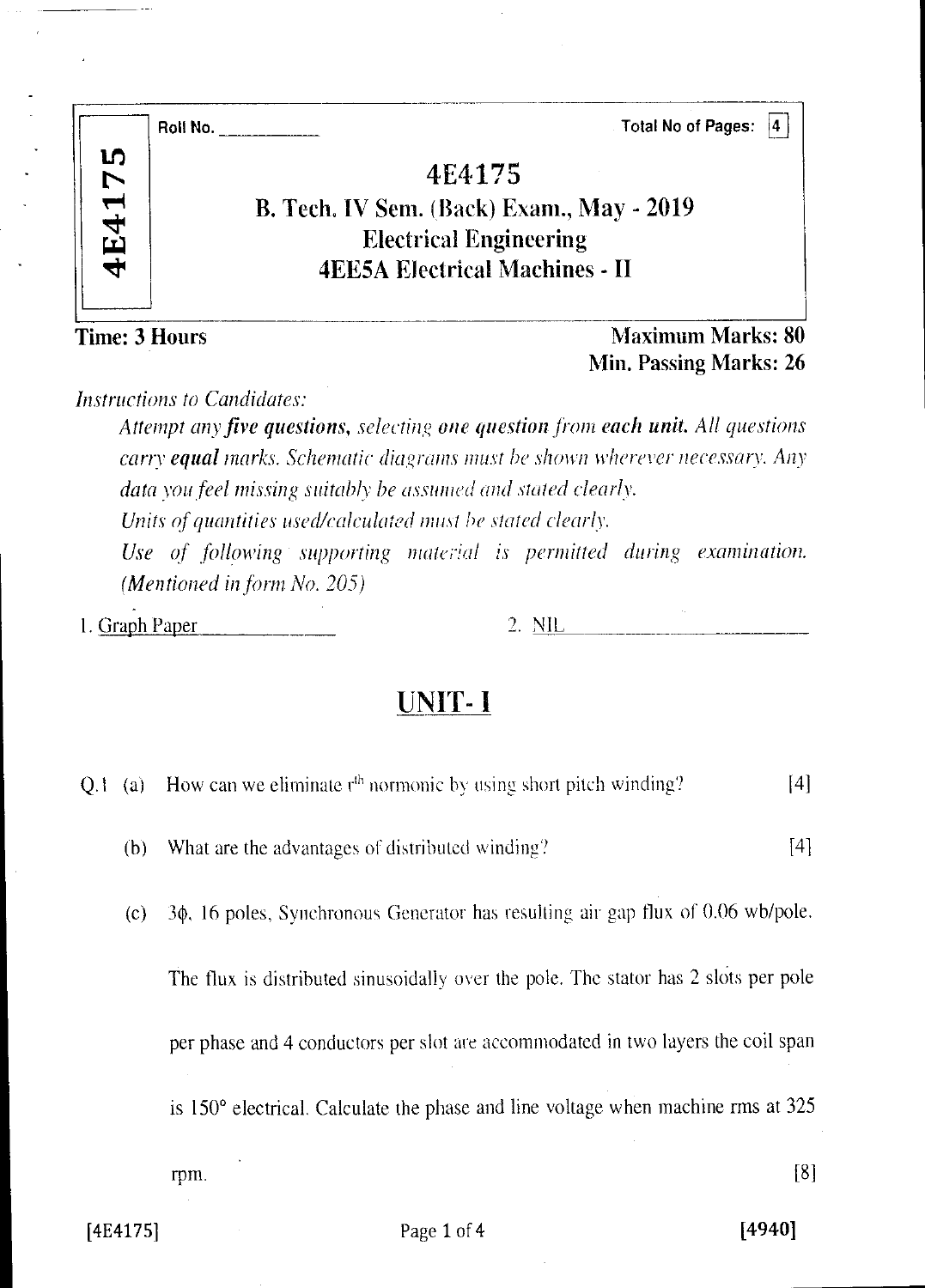$\frac{1}{\left(\frac{1}{\alpha}\right)^{\frac{1}{2}}}\leq \frac{1}{\alpha}$ 

| Q.I | (a)               | Proof-                                                                                | [8]   |
|-----|-------------------|---------------------------------------------------------------------------------------|-------|
|     |                   | $Q_m = \frac{2}{p} Q_e$                                                               |       |
|     |                   | Angle of rotation (mechanical)<br>$Q_m =$                                             |       |
|     |                   | (electrical)<br>$Q_m =$<br>,                                                          |       |
|     | (b)               | Also proof graphically if we interchange the terminal of $2$ – phase supply the       |       |
|     |                   | direction of R.M.F. (rotating magnetic field)                                         | [8]   |
|     |                   | UNIT-II                                                                               |       |
| Q.2 | (a)               | Why iron losses are neglected on rotor side in $3 - \phi$ I. M.                       | $[4]$ |
|     | (b)               | How can we separate the iron losses and friction and wind age losses in $3 - \phi$ I. |       |
|     |                   | M.?                                                                                   | [4]   |
|     | $\left( c\right)$ | Why starter is not used in slip ring induction motor?                                 | $[2]$ |
|     | (d)               | Why low slip region is called stable region and high slip region is called unstable   |       |
|     |                   | region in torque slip characteristic?                                                 | [6]   |

#### OR

Q.2 Draw the circle diagram from no load to and S.C. test of a  $3 - \phi$ , 14.92 kW, 400V, 6 pole

1. M. from the following test result (lime values) [16]

No load :  $400 - V$   $11A$  p.f. = .2

Short Circuit  $100 - V$  25 A p.f. = 4

Rotor cu — losses at stand — still the half the total cu — losses.

From the diagram find out —

- (a) line current slip, efficiency and p.f. at full load
- (b) Max torque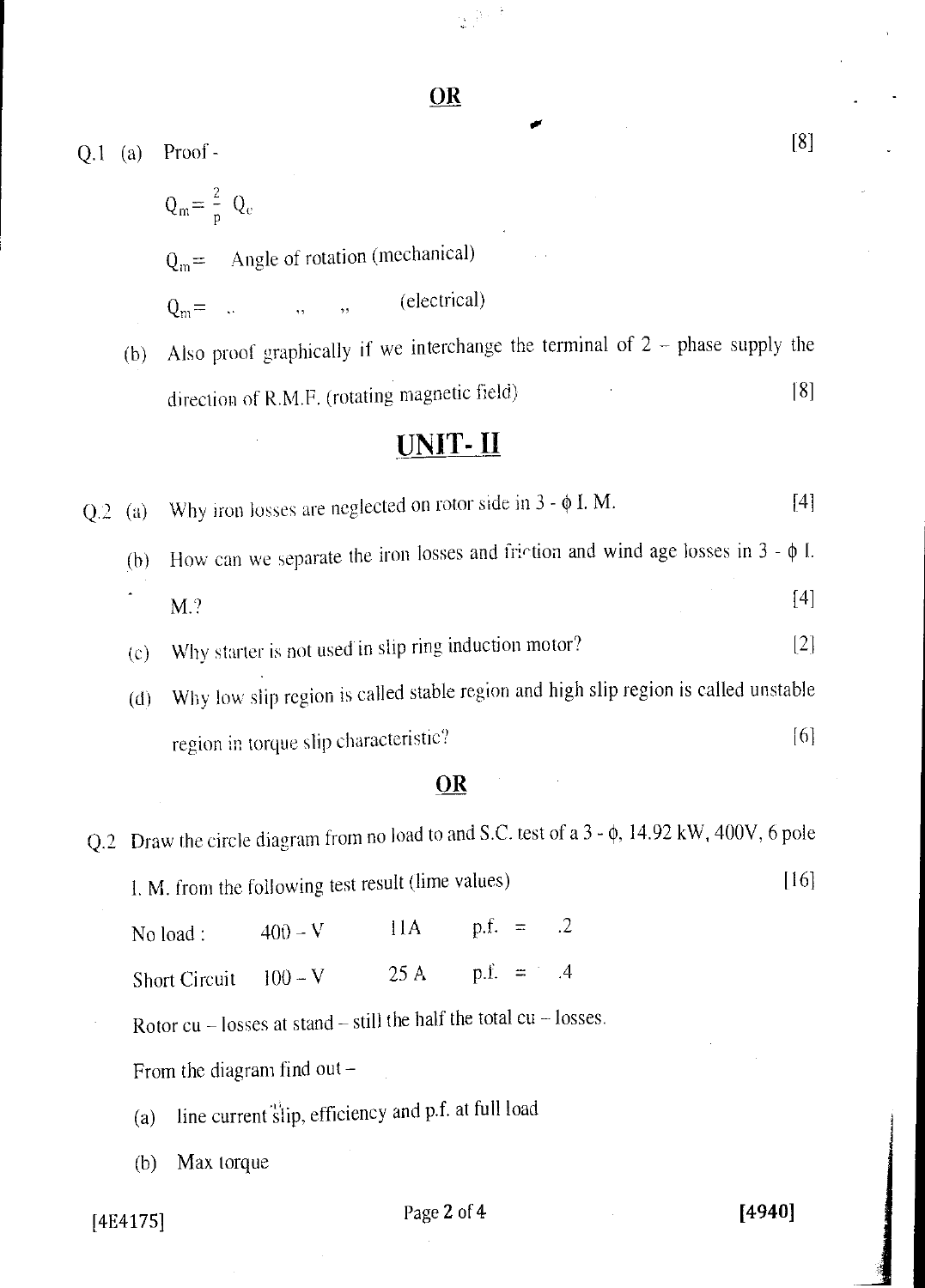$349$ 

# UNIT- III

| $Q.3$ (a) |           | How can we perform block rotor test in $1 - \phi$ inducation motor. Also draw the  |                     |
|-----------|-----------|------------------------------------------------------------------------------------|---------------------|
|           |           | equivalent electrical circuit diagram during this condition?                       | ${8}$               |
|           | (b)       | Explain the basic principle of stapper motor.                                      | [8]                 |
|           |           | $\overline{\text{OR}}$                                                             |                     |
| Q.3       | (a)       | What is the reason that single phase induction motor is not self starting?         | $[4]$               |
|           | (b)       | What is the use of copper ring in pole show in phase split induction motor?        | [4]                 |
|           | (c)       | Explain the basic principle of single phase synchronous motor.                     | [8]                 |
|           |           | <u>UNIT- IV</u>                                                                    |                     |
| O.4       | (a)       | What is the operating region of synchrmonous generator during full load condition. |                     |
|           |           | (according to $B - H$ curve)                                                       | [4]                 |
|           | (b)       | Proof<br>$X_d \geq X_q$                                                            | [4]                 |
|           |           | Where $X_d$ = direct axis reactance                                                |                     |
|           |           | $X_q$ = Quadrature axis reactance                                                  |                     |
|           | (c)       | Write down the all step of MMF methods. Also draw the phasor diagram if we         |                     |
|           |           | igone the armature resistance.                                                     | [8]                 |
|           |           | <u>OR</u>                                                                          |                     |
|           | $Q.4$ (a) | Draw the graph between $Z_s$ v/s If                                                | $\lfloor 4 \rfloor$ |
|           |           | $Z_s$ = synchronous impedance<br>Where                                             |                     |
|           |           | $I_f$ = field current                                                              |                     |
|           | (b)       | Also explain the reason why is "passimastic result" obtained in the voltage        |                     |
|           |           | regulation by using synchronous impedance method.                                  | $[4]$               |
|           | (c)       | What are the necerrary and sufficient conditions for synchronizing of              |                     |
|           |           | altermators.                                                                       | [8]                 |
|           |           |                                                                                    |                     |

# [4E4175] Page 3 of 4 [4940]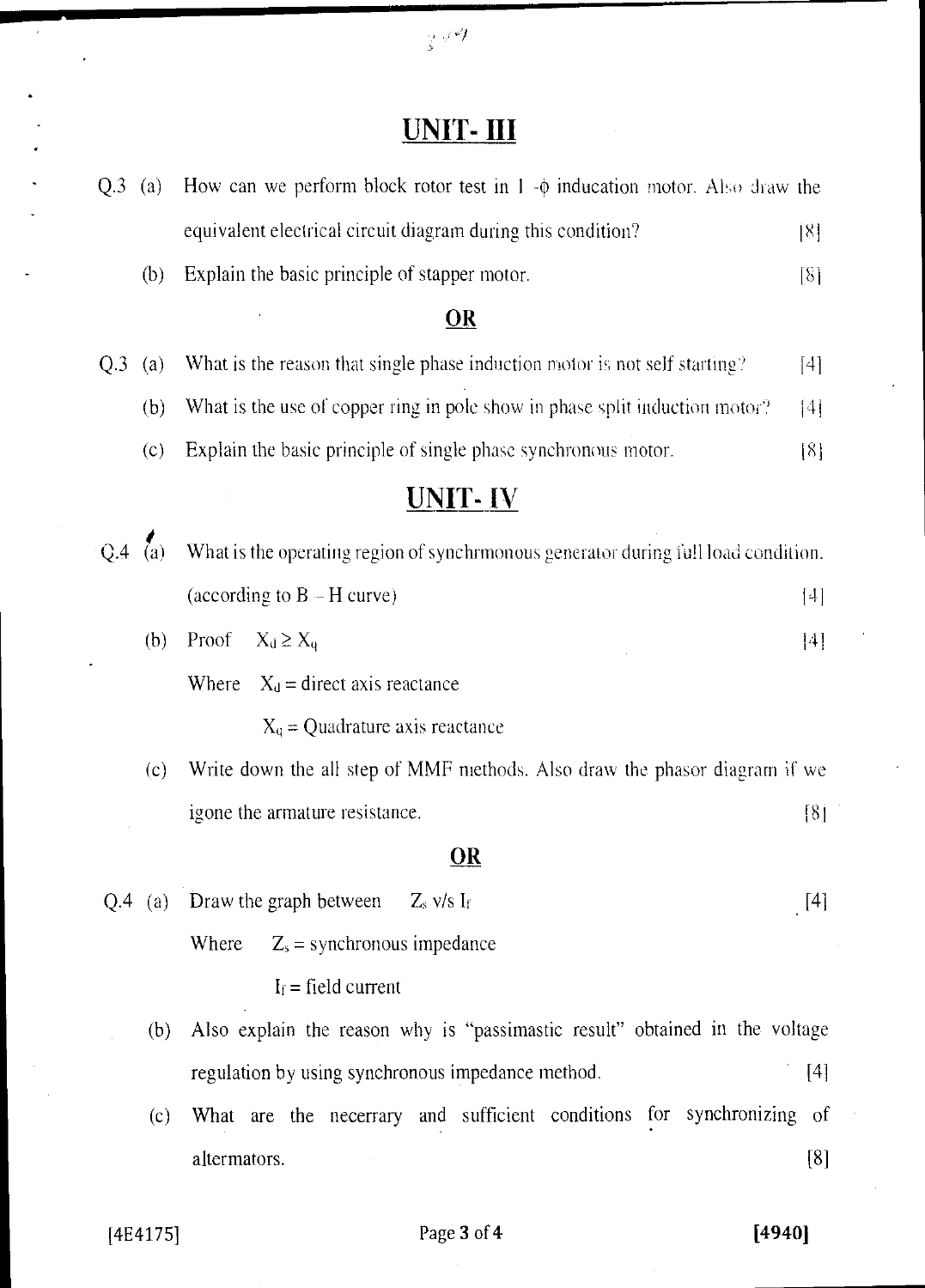# UNIT-V

| Q.5 | (a)                       | Why synchronous motor is not self starting?<br>[6]                                                 |  |
|-----|---------------------------|----------------------------------------------------------------------------------------------------|--|
|     | $\left(\mathbf{b}\right)$ | Draw the torque slip characteristic of synchronous motor.<br>$[4]$                                 |  |
|     | $\left( c\right)$         | What is the impact of change in load on armature current and P. F. (Power factor)                  |  |
|     |                           | during normal excitation. Draw the phasor diagram.<br>[6]                                          |  |
|     |                           | <u>OR</u>                                                                                          |  |
| Q.5 | $\left( a\right)$         | 20 pole, 693V, 50 Hz, 3 φ, y connected synchronous motor is operating at no load                   |  |
|     |                           | and synchronous reactance of $10\Omega$ (assuming R <sub>a</sub> = 0) if rotor is returned by 0.5° |  |
|     | ◢                         | (mech.) from its synchronous position. Compute<br>$[14]$                                           |  |
|     |                           | (i)<br>Rotor displacement in electrical degree.                                                    |  |
|     |                           | (ii)<br>Armature EMF/phase                                                                         |  |
|     |                           | (iii) Armature current.                                                                            |  |
|     |                           | (iv) Power drawn by motor                                                                          |  |
|     |                           | Power develop by armature.<br>(V)                                                                  |  |
|     |                           | How will these quantities change when motor is lodded and displaced by 5°                          |  |
|     |                           | (mech.)                                                                                            |  |
|     | (b)                       | If the load is dead constant on operating condition then how much induced E.M.F.                   |  |
|     |                           | is induced in damper bar/winding.<br>$[2]$                                                         |  |

 $[4E4175]$  Page 4 of 4 [4940]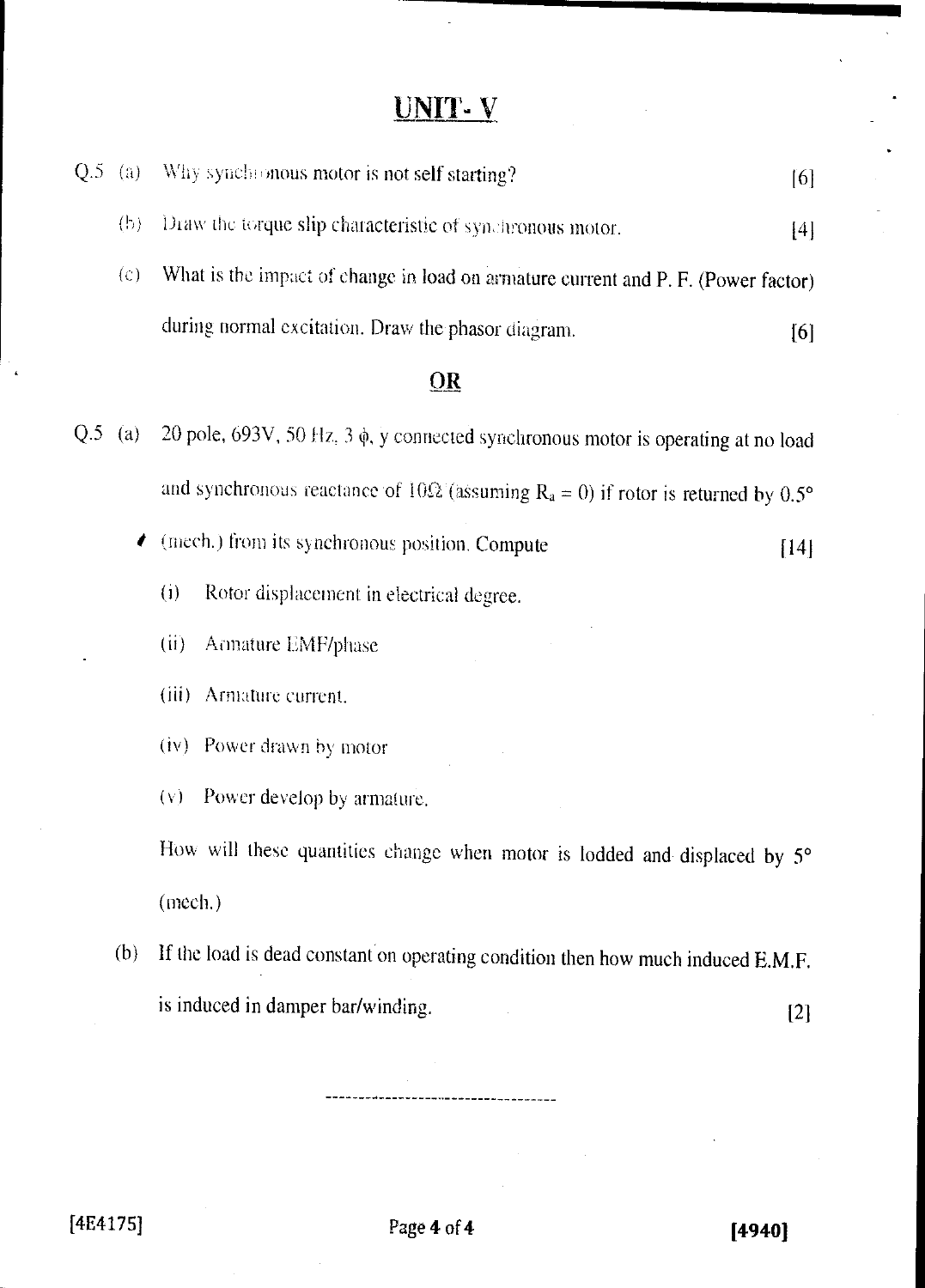|               | Roll No. | 13<br><b>Total No of Pages:</b>                                                                                                                      |
|---------------|----------|------------------------------------------------------------------------------------------------------------------------------------------------------|
| 4E4176        |          | 4E4176<br>B. Tech. IV Sem. (Back) Exam., May - 2019<br><b>Electrical Engineering</b><br><b>4EE6A Advanced Engineering Mathematics - II</b><br>EE, EX |
| Time: 3 Hours |          | <b>Maximum Marks: 80</b><br>$\mathbf{r}$ as $\mathbf{r}$ and $\mathbf{r}$ and $\mathbf{r}$ and $\mathbf{r}$                                          |

 $\rightarrow$   $\rightarrow$   $\rightarrow$ 

Min. Passing Marks: 26

*Instructions to Candidates:* 

*Attempt any five questions, selecting one question from each unit. All questions carry equal marks. Schematic diagrams must be shown wherever necessary. Any data you feel missing suitably be assumed and stated clearly, Units of quantities used/calculated must be stated clearly.* 

*Use of following supporting material is permitted during examination. (Mentioned in form No. 205)* 

*I.* NIL 2. NIL

# UNIT- I

|     | $Q.1$ (a) |                   |                        | Find the value of $y = f(x)$ at $x = 12$ for the following data- |           |              |                                                                   |                                                                                        | [8]               |
|-----|-----------|-------------------|------------------------|------------------------------------------------------------------|-----------|--------------|-------------------------------------------------------------------|----------------------------------------------------------------------------------------|-------------------|
|     |           | $X \qquad \vdots$ | 10                     | 15                                                               | 20        | 25           | 30                                                                | 35                                                                                     |                   |
|     |           | $f(x)$ :          | 35.3                   | 32.4                                                             | 29.2      | 26.1         | 23.2                                                              | 20.5                                                                                   |                   |
| Q.I | (b)       |                   |                        |                                                                  |           |              |                                                                   | Use Lagrange's interpolation formula to find f(10), from the following data-           | $\lceil 8 \rceil$ |
|     |           | $\mathbf{X}$      | 5                      | 6                                                                | 9         | $\mathbf{1}$ |                                                                   |                                                                                        |                   |
|     |           | $f(x)$ :          | 12                     | 13                                                               | 14        | 16           |                                                                   |                                                                                        |                   |
|     |           |                   |                        |                                                                  | <u>OR</u> |              |                                                                   |                                                                                        |                   |
|     | (a)       |                   |                        |                                                                  |           |              | Find by Newton-Rephson method a root of the equation $x^3-3x-5=0$ |                                                                                        | [8]               |
|     | (b)       |                   |                        |                                                                  |           |              |                                                                   | Find the real roots of the equation $x^3-x^2-2=0$ . Correct to three decimal places by |                   |
|     |           |                   | Regula - falsi method. |                                                                  |           |              |                                                                   |                                                                                        | [8]               |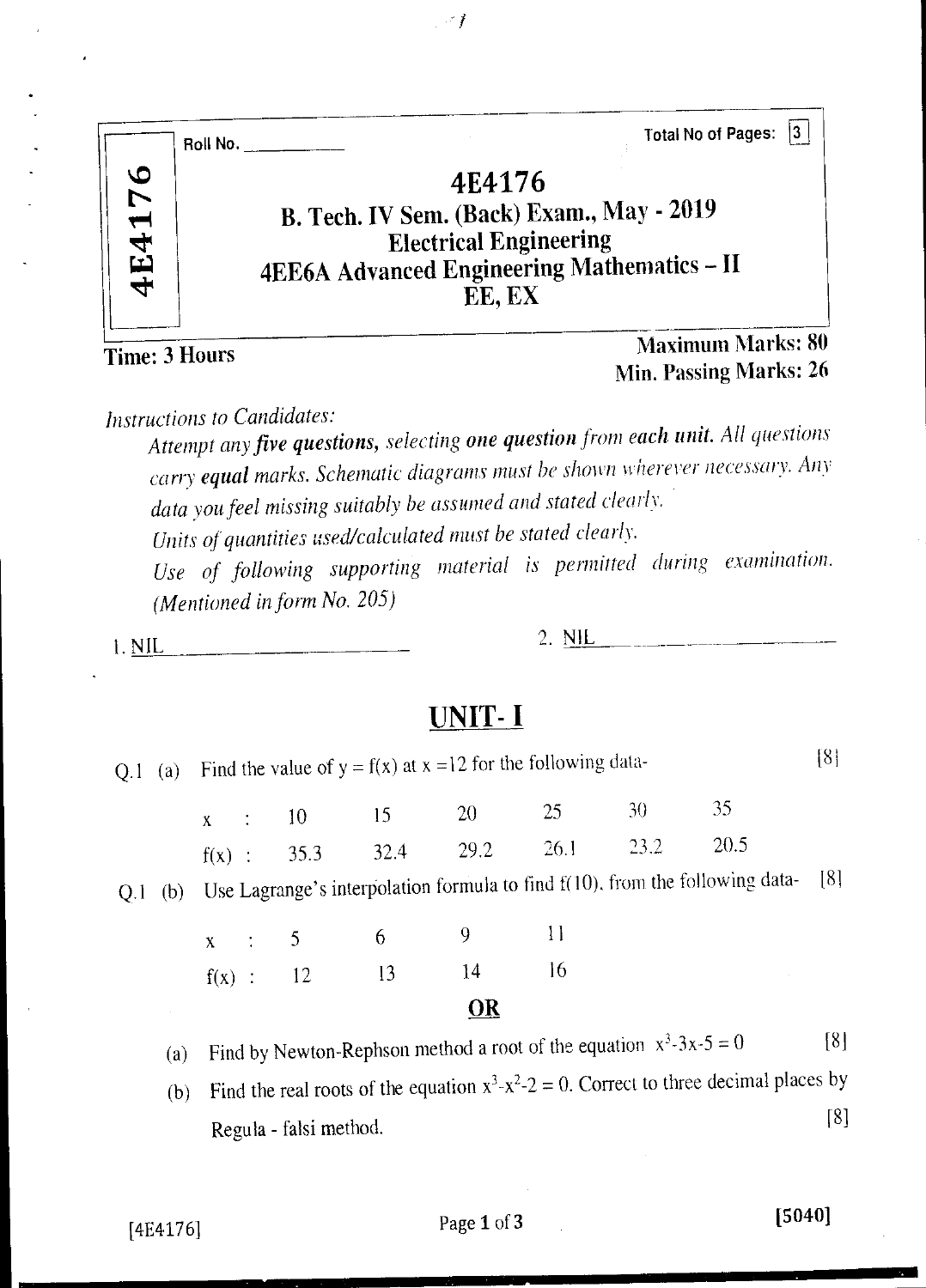# UNIT- H

- Q.2 ( 1/  $1 + x^2$ 1 Evaluate  $\int \frac{1}{1+x^2} dx$  by using-0 (i) Trapezoidal rule
	- (ii) Simpson's  $\frac{1}{3}$  rule
	- (b) Use Picard's method to solve  $\frac{dy}{dx} = x + y$ ,  $y(0) = 1$  (up to third order of approximations). Also find the approximate values of  $y(0.1) \& y(0.2)$ . [8]

#### OR

- Q.2 (a) If  $\frac{dy}{dx} = x + y^2$ , Use Range Kutta method to find an approximate value of y for  $x = 0.2$ ; given that  $y = 1$ , where  $x = 0$ .  $[8]$ 
	- (b) Find the value of y at  $x = 0.1$  by Euler's method for the given equation  $\frac{dy}{dx} = \frac{y-x}{y+x}$ ;  $y = 1$  at  $x = 0$ .  $[8]$

#### UNIT- III

Q.3 Prove that-  $[4 \times 4 = 16]$ 

- (i) n Pn (x) = (2n-1) x P<sub>n-1</sub> (x) (n-1)P<sub>n-2</sub> (x), n  $\geq$ 2
- $(n+1)$  Pn  $(x) = P'_{n+1}(x) P'_{n+1}(x)$  $(ii)$
- (iii)  $\frac{d}{dx} [x^n \text{Jn}(x)] = x^n \text{J}_{n-1}(x), n \ge 0$
- (iv)  $2 \text{Jn}'(x) = J_{n-1}(x) J_{n+1}(x)$ .

OR

 $Q.3$  (a) Show that- [8]

(i) 
$$
J_{\frac{1}{2}}^{1}(x) = \sqrt{\frac{2}{\pi x}} \sin x
$$
  
\n(ii)  $J - \frac{1}{2}(x) = \sqrt{\frac{2}{\pi x}} \cos x$   
\n(b) Show that  $\int_{-1}^{1} \text{pn}(x) dx = 0, n \neq 0$  [8]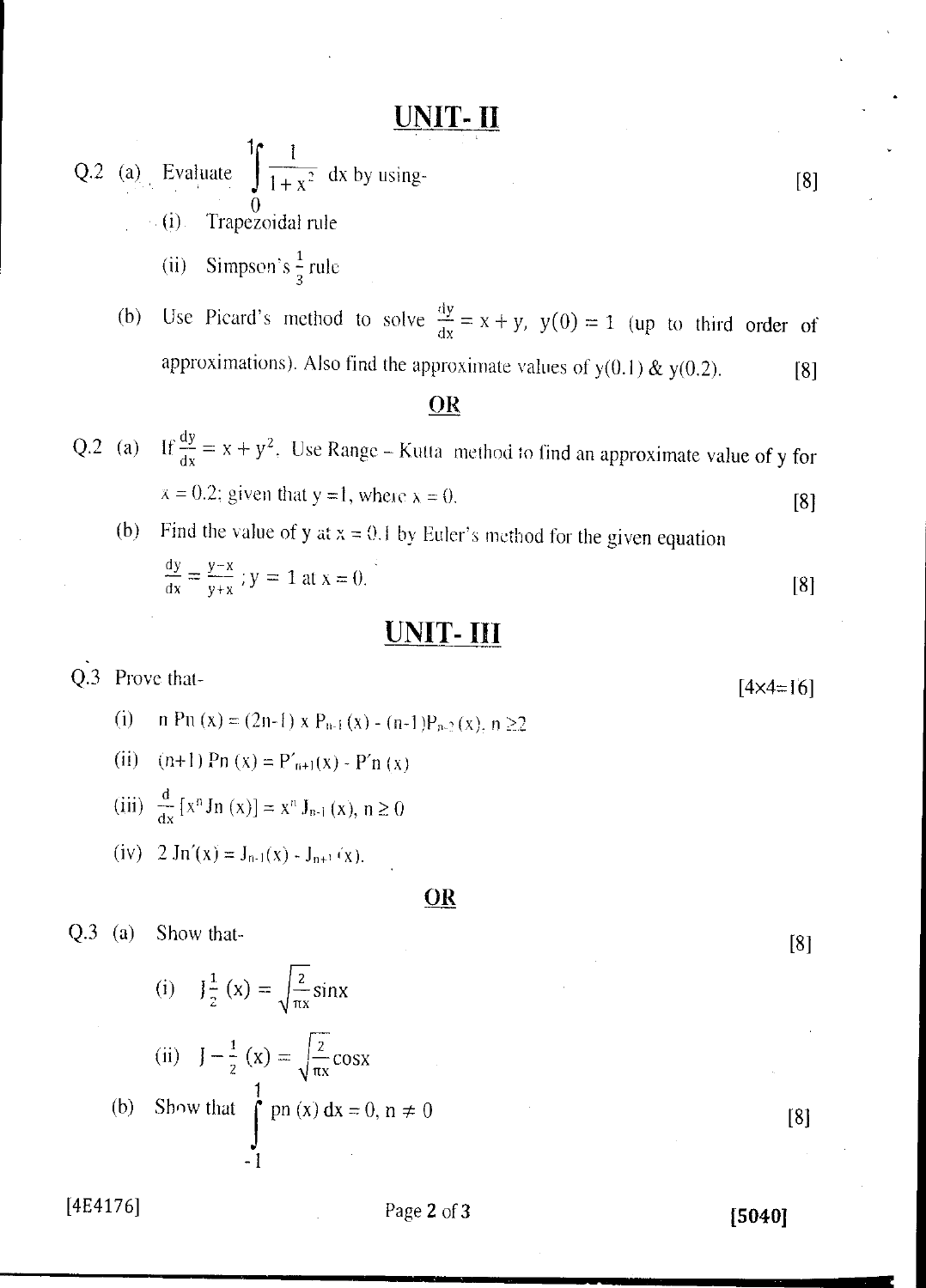# UNIT- IV

 $2.303$ 

- Q.4 (a) In a bolt factory, machines A, B and C manufactures respectively 25%, 35% & 40% of the total bolts. Of their outputs 5%, 4%  $\&$  2% are respectively defective bolts. A bolt is drawn at random from the product & is found to be defective. What are the probabilities that it is manufactured by machines A, B and  $C$ ?  $[8]$ 
	- (b) Two balls are drawn from an urn containing 2. white, 3 Red and 4 Black balls, one by one without replacement. What is the probability that at least one ball is Figure the probabilities that it is manufactured by machines A, B and C? [8]<br>
	Two balls are drawn from an urn containing 2 white, 3 Red and 4 Black balls, one<br>
	by one without replacement. What is the probability that at l

#### $OR$

Q.4 (a) A coin is tossed five times, what is the probability of getting at least 3 heads. 181 (b) Find the mean and variance of the Poisson distribution. [8]

## UNIT- V

| Q.5 | $\left( a\right)$            |   |  |  |                       | Find the coefficient of correlation for the following data-                                 |      |                                    |                                                                                | [8] |
|-----|------------------------------|---|--|--|-----------------------|---------------------------------------------------------------------------------------------|------|------------------------------------|--------------------------------------------------------------------------------|-----|
|     |                              | X |  |  | $\therefore$ 10 14 18 |                                                                                             | - 22 | 26                                 | 30                                                                             |     |
|     |                              |   |  |  |                       | $y = 18$ 12 24                                                                              | 6    | 30                                 | 36                                                                             |     |
|     |                              |   |  |  |                       | (b) Find the z-transform of $f(n) = \begin{cases} a^{-n} \\ n \\ n \end{cases}$ ; $n \ge 0$ |      |                                    |                                                                                | [8] |
|     |                              |   |  |  |                       | OR                                                                                          |      |                                    |                                                                                |     |
| Q.5 | (a)                          |   |  |  |                       |                                                                                             |      |                                    | Find the correlation coefficient and the equations of regression lines for the |     |
|     | following values of x and y- |   |  |  |                       |                                                                                             | [8]  |                                    |                                                                                |     |
|     |                              |   |  |  |                       |                                                                                             |      | $x$ : 1 2 3 4 5<br>$y$ : 2 5 3 8 7 |                                                                                |     |
|     |                              |   |  |  |                       |                                                                                             |      |                                    |                                                                                |     |
|     | (b)                          |   |  |  |                       | Find the sequence $\{f(n)\}\;$ ; if $F(z) = \frac{2z}{(z-2)^2}$ for $ z  > 2$               |      |                                    |                                                                                | [8] |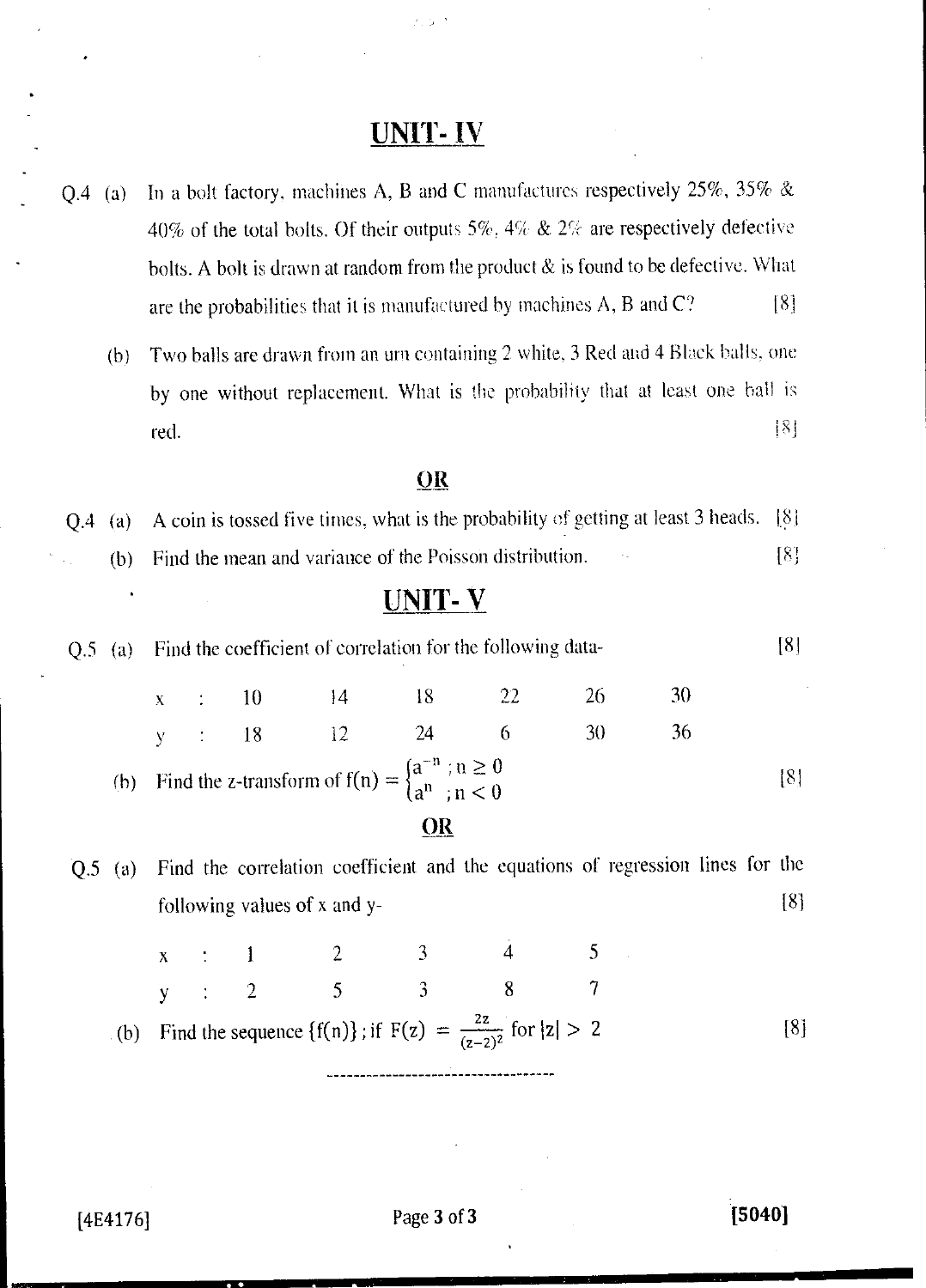| 4E4125         |                          | 4E4125<br>B. Tech. IV Sem. (Back) Exam., May - 2019<br>Electronic Inst. & Control Engineering<br><b>4E16A Electrical Technology</b>                                                                                                                                                                                                                                                                                                    |            |
|----------------|--------------------------|----------------------------------------------------------------------------------------------------------------------------------------------------------------------------------------------------------------------------------------------------------------------------------------------------------------------------------------------------------------------------------------------------------------------------------------|------------|
|                |                          | <b>Maximum Marks: 80</b><br>Time: 3 Hours<br>Min. Passing Marks: 26                                                                                                                                                                                                                                                                                                                                                                    |            |
|                |                          | Instructions to Candidates:<br>Attempt any five questions, selecting one question from each unit. All questions<br>carry equal marks. Schematic diagrams must be shown wherever necessary. Any<br>data you feel missing suitably be assumed and stated clearly.<br>Units of quantities used/calculated must be stated clearly.<br>Use of following supporting material is permitted during examination.<br>(Mentioned in form No. 205) |            |
|                | NIL.                     | 2. NIL                                                                                                                                                                                                                                                                                                                                                                                                                                 |            |
|                |                          | UNIT- I                                                                                                                                                                                                                                                                                                                                                                                                                                |            |
| Q <sub>1</sub> | (a)<br>(b)               | Write a technical note on types of DC-generators.<br>A 4-pole, d.c. generator has a wave wound armature with 792 conductors. The flux<br>per pole is 0.0121 Wb. Determine the speed at which it should be run to generate<br>240V on noload.                                                                                                                                                                                           | [8]<br>[8] |
|                |                          | OR                                                                                                                                                                                                                                                                                                                                                                                                                                     |            |
| Q <sub>1</sub> | (a)<br>(b)<br>(c)<br>(d) | $[4 \times 4 = 16]$<br>Write a short note on:<br>DC motor principle<br>Significance of back emf in DC motor<br>Speed Regulation in DC motor<br>Condition for maximum power in DC motor<br>UNIT- II                                                                                                                                                                                                                                     |            |
|                |                          | State the General principle with advantage and disadvantage of an Induction                                                                                                                                                                                                                                                                                                                                                            |            |
| Q.2            | $\left( a\right)$<br>(b) | motor.<br>Briefly explain Phase-Wound Rotor.                                                                                                                                                                                                                                                                                                                                                                                           | [8]<br>[8] |
| Q.2            | (a)                      | OR<br>Briefly explain the relation between torque and slip in an induction motor.                                                                                                                                                                                                                                                                                                                                                      | [8]        |

 $[4E4125]$  Page 1 of 2 [180]

 $\ddot{\phantom{0}}$ 

**Roll No. Total No of Pages:**  2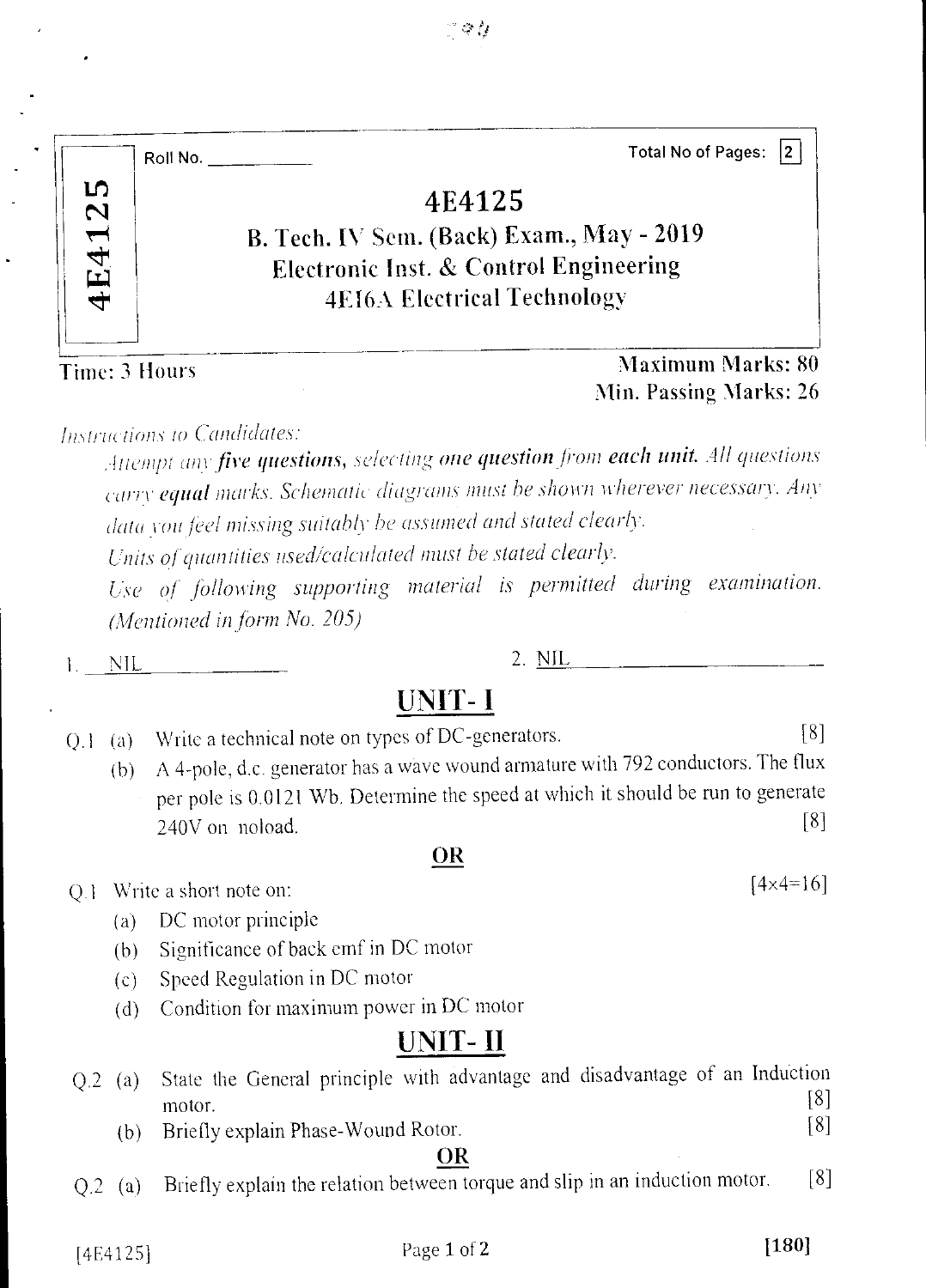- (b) A 3-phase induction motor has a 4-pole, y-connected stator winding. The motor runs on 50-Hz supply with 200V between lines. The motor resistance and stand still reactance per phase are  $0.1 - 2$  and  $0.9 - 2$ . Calculate- [8]
	- (i) The total torque at  $4\%$  slip
	- (ii) The maximum torque
	- (iii) The speed at maximum torque if the ratio of the rotor to stator turns is  $0.67$ , neglect stator impedance.

## UNIT- III

- Q.3 (a) Briefly explain the principle of operation of a synchronous motor. [8]
	- (b) A 75- kW,  $3\phi$ , y-connected,  $50Hz$ ,  $440V$  cylindrical rotor synchronous motor operates at rated condition with 0.8 p.f. leading. The motor efficiency excluding field and stator losses, is 95% and synchronous reactance  $=2.5 - 2$ . Calculate- [8]
		- (i) Mechanical power developed
		- (ii) Armature current
		- (iii) Back emf
		- (iv) Power angle
		- (v) Maximum torque of the motor

#### OR

- Q.3 (a) Explain power flow within a synchronous motor and state different power states in a synchronous motor.  $[12+4=16]$ 
	- (b) Write a short note on power developed by a synchronous motor.

## UNIT- IV

- Q.4 (a) Explain the effect of increase in voltage on transmission line efficiency. [8]
	- (b) Write down the advantages of high voltage transmission system. [8]

#### OR

- Q.4 (a) What do you mean by transmission and distribution system and why it is required? [8]
	- (b) Draw a single line diagram of typical power system, locate various sections of it.  $[8]$

## UNIT- V

| $0.5$ (a) |     | Write a technical note on electrical faults and explain- | $[10+6=16]$ |
|-----------|-----|----------------------------------------------------------|-------------|
|           |     | Phase to phase fault                                     |             |
|           |     | (ii) Phase to ground fault                               |             |
|           | D): | Explain the need of protection in electrical system.     |             |
|           |     | OR                                                       |             |
|           |     | $(15)(a)$ State and describe over current relay          |             |

(a) State and describe over current relay.<br>
(b) Define with block diagram of static relay. [8] Define with block diagram of static relay. [8]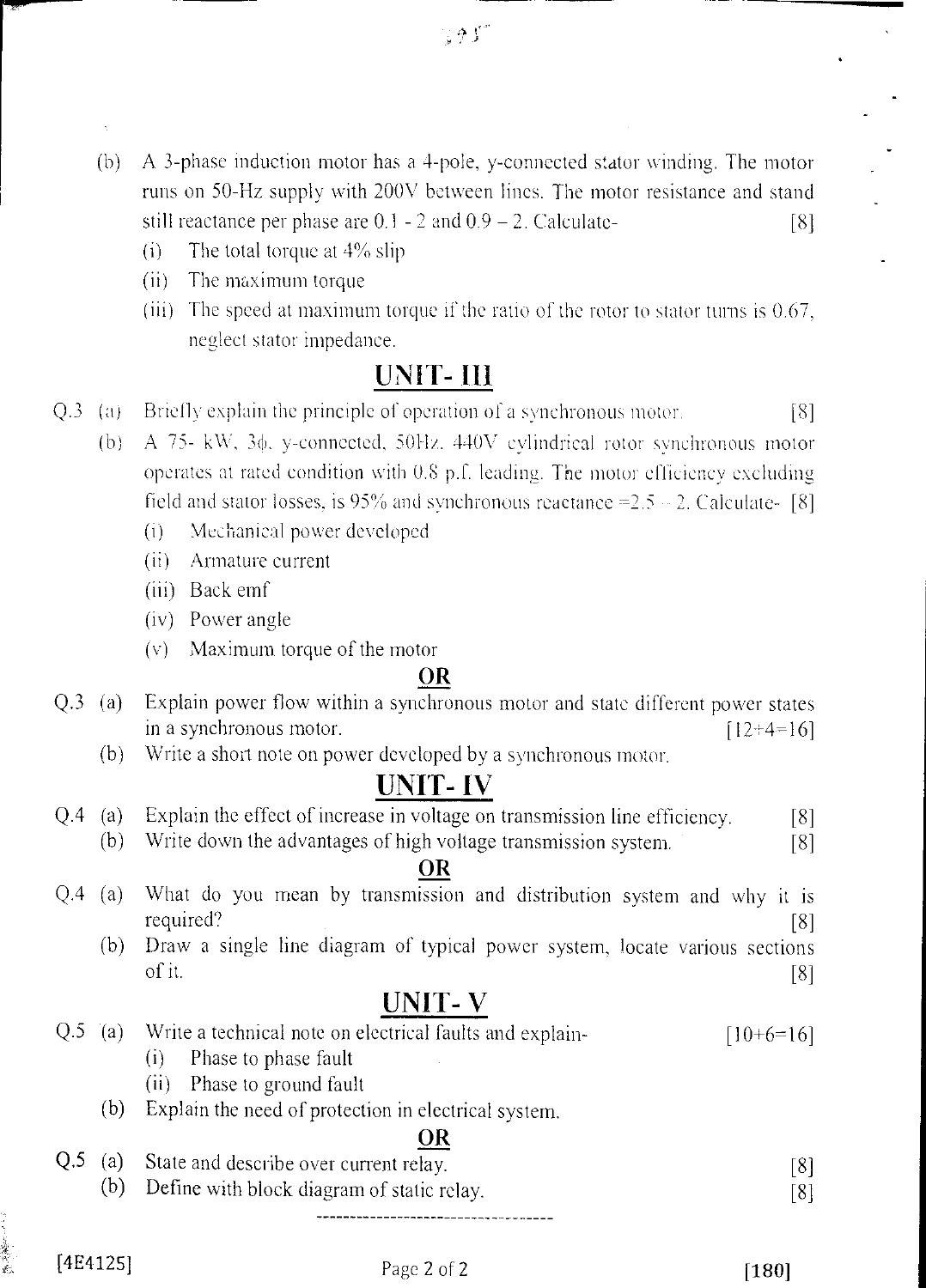|                   | Roll No.<br><b>Total No of Pages:</b>     |
|-------------------|-------------------------------------------|
| Φ<br>$\mathbf{0}$ | 4E2109                                    |
|                   | B.Tech. IV - Sem (Back) Exam., May - 2019 |
| 4E2               | <b>Electrical Engineering</b>             |
|                   | <b>4EE1(O) Power Electronics-II</b>       |

Time: 3 Hours Maximum Marks: 80 Min. Passing Marks: 24

*Instructions to Candidates:* 

*Attempt any five questions, selecting one question from each unit.* All *questions carry equal marks. Schematic diagrams must be shown wherever necessary. Any data you feel missing suitably be assumed and stated clearly.* 

*Units of quantities used/calculated must be stated clearly. Use of following supporting material is permitted during examination. (Mentioned in form No. 205)* 

**1.** <u>NIL</u> 2. <u>NIL</u> 2. <u>NIL</u>

# UNIT- I

- Q.1 (a) Derive an expression for the voltage gain of an amplifier of gain A when subjected to negative feedback with a feedback of fraction $\beta$ . [8]
	- (b) An amplifier with open loop voltage gain of 1000 delivers IOW of power output at  $10\%$  second harmonic distortion when input is  $10mV$ . If  $40dB$  negative feedback is applied and output power is to remain at 10 W, determine required input signal V<sub>s</sub> and second harmonic distortion with feedback. [8]

#### OR

- $Q.1$  (a) State and explain Nyquist's stability criterion for feedback amplifiers. [8] (b) Discuss the effect of negative feedback on- [8]
	- (i) Distortion
	- (ii) Output impedance
	- (iii) Input impedance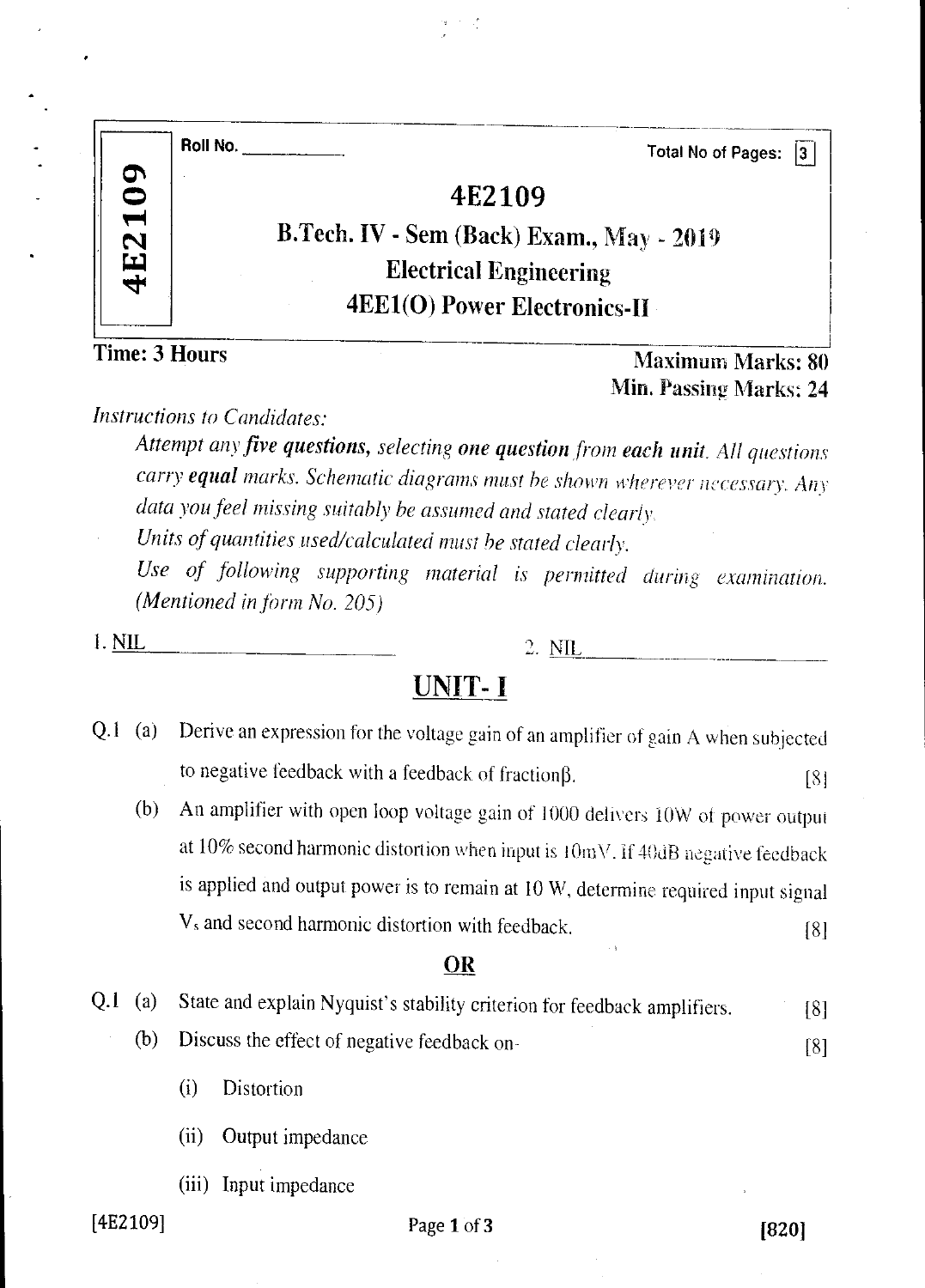## UNIT- II

 $\sum_{i=1}^{n} \sum_{j=1}^{n} \sum_{j=1}^{n} \hat{y}_j^2$ 

- Q.2 (a) Draw the circuit of RC phase shift oscillator and deduce the expression for condition of sustained oscillation and frequency of oscillation. [8]
	- (b) Draw the circuit of tuned collector BIT oscillator and explain its working. Also calculate the frequency of oscillation and condition for sustained oscillation. [8]

#### OR

- Q.2 (a) A bistable multivibrator using  $n p n$  transistor having  $h_{r E(m) n} = 30$ . Leakage current = 0.5 $\mu$ A at 25°C, V<sub>CE(sat)</sub> = 0.3 Volts, V<sub>BE(sat)</sub> = 0.7 volts, I<sub>E(sat)</sub> = 30 mA,  $V_{\text{CC}} = 10V$ ,  $V_{\text{BB}} = -10$  Volts,  $V_{\text{BE (off)}} = -0.5V$ . Find R<sub>1</sub>, R<sub>2</sub> and R<sub>c</sub> so that bistable multivibrator will operate upto junction temperature of 65°C. [8]
	- (b) Distinguish between astable, monostabie and bistable multivibrator on the basis of their operation and working principle. 1 8]

#### UNIT- III

- Q.3 (a) Sketch the circuit of a differentiator and logarithmic amplifier using  $OP - AMP.$  [6]
	- (b) Write short notes on [10]
		- (i) Analog computation

 $\Delta \sim 10^{11}$  km s  $^{-1}$ 

(ii) Sample and Hold circuit design with OP — AMP

#### OR

- Q.3 (a) Explain the block diagram of  $OP AMP$  stating function of each block ick in detail.  $[8]$ 
	- (b) A non inverting amplifier with a gain of 150 is ruled at 25°C. What will be the change in the output voltage if the temperature rises to 55°C for an input offset voltage drift of 0.15mV/°C? [8]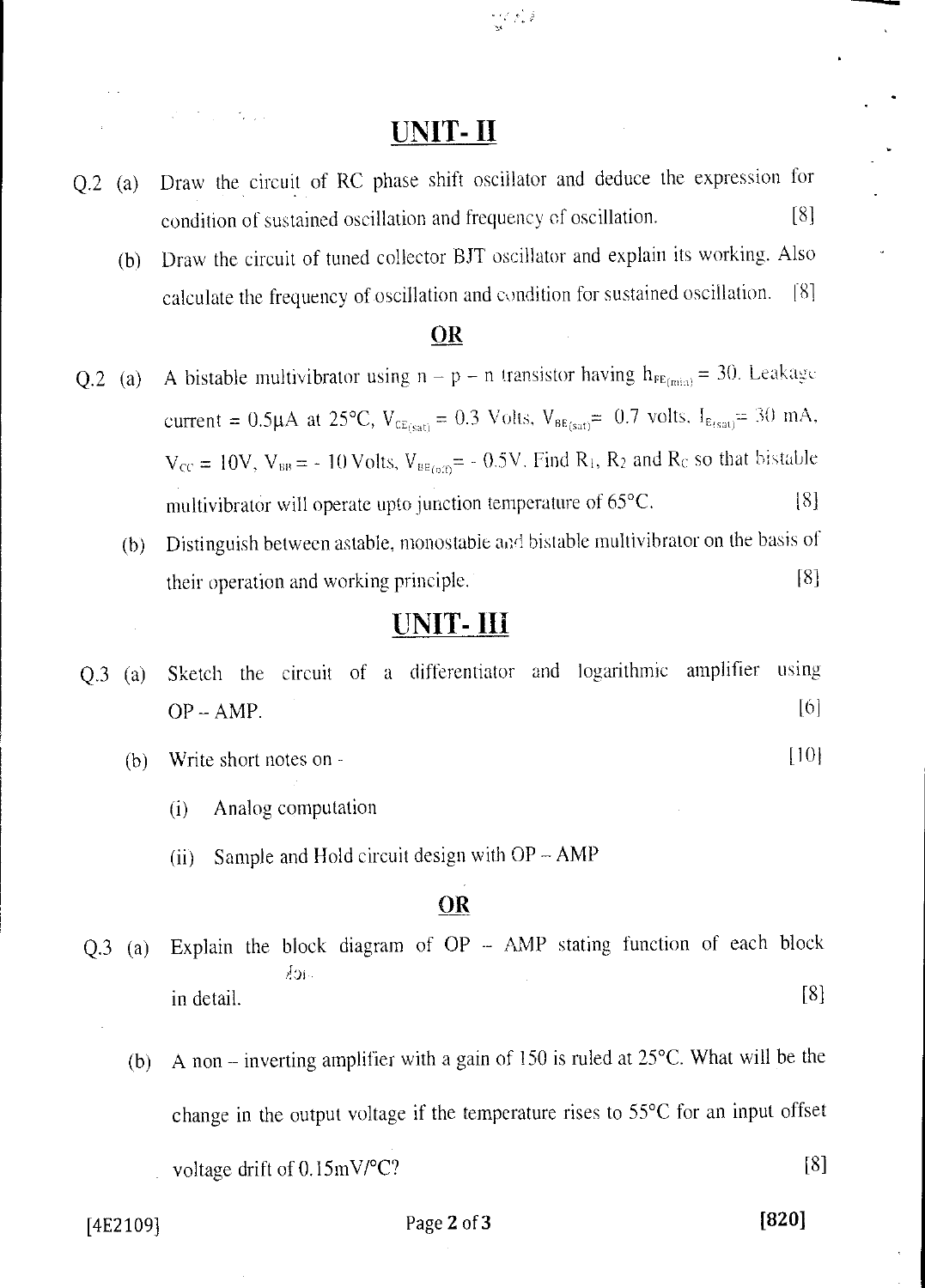# UNIT-IV

 $\label{eq:2.1} \begin{array}{ll} \mathcal{L}_{\mathcal{A}} & \mathcal{L}_{\mathcal{A}}(\mathbf{x})\\ \mathcal{L}_{\mathcal{A}} & \mathcal{L}_{\mathcal{A}} \end{array}$ 

- (a) Why timer 1C was the given name 1C 555? What are its essential building blocks?  $[8]$ 
	- (b) Write short notes on [8]
		- (i) Voltage regulator
		- (ii) Monolithic regulator

#### OR

Q.4 (a) Name the important parts of series regulators power supply using discrete components. Explain briefly. [10]

(b) What is the function of voltage regulators? [6]

## UNIT-V

Q.5 (a) What is meant by cross over distortion in class — B amplifier? Explain how it is overcome in class — AB Operation. [8]

(b) What do you mean by Harmonic Distortion in Amplifier? Prove that the total output power P is expressed as  $-$ 

 $P = (1 + D^2) P_1$  [8]

Where  $D \rightarrow$  Total harmonic distortion

 $P_1 \rightarrow Power$  delivered at fundamental freq.

#### OR

Q.5 (a) What do you understand by class A, B and C power amplifiers? [10]

(b) What are advantages of push — pull amplifiers over that of a single transistor amplifier? [6]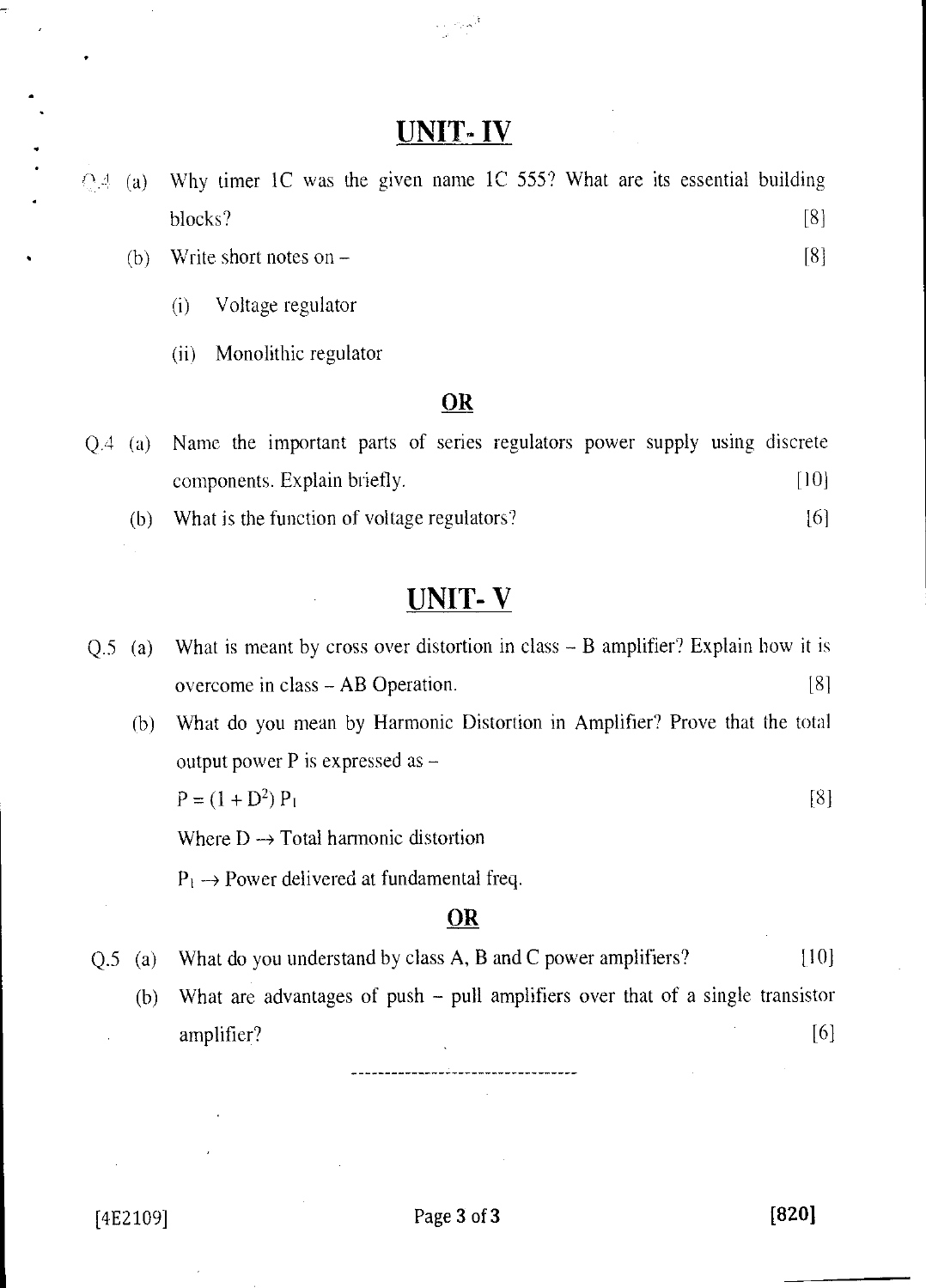|            | Roll No. | <b>Total No of Pages:</b><br>$ 4\rangle$                                                                              |
|------------|----------|-----------------------------------------------------------------------------------------------------------------------|
| 0<br>4E211 |          | 4E2110<br>B. Tech. IV Sem. (Back) Exam., May - 2019<br><b>Electrical Engineering</b><br>$4EE2(O)$ Digital Electronics |

#### Time: 3 Hours Maximum Marks: 80 Min. Passing Marks: 26

*Instructions to Candidates:* 

*Attempt any five questions, selecting one question from each unit. All questions carry equal marks. Schematic diagrams must be shown wherever necessary. Any data you feel missing suitably be assumed and stated clearly.* 

*Units of quantities used/calculated must be stated clearly.* 

*Use of following supporting material is permitted during examination. (Mentioned in form No. 205)* 

| 1. NIL<br>.<br>____<br>________<br>------- | ~<br>. ت | - NIJ<br>--- |  |
|--------------------------------------------|----------|--------------|--|
|--------------------------------------------|----------|--------------|--|

UNIT- I

| Q.I | (a)      | Convert the following:                                       |       |
|-----|----------|--------------------------------------------------------------|-------|
|     |          | $(B2F8)_{16} = (?)_8$<br>(i)                                 | $[2]$ |
|     |          | (ii) $(113.2)_8 = (?)_2$                                     | [2]   |
|     |          | (iii) $(A2B.1A)16 = (?)10$                                   | [2]   |
|     |          | (iv) $(1101011.110101)_2 = (?)_8$                            | [2]   |
|     |          | $(74.1A)16 = (?)2$<br>(V)                                    | $[2]$ |
|     | (b)      | Write short notes on "Error detecting and correcting" codes. | [6]   |
|     |          | $\overline{\text{OR}}$                                       |       |
| Q.1 | (a)      | Find the value of base/radix for a given number system:      |       |
|     |          | $(1000)_x = [(11)_2]^3$<br>(i)                               | $[3]$ |
|     |          | $(23)_x + (12)_x = (101)_x$<br>(ii)                          | $[3]$ |
|     | (b)      | Convert the following binary numbers into gray equivalent :  |       |
|     |          | 11011011101<br>$\left( 1\right)$                             | [2]   |
|     |          | 0111011010<br>(ii)                                           | [2]   |
|     | [4E2110] | Page 1 of 4                                                  | [740] |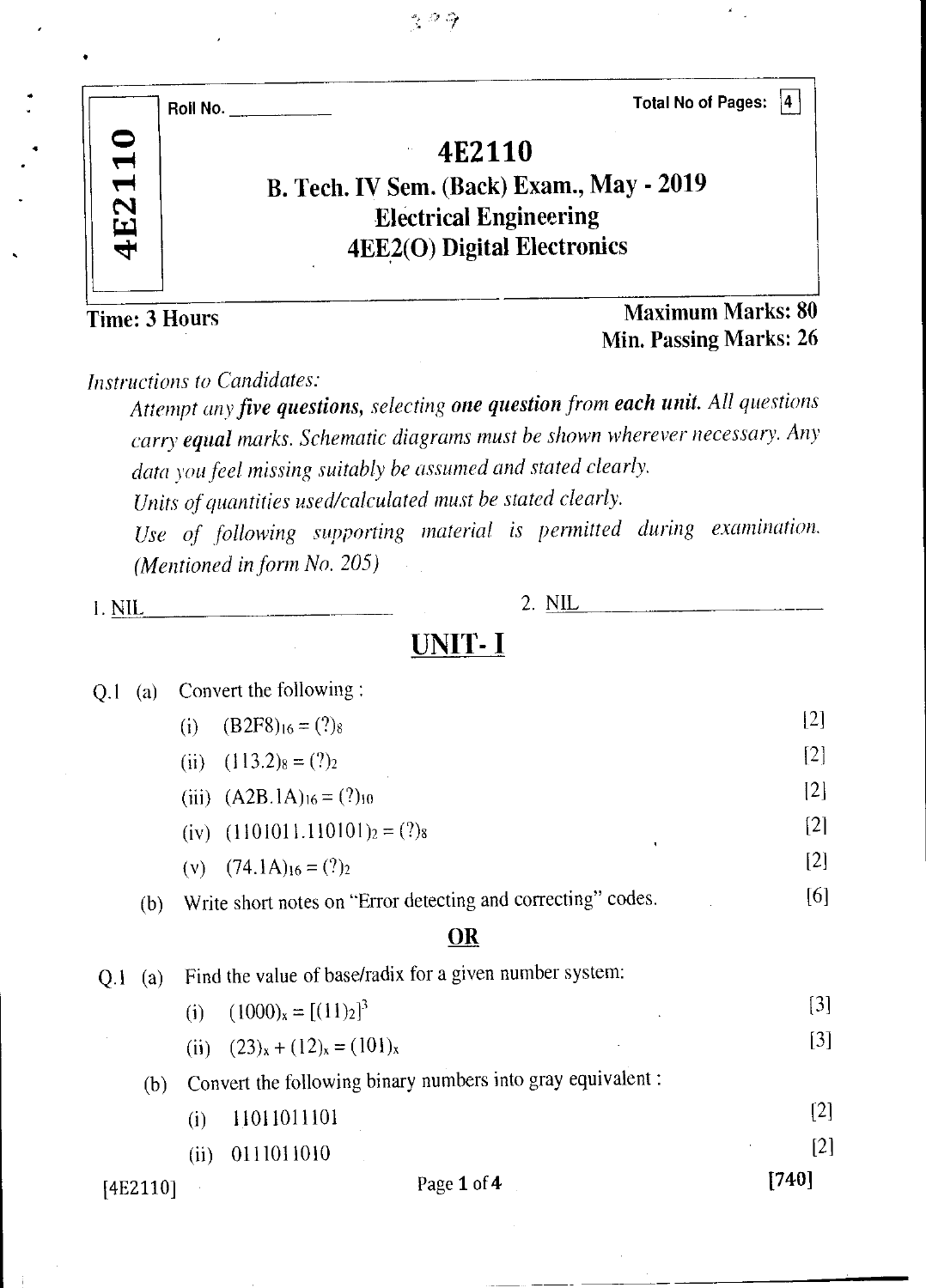(c) Perform the following decimal subtractions for use with the BCD code :

- (i)  $546_{10} 429_{10}$  [3]
- (ii)  $429_{10} 546_{10}$  [3]

# UNIT-II

Q.2 (a) Reduce the Boolean expression using laws of Boolean algebra :

(i) 
$$
A\left[B+\overline{C}\left(\overline{AB+A\overline{C}}\right)\right]
$$
 [4]

(ii) 
$$
A\overline{B}C + B + B\overline{D} + AB\overline{D} + AC
$$
 [4]

(b) Simplify the following Boolean expression using K-map -

$$
Y = (A + B + C + D) (ABCD)
$$

Also draw the logic circuit of the given Boolean and find the total no. of input gate leads.  $[8]$ 

OR

- Q.2 (a) Minimize the following Boolean function using Quine-McCluskey Method $f(A,B,C,D) = \sum_{m} (1,2,5,6,9) + \sum_{m} (10,11,12,13,14,15)$ 181
	- (b) Find out the Boolean Expression for the given logic diagrams :



[4E2110] Page 2 of 4 [740]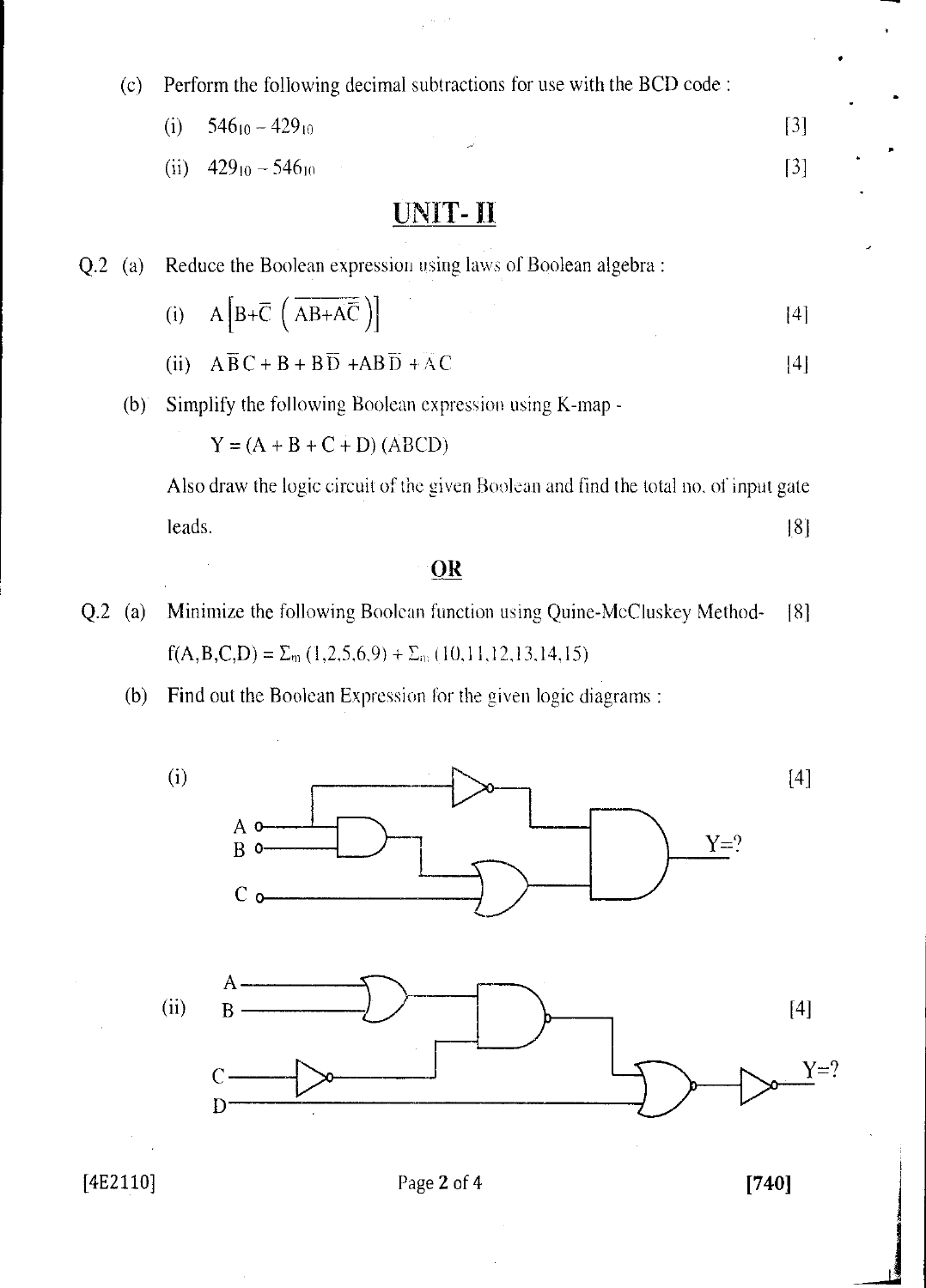$\psi \!\in\! I$ 

# UNIT- III

| $Q.3$ (a) |      | Define the following of logic families : |                                                                   |       |  |  |  |  |
|-----------|------|------------------------------------------|-------------------------------------------------------------------|-------|--|--|--|--|
|           |      | (i)                                      | fan-out                                                           | $[2]$ |  |  |  |  |
|           |      | (ii)                                     | figure of merit                                                   | $[2]$ |  |  |  |  |
|           |      |                                          | (iii) Noise Immunity                                              | [2]   |  |  |  |  |
|           |      |                                          | (iv) Wired logic                                                  | [2]   |  |  |  |  |
|           | (b)  |                                          | Compare the characteristics of TTL, ECL, RTL and CMOS.            | [8]   |  |  |  |  |
|           |      |                                          | $\overline{\text{OR}}$                                            |       |  |  |  |  |
| Q.3       | (a)  |                                          | Explain the use of following in logic families :                  |       |  |  |  |  |
|           |      | $\mathbf{I}$                             | Clamping diodes                                                   | $[2]$ |  |  |  |  |
|           |      | (ii)                                     | Open Collector & Open Emitter output                              | [2]   |  |  |  |  |
|           |      | (iii)                                    | Schottky diode                                                    | [2]   |  |  |  |  |
|           |      |                                          | (iv) Totem pole output                                            | $[2]$ |  |  |  |  |
|           | (b)  |                                          | Draw the circuit diagram of the following :                       |       |  |  |  |  |
|           |      | (i)                                      | 2 Input ECL OR gate                                               | [4]   |  |  |  |  |
|           |      | (ii)                                     | 2 Input CMOS NOR Gate                                             | $[4]$ |  |  |  |  |
|           |      |                                          | UNIT-IV                                                           |       |  |  |  |  |
|           |      |                                          | Q.4 Draw the logic diagram and show all implementation steps of : |       |  |  |  |  |
|           | (i)  |                                          | BCD to Excess -3 encoder                                          | $[4]$ |  |  |  |  |
|           | (ii) |                                          | 4 bit binary serial adders                                        | $[4]$ |  |  |  |  |
|           |      |                                          | (iii) 2 bit multiplier                                            | [4]   |  |  |  |  |

(iv) Parity Generator 2 checkers [4]

OR

 $\ddot{\phantom{1}}$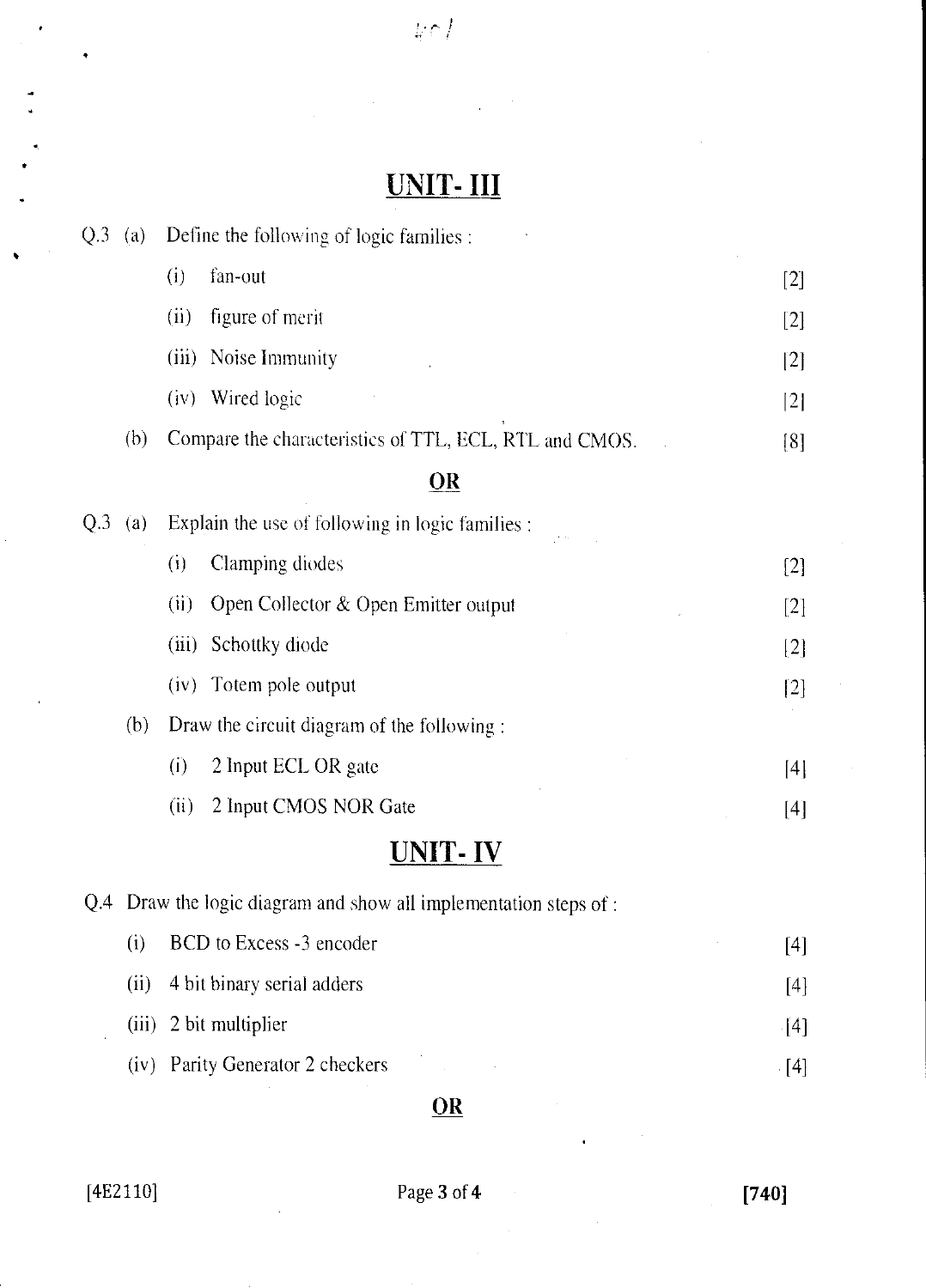| (a)<br>Q.4 | [10]<br>Design a 4-bit Binary to BCD code converter and draw the logic diagram.    |       |  |  |  |  |
|------------|------------------------------------------------------------------------------------|-------|--|--|--|--|
| (b)        | Implement the following logic function using an $8 \times 1$ Multiplexer -         |       |  |  |  |  |
|            | $F(A, B, C, D) = \sum_{m}$ (1, 3, 4, 11, 12, 13, 14, 15)                           | [6]   |  |  |  |  |
|            | $NII-V$                                                                            |       |  |  |  |  |
| Q.5(a)     | Convert the following:                                                             |       |  |  |  |  |
|            | J-K FF to S-R FF<br>(i)                                                            | [4]   |  |  |  |  |
|            | D FF to J-K FF<br>(ii)                                                             | $[4]$ |  |  |  |  |
|            | Draw the logic circuit for Asynchronous modulo-10 counter and draw its wave<br>(b) |       |  |  |  |  |
|            | form.<br>The Society of California and                                             | [8]   |  |  |  |  |
|            | $\frac{OR}{P}$                                                                     |       |  |  |  |  |
| Q.5<br>(a) | Draw the state diagram of :<br>$\sim$ $\sim$                                       |       |  |  |  |  |
|            | <b>JK</b> Flip Flop<br>(i)                                                         | $[4]$ |  |  |  |  |
|            | 4-bit binary counter<br>(ii)                                                       | $[4]$ |  |  |  |  |
| (b)        | Design a sequence detector to detect a serial input sequence 1010. Draw its state  |       |  |  |  |  |
|            | diagram, state table, state assignment table and final implemented circuit.        | [8]   |  |  |  |  |

 $\frac{1}{2} \left( \frac{1}{2} \right)^{\frac{1}{2}} \frac{1}{2} \left( \frac{1}{2} \right)^{\frac{1}{2}}$ 

 $\ddot{\phantom{1}}$ 

 $\ddot{\phantom{0}}$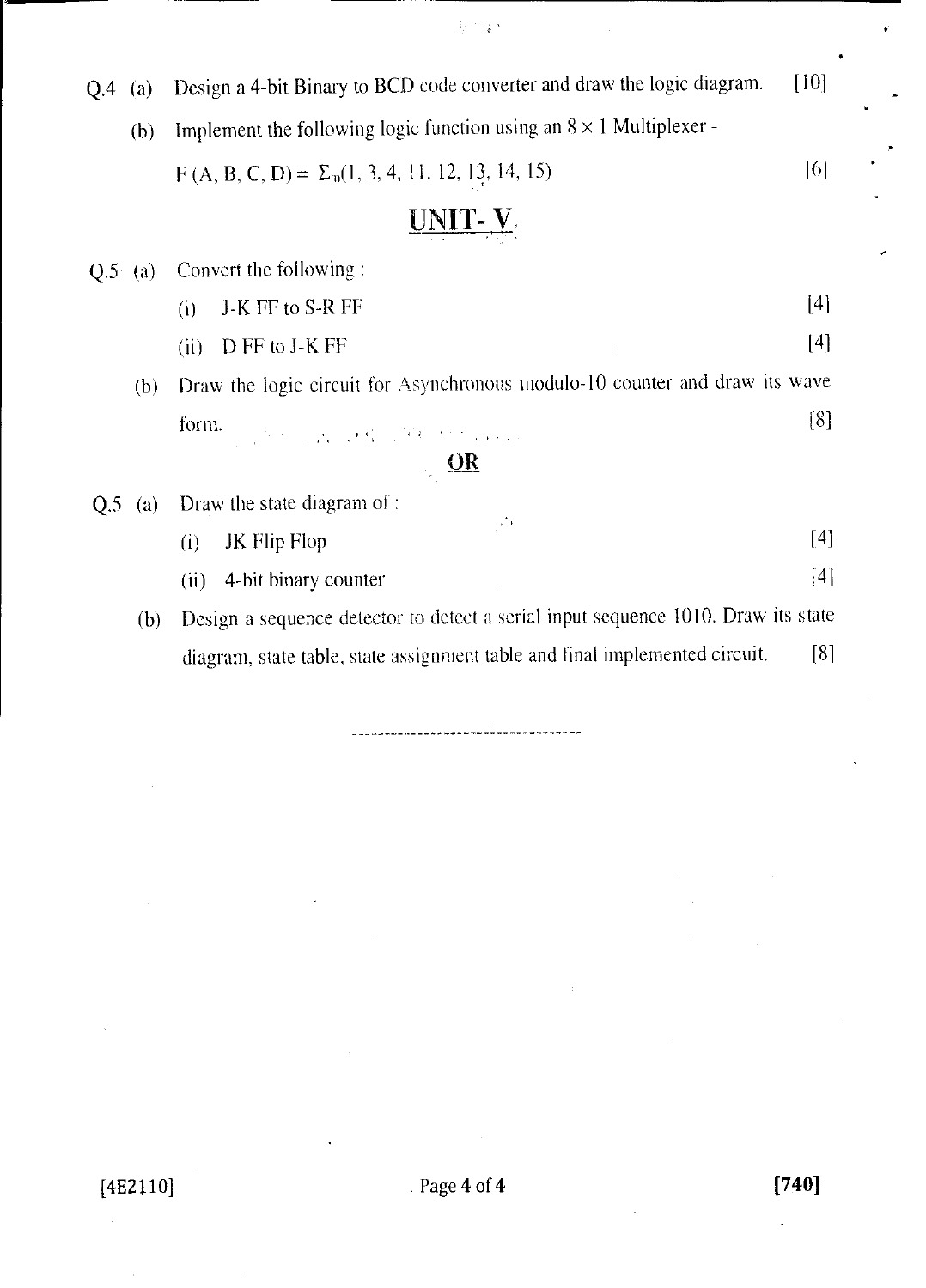|               | Roll No. | Total No of Pages:                                                                                                         |
|---------------|----------|----------------------------------------------------------------------------------------------------------------------------|
| 112<br>4E2    |          | 4E2112<br>B. Tech. IV Sem. (Back) Exam., May - 2019<br><b>Electrical Engineering</b><br>4EE4 (O) Computer Programming - II |
| Time: 3 Hours |          | <b>Maximum Marks: 80</b>                                                                                                   |

Min. Passing Marks: 24

*Instructions to Candidates:* 

*Attempt any five questions, selecting one question from each unit. All questions carry equal marks. Schematic diagrams must be shown wherever necessary. Any data you feel missing suitably be assumed and stated clearly. Units of quantities used/calculated must be stated clearly. Use of following supporting material is permitted during examination.* 

*(Mentioned in form No. 205)* 

1. NIL 2. NIL

# UNIT- I

| $Q.1$ (a)      |                   | Explain any five Basic commands by taking examples.                         | [8]  |
|----------------|-------------------|-----------------------------------------------------------------------------|------|
|                | (b)               | What is grep command & chmod command? Explain with examples                 | [8]  |
|                |                   | <b>OR</b>                                                                   |      |
| Q <sub>1</sub> | $\left( a\right)$ | How can we create a file? Explain various commands with example.            | [8]  |
|                | (b)               | What is Directory? How can we ereate, remove the directory $\&$ update the  |      |
|                |                   | directory.                                                                  | [8]  |
|                |                   | UNIT-II                                                                     |      |
|                |                   | Q.2 Explain VI editor with example.                                         | [16] |
|                |                   | $\overline{\mathbf{OR}}$                                                    |      |
|                |                   | Q.2 What is cursor movement commands & string replacement command? Explain. | [16] |

 $[4E2112]$  Page 1 of 2 [480]